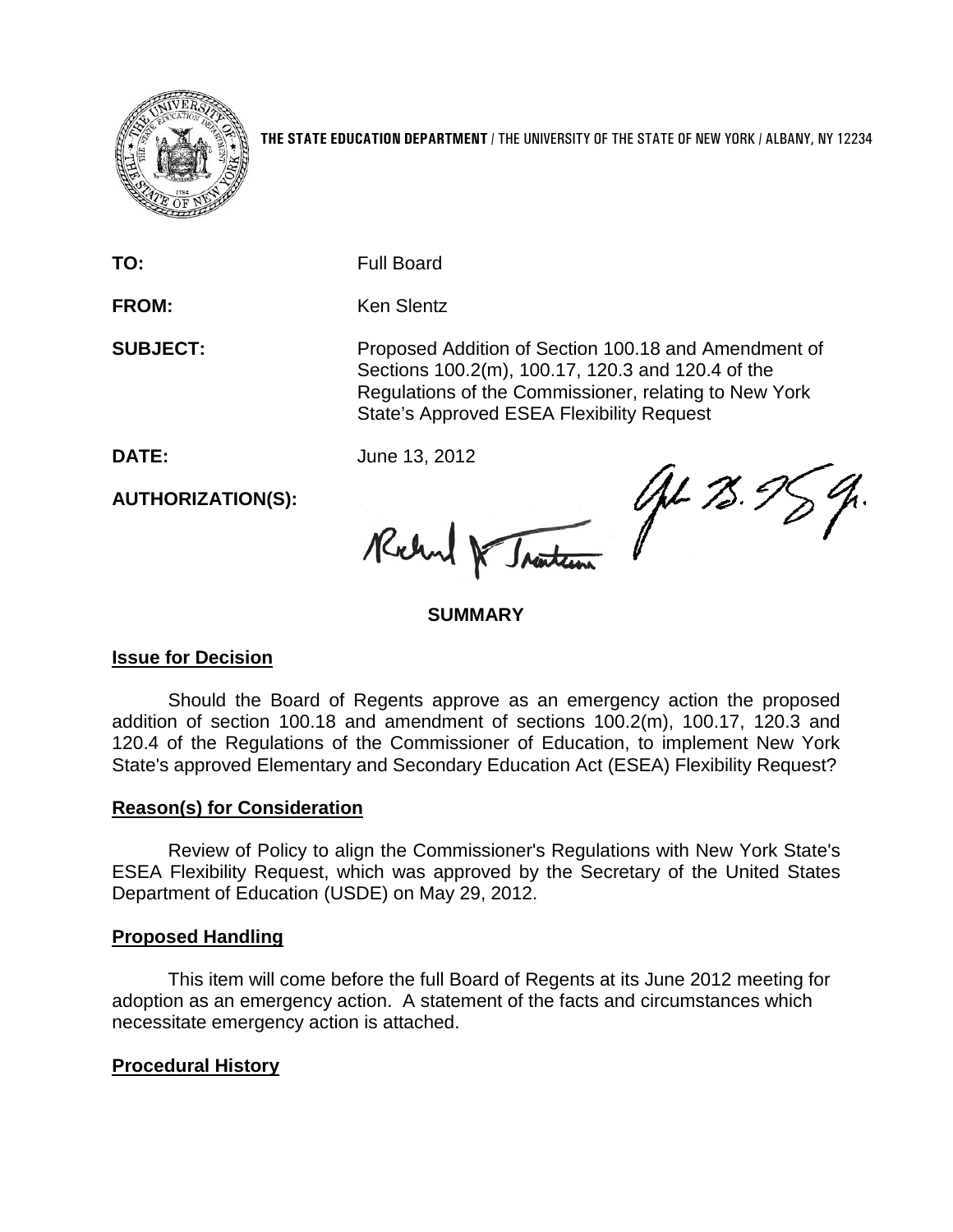A Notice of Emergency Adoption and Proposed Rule Making will be published in the State Register on July 3, 2012. A copy of the proposed rule is attached. Supporting materials are available upon request from the Secretary to the Board of Regents.

#### **Background Information**

In September 2011, President Obama announced an ESEA regulatory flexibility initiative, which is based upon the USDE Secretary's authority to issue waivers pursuant to section 9401 of the ESEA. After discussion by the Board of Regents at its October 2011, November 2011, December 2011, January 2012, and February 2012 meetings, New York submitted its ESEA Flexibility Request to the USDE on February 28, 2012. On May 29, 2012, the New York State Education Department (NYSED or "the Department") received approval for its flexibility waiver request from the USDE. The key changes that the waiver permits New York to implement in order to build the State's next generation accountability system are:

- o Revise the Annual Measurable Objective (AMO) timeframe by which schools and districts are expected to ensure that all students are proficient in English language arts (ELA) and mathematics and make the goals more realistic and attainable.
- o Use standards on Regents exams in ELA and mathematics that are better aligned to college- and career- readiness to hold schools and districts accountable.
- o Discontinue the identification of schools for improvement, corrective action and restructuring and instead identify Priority and Focus Schools.
- o Identify Focus Districts as a means to ensure that districts take dramatic actions in support of schools where performance of disaggregated groups of students is among the lowest in the State and not showing progress.
- o Replace the current ESEA system of supports and interventions in identified schools and districts with one that better builds the capacity of districts to assists schools to implement transformation and turnaround.
- o Use both proficiency and growth measures to make accountability determinations at the elementary and middle school levels.
- o Create a single diagnostic tool ("The Diagnostic Tool for School and District Effectiveness") to be used throughout the school and district improvement continuum to drive supports and interventions.
- o Reframe the existing set-asides in ESEA to support enhanced implementation of the Regents' Reform Agenda in Priority and Focus Schools, expanded learning time opportunities for students, and increased parental involvement and engagement.
- o Give districts more flexibility in use of Federal funding as required as a condition of waiver approval.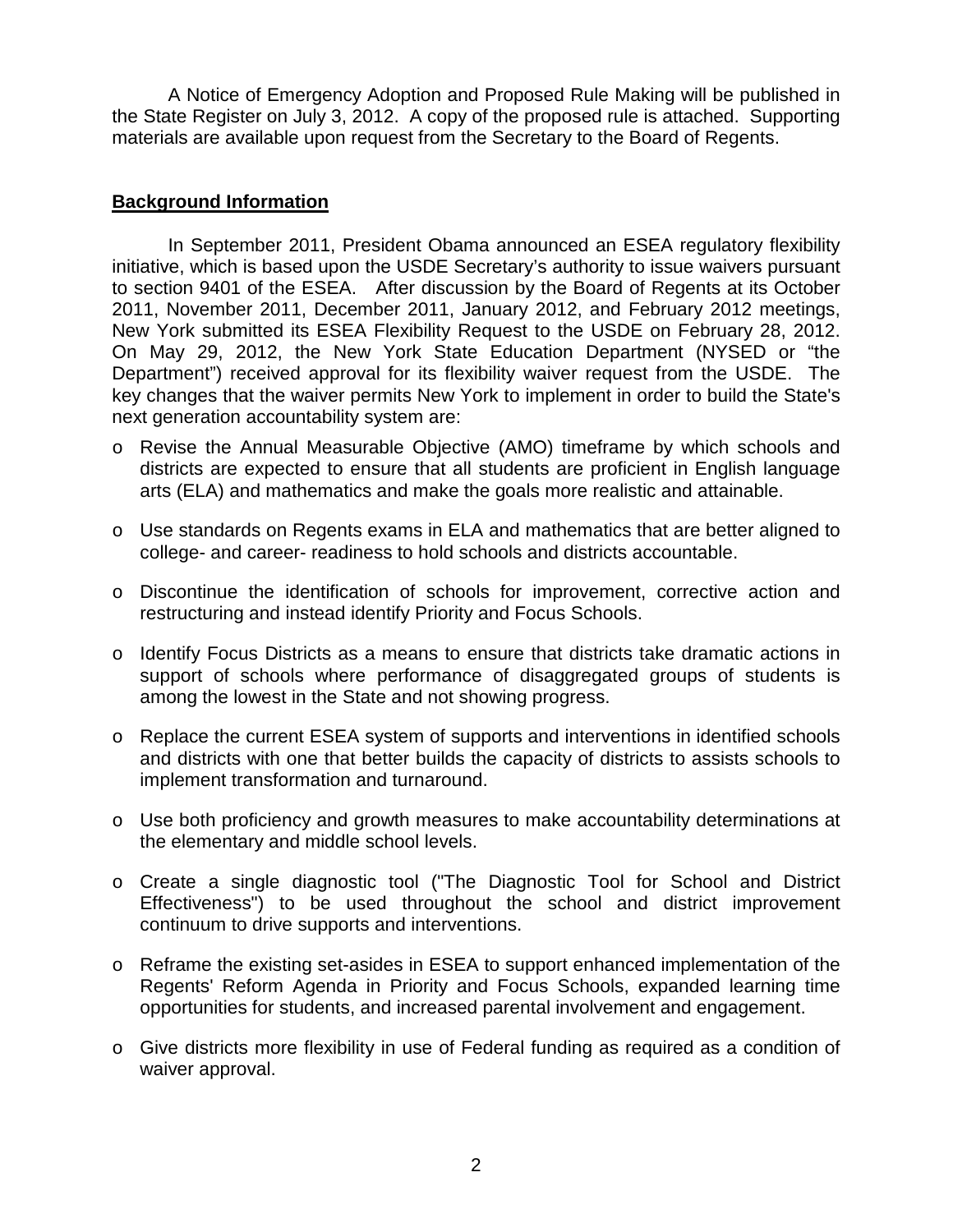The proposed amendment adds a new section 100.18 and amends sections 100.2(m), 100.17, 120.3, and 120.4 of the Commissioner's Regulations, to align the Commissioner's Regulations with the USDE approved waiver, and addresses the Regents' Reform Agenda and New York's updated accountability system. The purpose of the proposed amendment is to ensure a seamless transition to the revised accountability plan. Approval by the USDE requires revisions to Commissioner Regulations, which consist of the following:

- $\circ$  100.2(m) Public reporting requirements for the Local Assistance Plan revisions to this section relate to replacing the reference to the overview of school performance and instead reference the New York State Report Card. In addition, 100.2(m)(6) and (7) relating to the requirements for a Local Assistance Plan have been revised and incorporated into section 100.18.
- $\circ$  100.17 Distinguished Educator Program revisions to this section relate to replacing the reference to schools designated for improvement, corrective action or restructuring and instead referencing schools designated as Priority or Focus.
- $\circ$  100.18 ESEA Accountability System this new section relates to the specific revisions necessary to conform Commissioner's Regulations to New York's updated accountability system, as a result of the approved ESEA Flexibility Request. Such provisions shall apply during the period of the ESEA waiver, and any extensions thereof, and consist of the:
	- subdivision (a) states that provisions of the section are applicable during the period of the Elementary and Secondary Education Act (ESEA) waiver, and any extensions thereof, except as otherwise provided in this section.
	- subdivision (b) defines various terms used in the section, including performance levels that incorporate measures of growth at the elementary/middle-level and college and career readiness standards at the high school level.
	- subdivision (c) provides the procedures for the registration of new schools and determination of their accountability status.
	- subdivision (d) provides that the registration of a public school remains in effect until revoked by the Board of Regents or until a school is closed by a school district.
	- subdivision (e) requires the Commissioner to annually review the performance of each school district, public school, and charter school in the State and make Adequate Yearly Progress determinations regarding the performance of their accountability groups in elementary/middle and high school ELA and mathematics, elementary/middle level science and graduation rate.
	- subdivision (f) provides the rules for making Adequate Yearly Progress determinations.
	- subdivision (g) provides the process by which schools are identified as Priority Schools, Focus Schools, or Schools Requiring a Local Assistance Plan and districts are identified as Focus Districts. The subdivision also specifies the requirement for parental and public notification of such designations.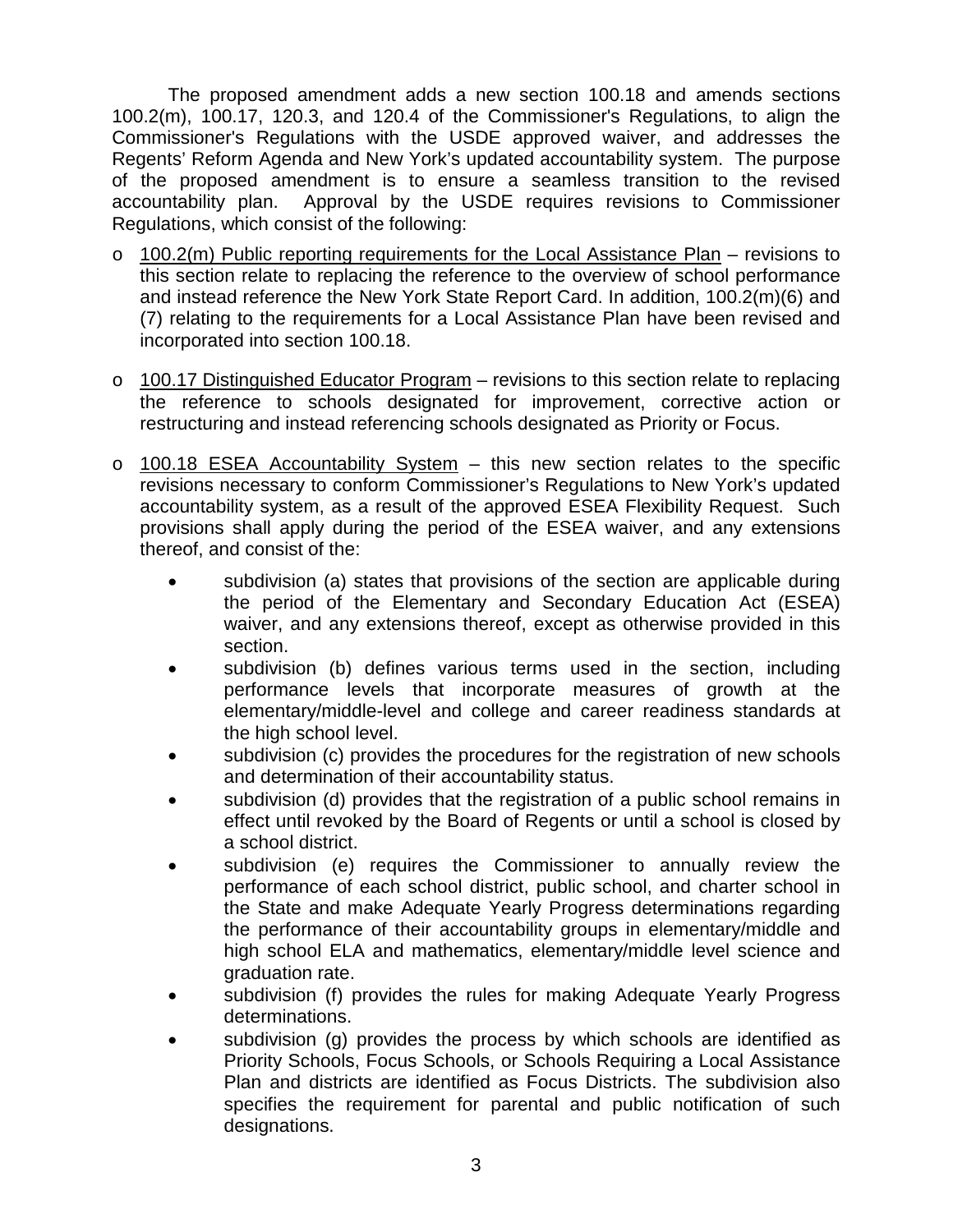- subdivision (h) specifies the interventions that occur in identified schools and districts; including the appointment of an Integrated Intervention Team and district and/or school participation in a diagnostic review; and development and implementation of a District Comprehensive Improvement Plan or a Local Assistance Plan or a School Comprehensive Education Plan. The subdivision further specifies the requirements for such plans, including the requirement that each Priority School implement a whole school reform model no later than the beginning of the 2014-2015 school year.
- subdivision (i) provides the procedures by which a public school or a charter school may be removed from Priority or Focus status and a school district may be removed from Focus District status.
- subdivision (i) establishes the Performance Criteria (Elementary-Middle Level and High School English language arts and mathematics, Elementary-Middle Level science and graduation rate) used to make school and school district accountability determinations; the Annual Measurable Objectives for English language arts, mathematics, and science; and the goals and progress targets for the four year and five year graduation rate cohorts. The subdivision also defines the annual high school cohort, the annual high school alternative cohort, and the graduation rate cohorts.
- subdivision (k) specifies the processes by which schools will be identified for registration review, including special provisions for transfer high schools and schools in Special Act School Districts.
- subdivision (I) specifies the actions that occur when schools are identified for registration review, including:
	- notification by the Commissioner to the district and district notification to parents and the public;
	- appointment by the Commissioner of an Integrated Intervention Team to make recommendations to the Commissioner as to whether the school shall continue to implement its current improvement plan, as modified by recommendations of the integrated intervention team; implement a new Comprehensive Improvement Plan, which may contain a new whole school reform model; or be phased out or closed.
	- requirement that after the Commissioner approves or modifies and approves the recommendations of the Integrated Intervention Team, the district develops and implement a plan based on the recommendations.

This subdivision also establishes the process by which the Board of Regents may revoke the registration of a school and specifies that the Commissioner shall develop a plan to ensure that the educational welfare of the pupils of the school is protected and require that the school district implement it.

• subdivision (k) explains the process by which schools may be removed from registration review, including schools that are being redesigned as part of an approved District Comprehensive Improvement Plan..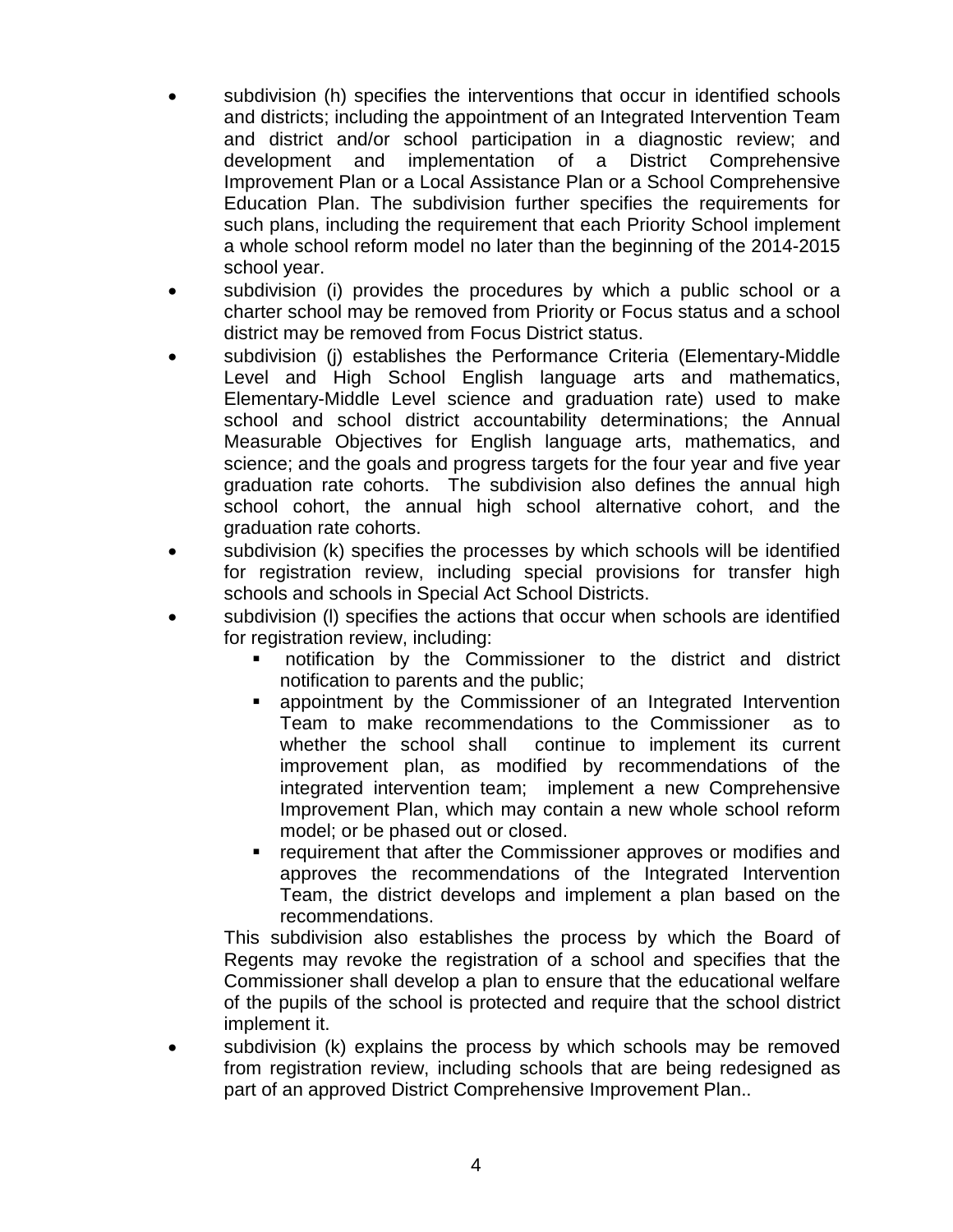- o 120.3 Public School Choice revisions to this section relate to replacing the requirement for schools designated for improvement, corrective action or restructuring to offer public school choice and instead requires it be offered to schools designated as Priority or Focus.
- o 120.4 Supplemental Education Services (SES) revisions to this section relate to New York no longer requiring districts to offer SES or set aside a portion of their Title I allocation to pay for SES. The revisions clarify that districts can choose to offer SES, and pay for the services using other funding resources.

The Department will also be providing districts with regular communication about implementation of the provisions of the waiver and facilitating webinars periodically.

#### **Recommendation**

It is recommended that the Board of Regents take the following action:

VOTED: That section 100.18 of the Regulations of the Commissioner of Education is added, subdivision (m) of section 100.2 is amended, subparagraph (i) of paragraph (3) of subdivision (c) of section 100.17 is amended, and sections 120.3 and 120.4 are amended, as submitted, effective July 1, 2012, as an emergency action upon a finding by the Board of Regents that such action is necessary for the preservation of the general welfare in order to immediately conform the Commissioner's Regulations to implement New York State's approved Elementary and Secondary Education Act (ESEA) Flexibility Request, so that school districts may timely meet school/school district accountability requirements for the 2012-2013 school year and beyond, consistent with the approved ESEA Flexibility Request and pursuant to statutory requirements.

#### **Timetable for Implementation**

If adopted as an emergency action at the June Regents meeting, the proposed amendment will become effective July 1, 2012. It is anticipated that the proposed amendment will be presented for adoption as a permanent rule at the September 2012 Regents meeting.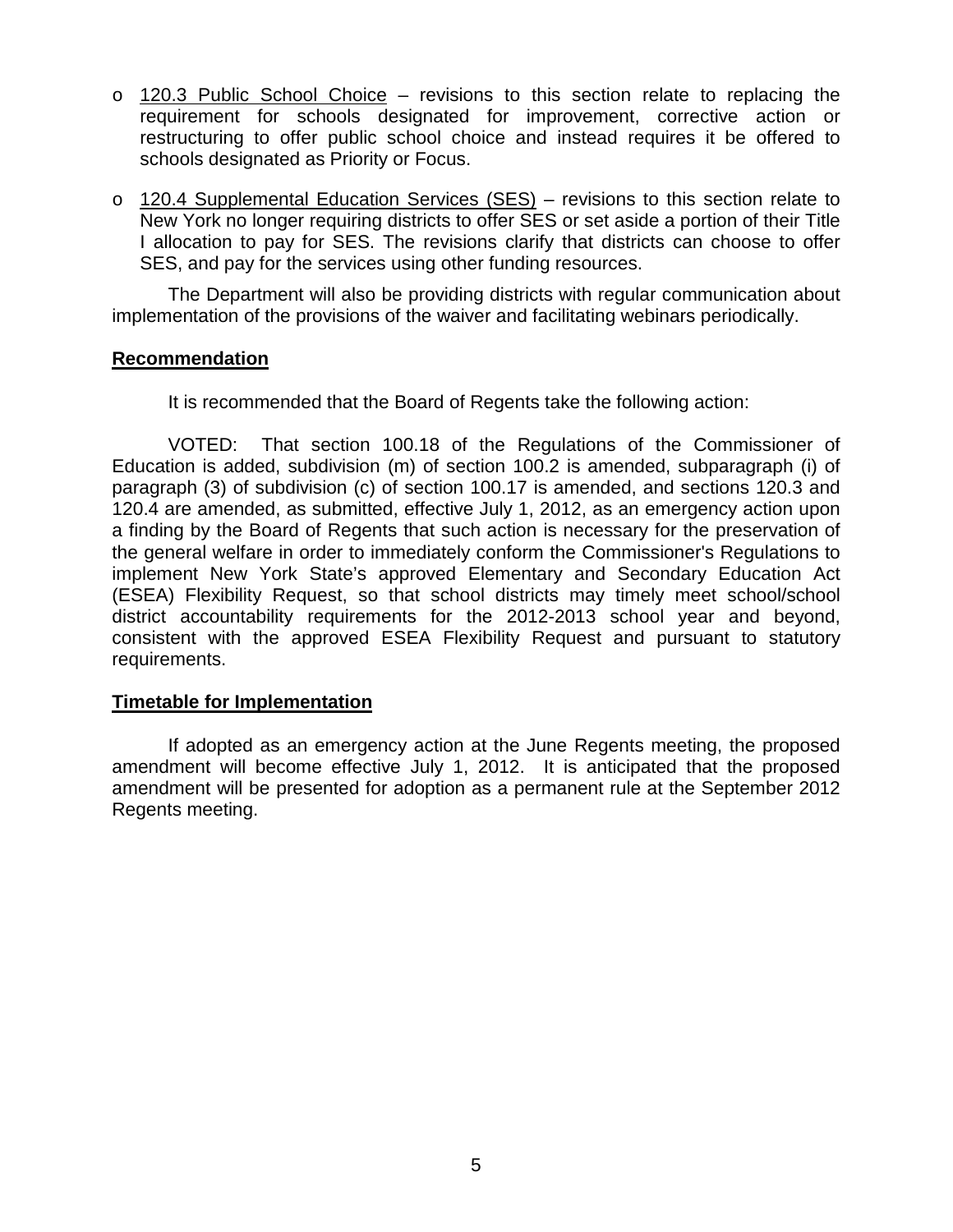AMENDMENT OF THE REGULATIONS OF THE COMMISSIONER OF EDUCATION Pursuant to Education Law sections 101, 207, 210, 215, 305, 309 and 3713

1. Section 100.18 of the Regulations of the Commissioner of Education is added, effective July 1, 2012, as follows: §100.18 ESEA accountability system.

(a) Applicability. Notwithstanding the provisions of paragraphs (1) through (11) and paragraphs (14) through (16) of subdivision (p) of section 100.2 of this Part, this section shall apply to school districts and charter schools in lieu of such provisions during the period of the Elementary and Secondary Education Act (ESEA) waiver, and any revisions and extensions thereof, except as otherwise provided in this section. If a provision of subdivision 100.2(p) conflicts with this section, the provisions of this section shall prevail and the provision of subdivision 100.2(p) shall not apply.

(b) Definitions. As used in this section:

(1) ESEA means the Elementary and Secondary Education Act of 1965, as amended, 20 U.S.C. section 6301 et seq.

(2) Elementary and Secondary Education Act (ESEA) waiver shall mean waivers from specified provisions of the Elementary and Secondary Education Act of 1965, as amended, that have been granted for a specified time period to New York State on May 29, 2012 by the Secretary of the U.S. Department of Education pursuant to section 9401 of the ESEA for purposes of ESEA flexibility, and any revisions to and/or extensions of such waivers.

(3) Title I means Title I, part A of the Elementary and Secondary Education Act of 1965, as amended (ESEA), 20 U.S.C. sections 6301-6327.

(4) Accountability groups shall mean, for each public school, school district and charter school, those groups of students for each grade level or annual high school cohort, as described in paragraph (j)(2) of this section comprised of: all students; students from major racial and ethnic groups, as set forth in subparagraph (bb)(2)(v) of this section; students with disabilities, as defined in section 200.1 of this Title, including,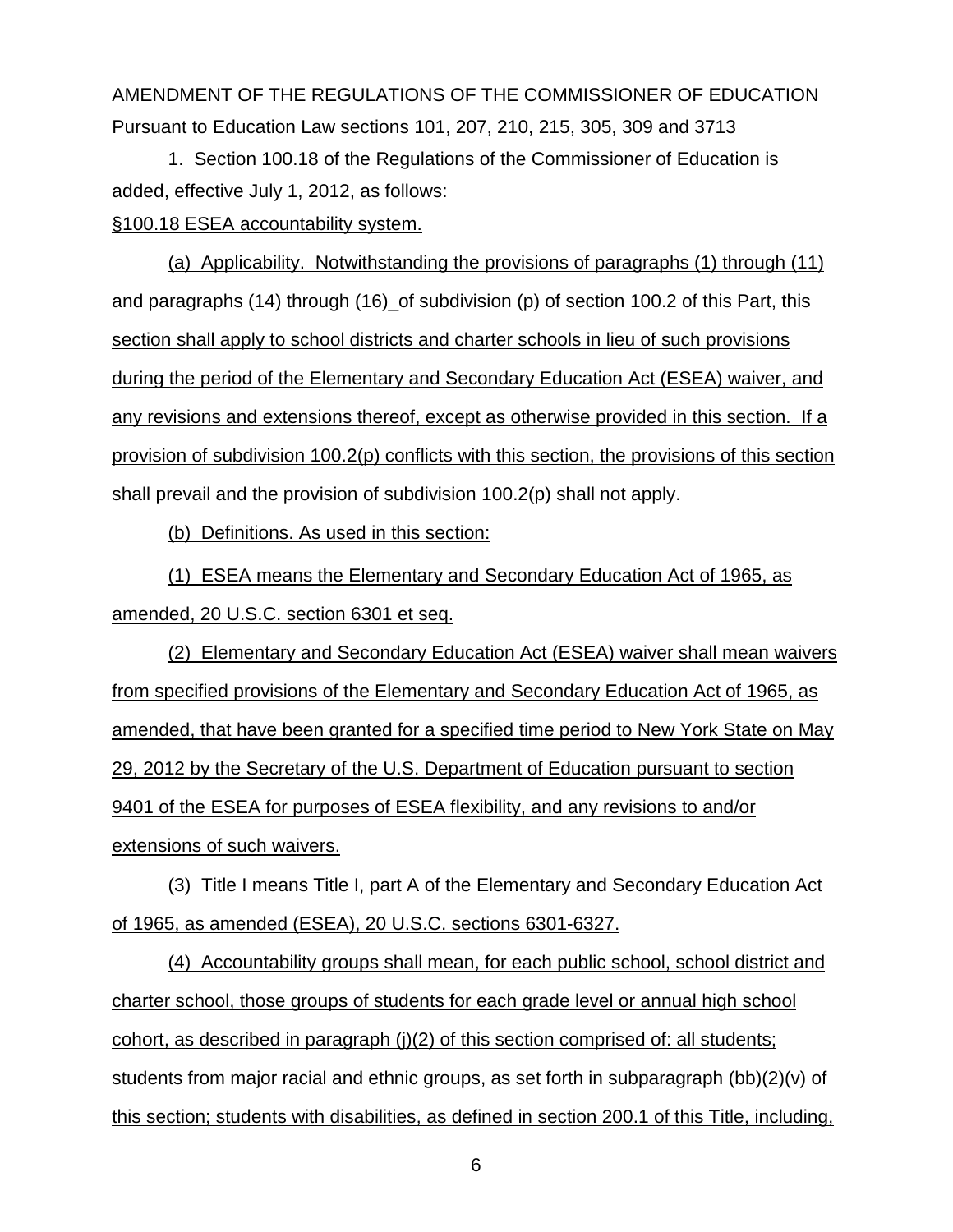beginning with the 2009-2010 school year, students no longer identified as students with disabilities but who had been so identified during the preceding one or two school years; students with limited English proficiency, as defined in Part 154 of this Title, including, beginning with the 2006-2007 school year, a student previously identified as a limited English proficient student during the preceding one or two school years; and economically disadvantaged students, as identified pursuant to section 1113(a)(5) of the NCLB, 20 U.S.C. section 6316(a)(5) (Public Law, section 107-110, section 1113[a][5], 115 STAT. 1469; Superintendent of Documents, U.S. Government Printing Office, Washington, DC 20402-9328; 2002; available at the Office of Counsel, State Education Building, Room 148, Albany, NY 12234). The school district accountability groups for each grade level will include all students enrolled in a public school in the district or placed out of the district for educational services by the district committee on special education or a district official.

(5) School district shall mean a common, union free, central, central high school or city school district, provided that, in the case of the city school district of the City of New York, such term shall mean a community school district or New York City superintendency to the extent that such entity is the local educational agency for purposes of Title I.

(6) Special act school district shall mean a school district as defined in subdivision 8 of section 4001 of the Education Law.

(7) Board of education shall mean the trustees or board of education of a school district; provided that in the case of the city school district of the City of New York, such term shall mean the chancellor of the city school district acting in lieu of the board of education of such city school district to the extent authorized by article 52-A of the Education Law and, with respect community school districts and New York City superintendencies, such term shall mean the community superintendent or other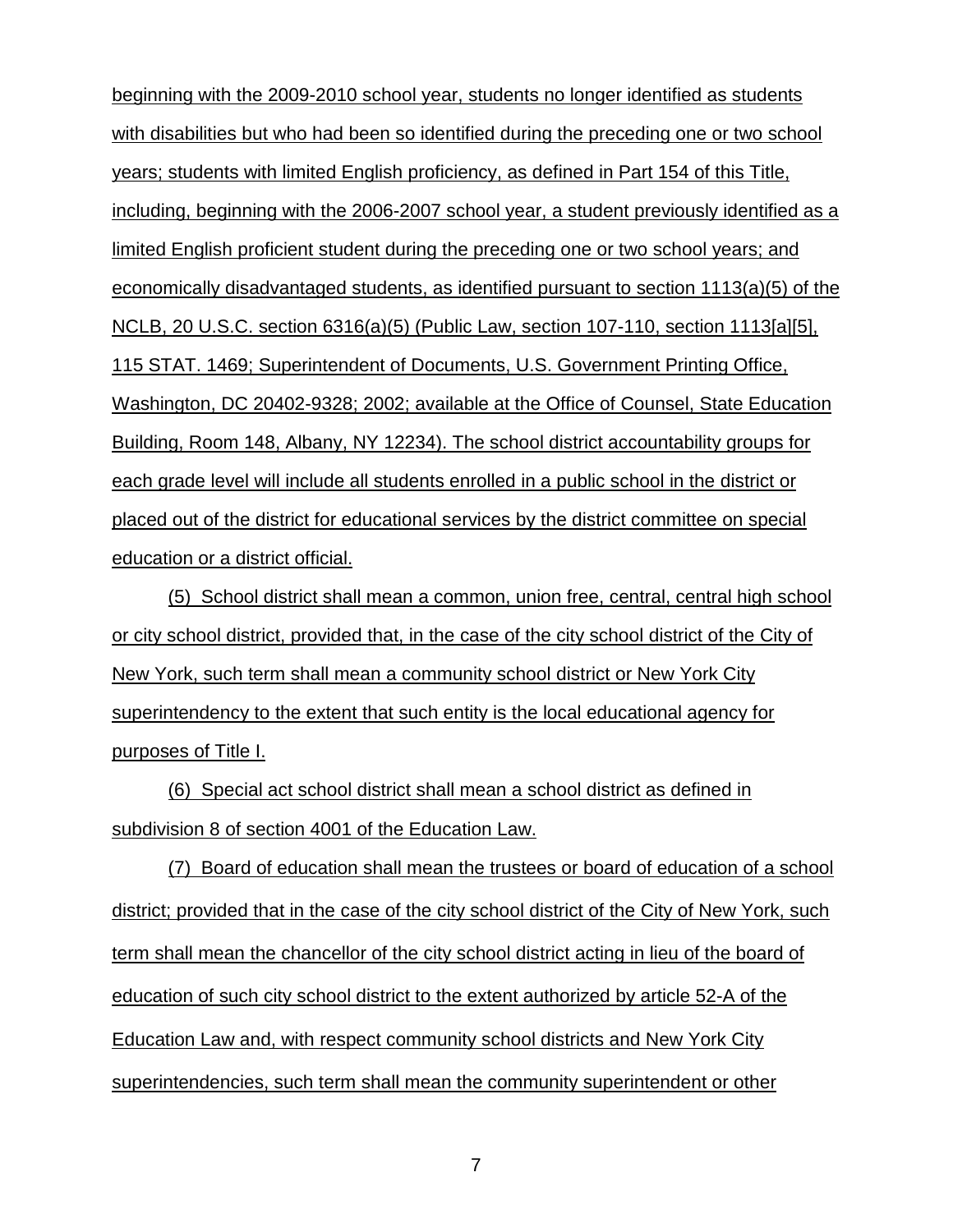superintendent of schools acting in lieu of the board of education to the extent authorized by article 52-A of the Education Law.

(8) Alternate assessment means a State alternate assessment recommended by the committee on special education, for use by students with disabilities as defined in section 100.1(t)(2)(iv) of this Part in lieu of a required State assessment.

(9) Continuously enrolled means, for grades 3-8, students whose latest date of enrollment occurred after the date prescribed by the commissioner on which BEDS forms are required to be completed and, for grades 9-12, students in the high school cohort, as defined in paragraph (j)(2) of this section.

(10) Significant medical emergency means an excused absence from school during both the regular and makeup examination period for which a district has documentation from a medical practitioner that a student is so incapacitated as to be unable to participate in the State assessment given during that examination period.

(11) For elementary and middle-level students, participation rate means the percentage of students enrolled on all days of test administration who did not have a significant medical emergency who received valid scores on the State assessments for elementary and middle-level grades, as set forth in paragraph (14) of this subdivision. Beginning with the 2006-2007 school year, a limited English proficient student enrolled in school in the United States (excluding Puerto Rico) for less than one year as of a date determined by the commissioner and who received a valid score on the NYSESLAT may be counted as participating in an elementary or middle level English language arts assessment.

(12) For high school students, participation rate means the percentage of designated students in at least their fourth year of high school, as designated by the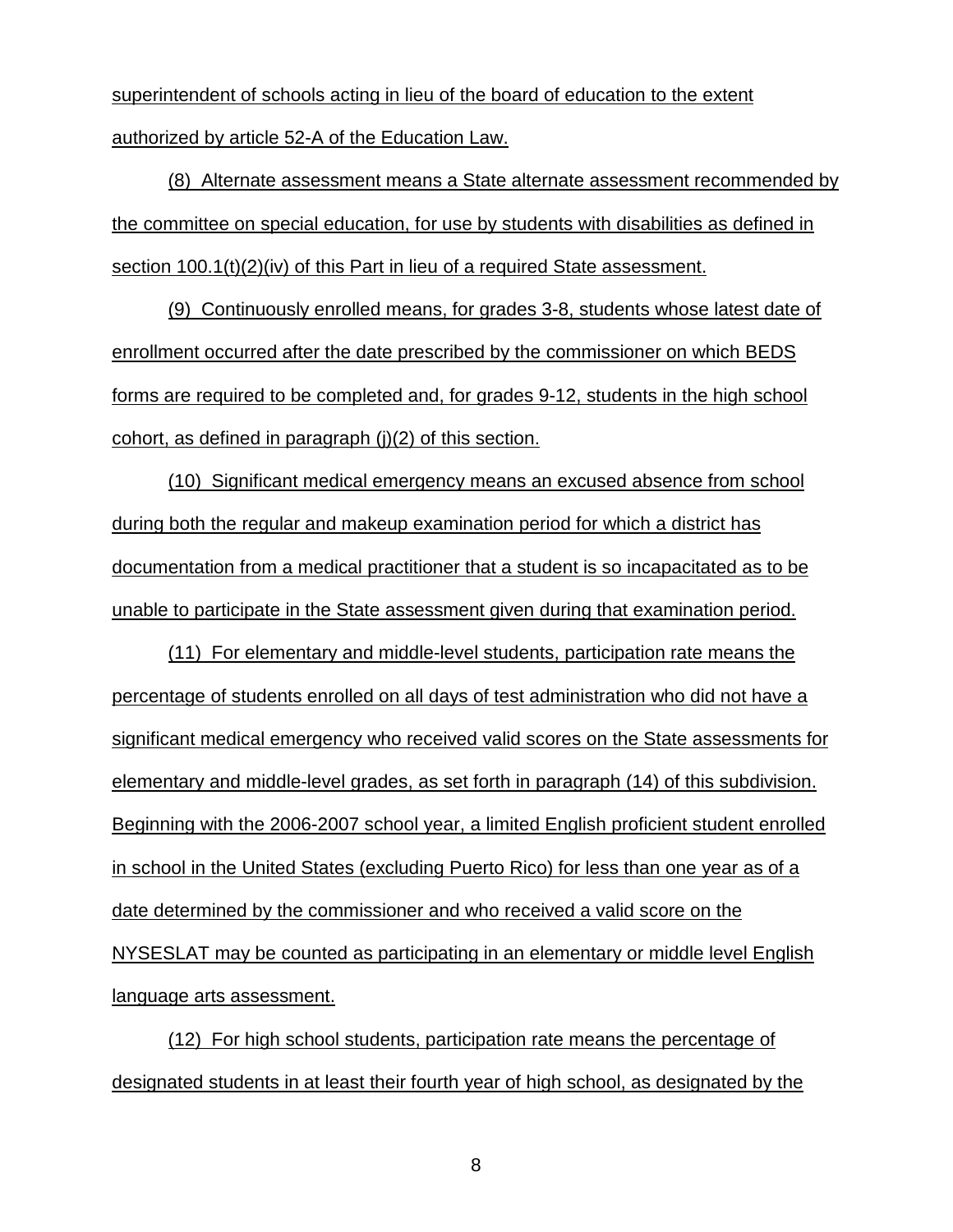commissioner, who received a valid score on the required assessments for high schools, as set forth in paragraph (14) of this subdivision.

(13) Performance criteria shall mean the performance criteria set forth in subdivision (j) of this section.

(14) Performance levels shall mean:

(i) for elementary and middle grades:

(a) Level 1 (Below Standards)

(1) not on track to be proficient: a score of level 1 on State assessments in English language arts and mathematics provided that using the student's three‐year percentile growth targets as established by the commissioner, the student's growth percentile does not meet or exceed his or her growth percentile target; or the student does not have a growth percentile target; or a score of level 1 on a State alternate assessment.

(2) on track to be proficient: a score of level 1 on State assessments in English language arts and mathematics, provided that using the student's three-year percentile growth targets as established by the commissioner, the student's growth percentile meets or exceeds his or her growth percentile target;

(3) for science: a score of level 1 on State assessments in science or other State assessments, or a score of level 1 on a State alternate assessment;

(b) Level 2 (Meets Basic Standards)

(1) not on track to be proficient: a score of level 2 on State assessments in English language arts and mathematics provided that using the student's three-year percentile growth targets as established by the commissioner, the student's growth percentile does not meet or exceed his or her growth percentile target; or the student does not have a growth percentile target; or a score of level 2 on a State alternate assessment;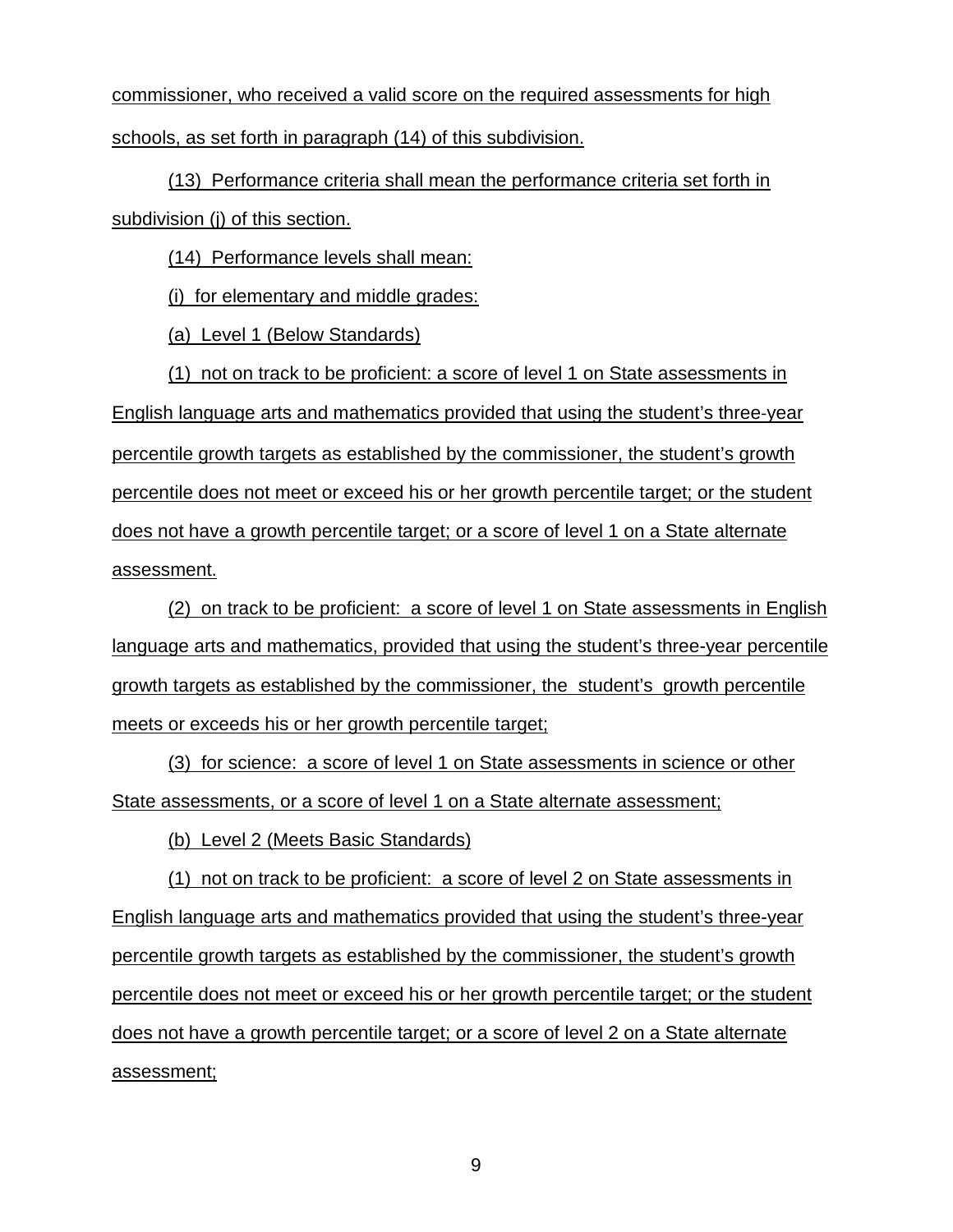(2) on track to be proficient: a score of level 2 on State assessments in English language arts and mathematics, provided that using the student's three-year percentile growth targets as established by the commissioner, the student's growth percentile meets or exceeds his or her growth percentile target;

(3) for science: a score of level 2 on State assessments in science or other State assessments, or a score of level 2 on a State alternate assessment;

(c) Level 3 (Meets Proficiency Standards)

(1) a score of level 3 on State assessments in English language arts,

mathematics and science or a score of level 3 on a State alternate assessment;

(2) a score of 65 or higher on a Regents Examination in science for students in grade eight pursuant to subdivision 100.4(d) of this Part;

(d) Level 4 (Exceeds Standards): a score of level 4 on State assessments in English language arts, mathematics and science or a score of level 4 on a State alternate assessment;

(ii) for high school:

(a) Level 1 (Below Standards)

(1) a score of 64 or less on the Regents Comprehensive Examination in English or a Regents mathematics examination;

(2) a failing score on a State-approved alternative examination for those Regents examinations.

(3) a score of level 1 on a State alternate assessment;

(4) a cohort member who has not been tested on the Regents Comprehensive Examination in English or a Regents mathematics examination or State-approved alternative examination for these Regents examinations;

(b) Level 2 (Meets Basic Standards)

(1) a score between 65 and 74 on the Regents Comprehensive Examination in English or between 65 and 79 on a Regents examination in mathematics.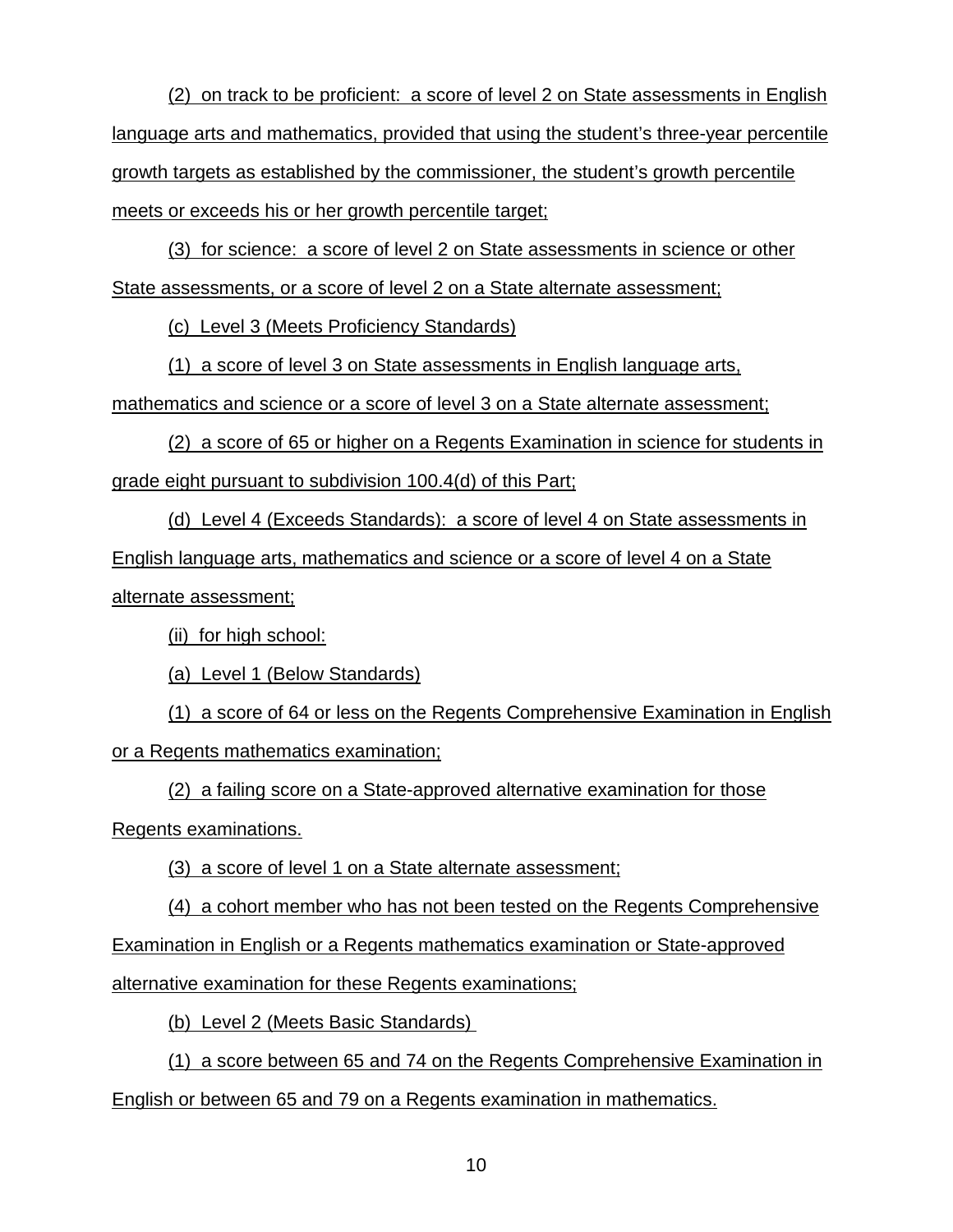(2) a score of level 2 on a State alternate assessment;

(c) Level 3 (Meets Proficiency Standards)

(1) a score between 75 and 89 on the Regents Comprehensive Examination in

English or between 80 and 89 on a Regents examination in mathematics; or passes a

State-approved alternative to those Regents examinations;

(2) a score of level 3 on a State alternate assessment;

(d) Level 4 (Exceeds Standards)

(1) a score of 90 or higher on the Regents Comprehensive Examination in English or a Regents mathematics examination;

(2) a score of level 4 on a State alternate assessment;

(14) Performance index shall be calculated based on the student performance levels as follows:

(i) For elementary and middle grades, each student scoring at level 1 who is not on track to be proficient will be credited with 0 points, each student scoring at level 2 who is not on track to be proficient with 100 points, and each student scoring at level 1 or 2 who is on track to be proficient or at level 3 or 4 with 200 points. The performance index for each accountability group will be calculated by summing the points and dividing by the number of students in the group.

(ii) For high school, each student scoring at level 1 will be credited with 0 points, each student scoring at level 2 with 100 points, and each student scoring at level 3 or 4 with 200 points. The performance index for each accountability group will be calculated by summing the points and dividing by the number of students in the group.

(15) Student growth means the change in student achievement for an individual student between two or more points in time.

(16) Student growth percentile means the result of a statistical model that calculates each student's change in achievement between two or more points in time on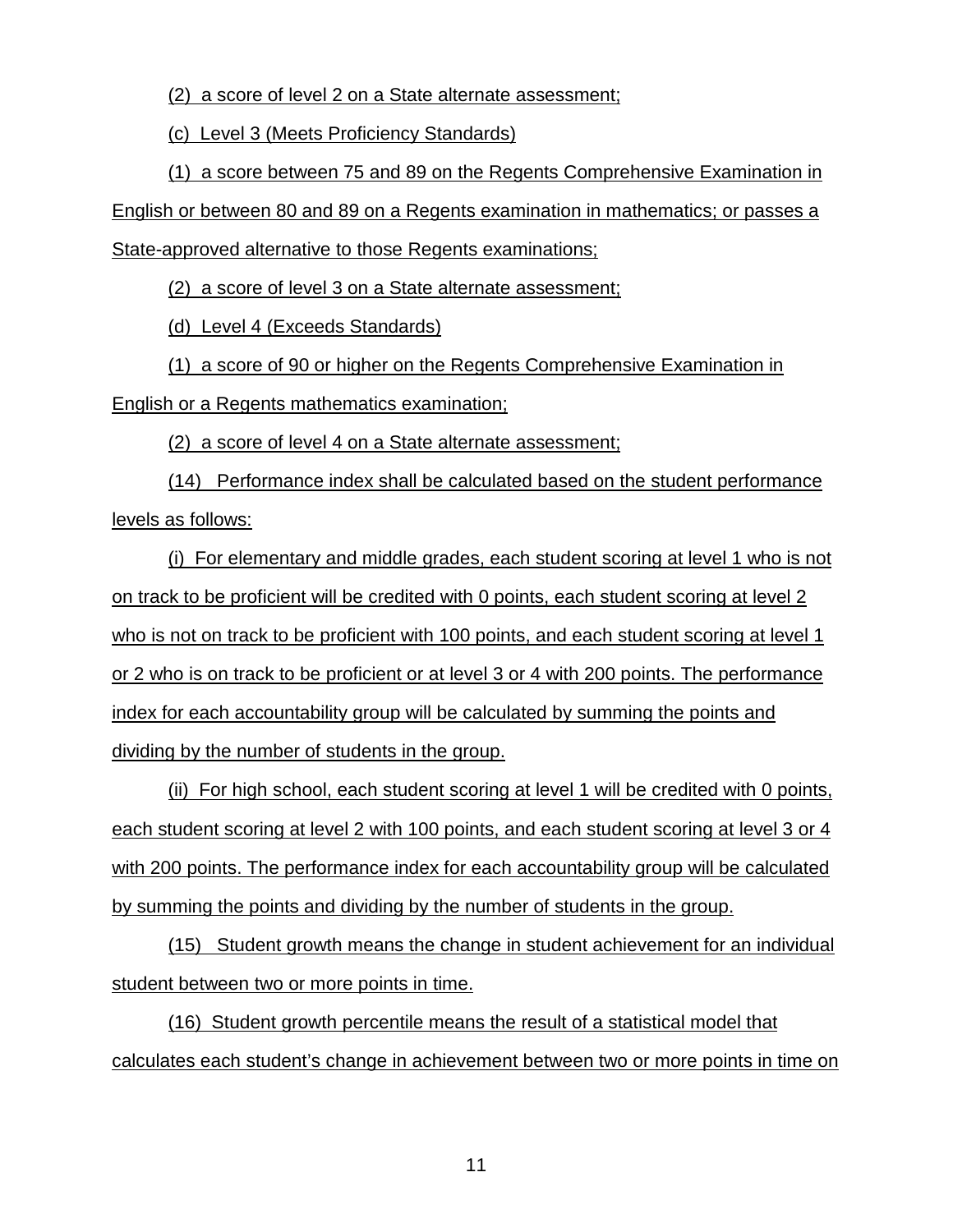a State assessment and compares each student's performance to that of similarly achieving students.

(17) Median student growth percentile means the result of rank-ordering the student growth percentile results for an accountability group at the school, district, or state level.

(18) The student growth percentile target means the rate of annual growth necessary in English language arts and mathematics for a student to meet proficiency standards in three years, or by 8th grade, whichever is earlier.

(19) A transfer high school means a high school in which the majority of students upon their first enrollment in the high school had previously attended grade nine or higher in another high school or a school in which more than 50 percent of currently enrolled students are English language learners who were born outside of the United States and have attended school in the United States for less than three years.

(20) School Improvement Grant means a grant awarded by the U.S. Department of Education to the New York State Education Department, as a State Education Agency (SEA), pursuant to section 1003(g) of the Elementary and Secondary Education Act of 1965, as amended, and awarded by the Department to a local education agency (LEA) as a subgrant.

(21) A whole school reform model means the turnaround model, restart model, transformation model or closure model as set forth in subparagraph  $100.2(p)(10)(iv)$  of this Part; or a three year plan that provides for the redesign of a school by implementation of all of the following turnaround elements:

(i) Providing strong leadership by:

(a) reviewing the performance of the current principal;

(b) either replacing the principal if such a change is necessary to ensure strong and effective leadership, or demonstrating to the commissioner that the current principal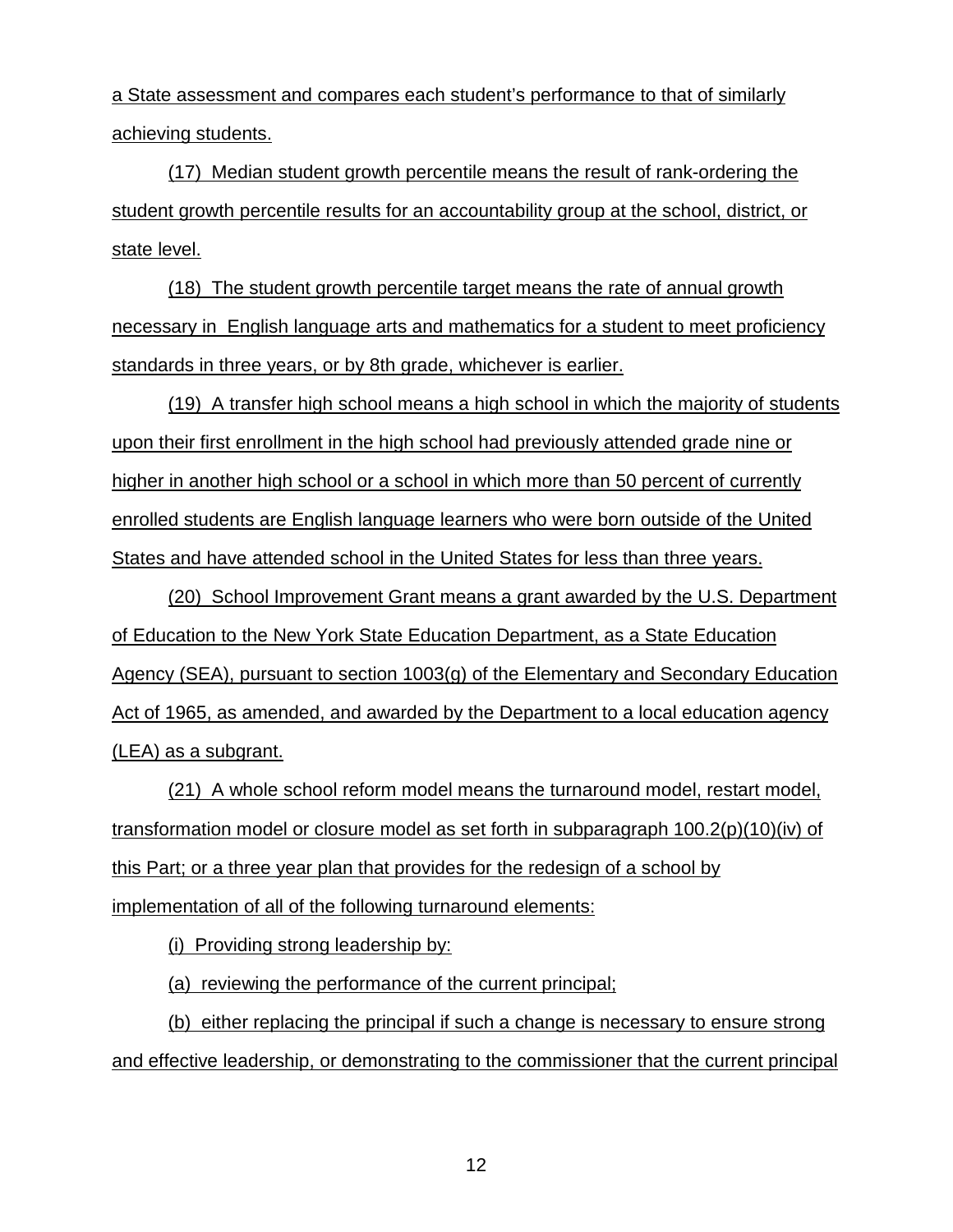has a track record in improving achievement and has the ability to lead the turnaround effort; and

(c) providing the principal with operational flexibility in the areas of scheduling, staff, curricula, and budget.

(ii) Ensuring that teachers are able to improve instruction by:

(a) reviewing the quality of all staff and retaining only those who have the ability to be successful in the turnaround effort;

(b) preventing ineffective teachers from transferring to these schools; and

(c) providing job-embedded, ongoing professional development informed by the

teacher evaluation and support systems and tied to teacher and student needs.

(iii) Redesigning the school day, week, or year to include additional time for student learning and teacher collaboration, provided that such redesigning shall be consistent with any applicable collective bargaining agreement.

(iv) Strengthening the school's instructional program based on student needs and ensuring that the instructional program is research-based, rigorous, and aligned with Common Core Learning Standards.

(v) Using data to inform instruction and for continual improvement, including the provision of time for collaboration on the use of data.

(vi) Establishing a school environment that improves school safety and discipline and addressing other non-academic factors that have an impact on student achievement, such as students' social, emotional, and health needs.

(vii) Providing ongoing mechanisms for family and community engagement.

(22) Integrated Intervention Team means a School Quality Review Team or Joint Intervention Team appointed by the commissioner, that may include a distinguished educator appointed by the commissioner, to conduct a diagnostic review of a Priority or Focus School or Focus District or a School Under Registration Review.

(c) Procedure for registration of public schools.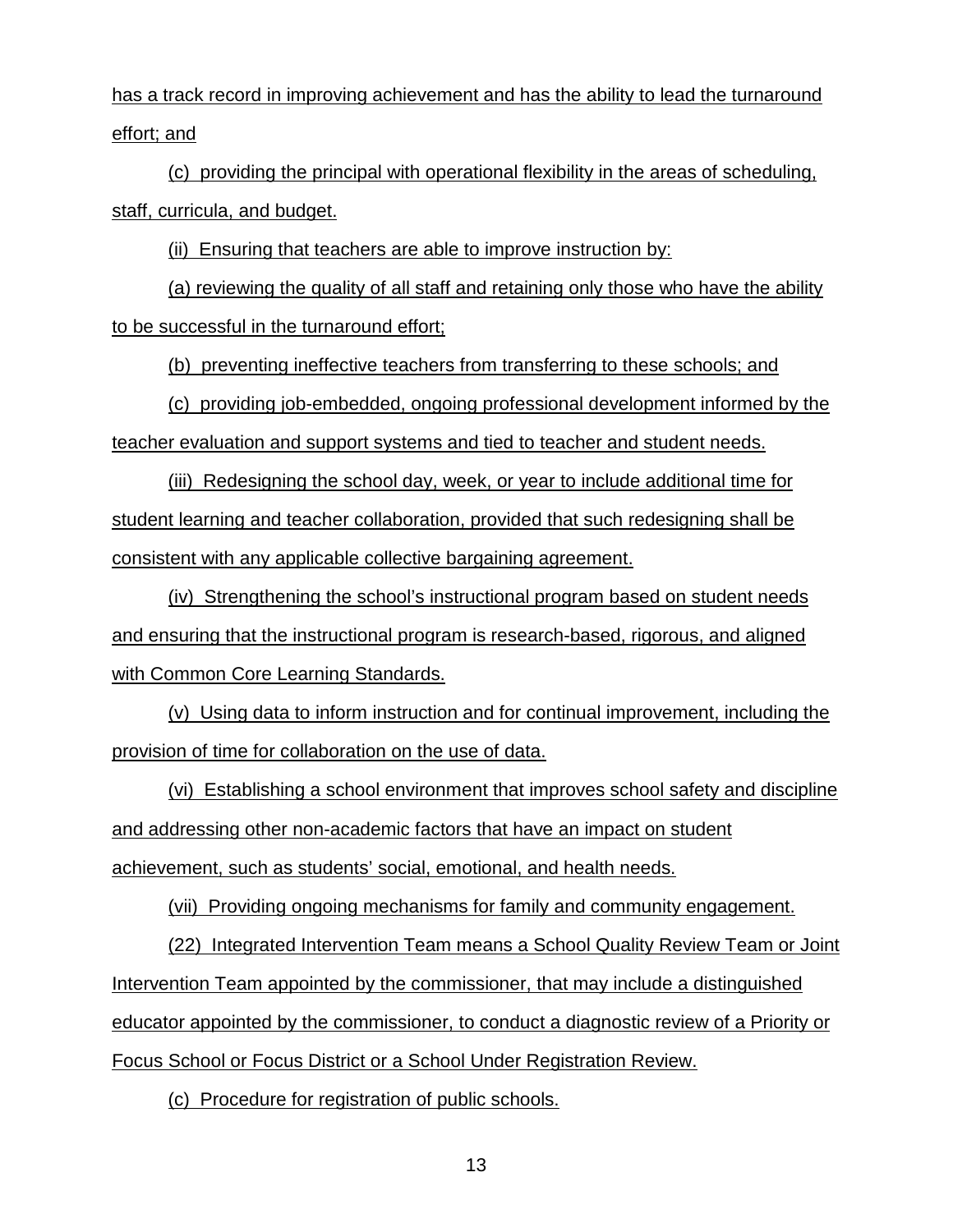(1) A school district that seeks to register a public elementary, intermediate, middle, junior high school or high school shall submit a petition for registration to the Board of Regents, in a form prescribed by the commissioner and containing such information as the commissioner may require, no later than March 1st for schools opening in September of the next successive school year or, for those schools opening during a current school year, at least 90 days prior the opening of such school, except that the commissioner may waive this timeline for good cause.

(2) The commissioner shall review the petition and shall recommend its approval to the Board of Regents if it is satisfactorily demonstrated that the school district has provided an assurance that the school will be operated in an educationally sound manner; is in compliance with applicable statutes, rules and regulations relating to public schools; and will operate in accordance with applicable building codes and pursuant to a certificate of occupancy. No new public school will be recommended for registration by the commissioner if, in the commissioner's judgment, the establishment of such school would conflict with an approved plan for school district reorganization, except where it can be established to the satisfaction of the commissioner that such school is essential to the educational welfare of the students.

(3) Where a school registered pursuant to this paragraph is in a Focus District, the commissioner shall determine the accountability status of the newly registered school based upon his review of the proposed educational program, including but not limited to such factors as: school mission, school administration and staff, grade configurations and groupings of students, zoning patterns, curricula and instruction and facilities.

(4) In the event that a school district merges two or more schools or transfers organizational responsibility for one or more grades from one school to another, the school district shall inform the commissioner, in a form prescribed by the commissioner and containing such information as the commissioner may require, no later than March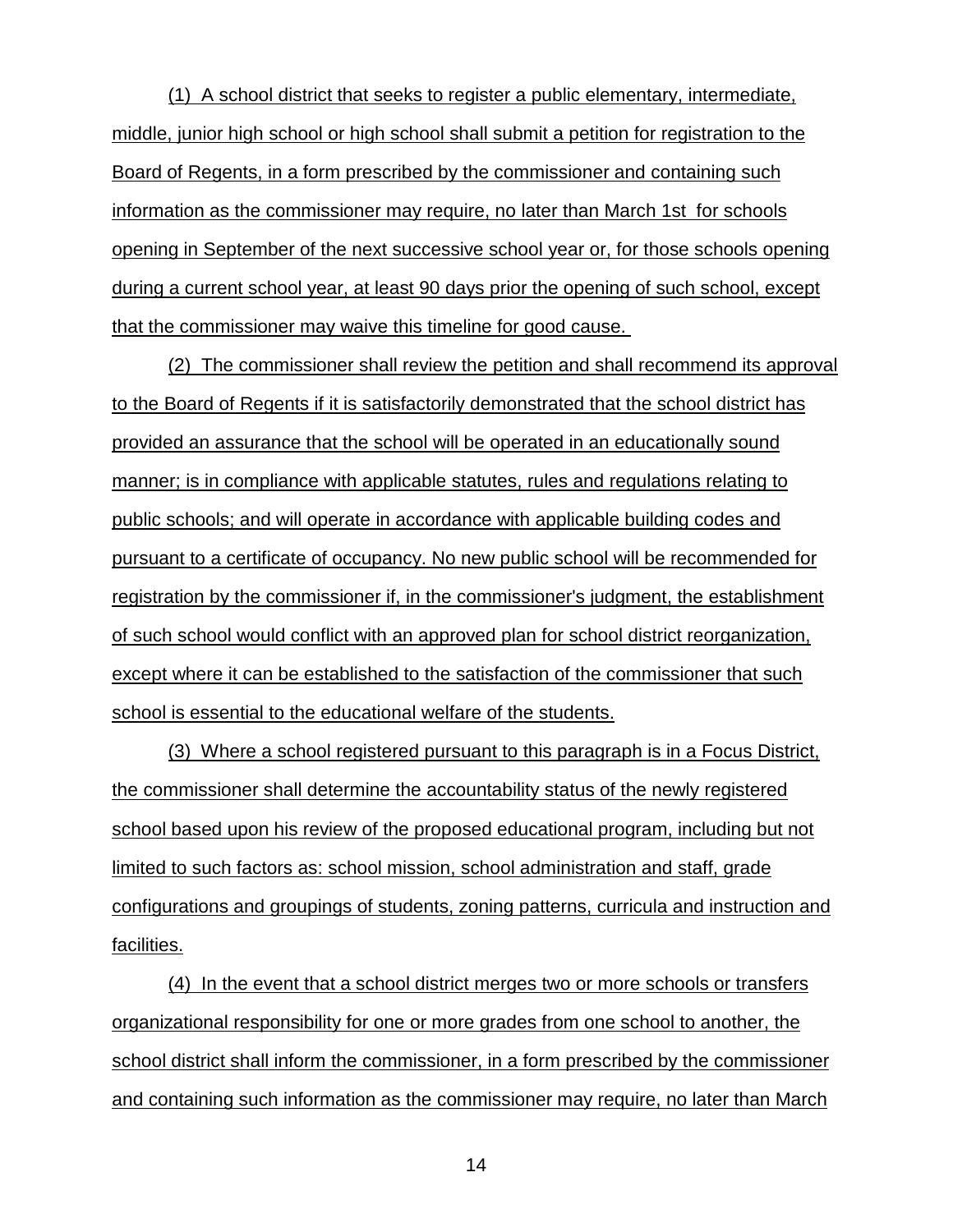1st for schools opening in September of the next successive school year or, for those schools opening during a current school year, at least 90 days prior the opening of such school, except that the commissioner may waive this timeline for good cause. As a result of such changes, the commissioner may adjust the accountability status of the affected schools to reflect such organizational changes.

(d) All registrations approved by the Board of Regents pursuant to this subdivision shall continue in effect unless revoked by the Board of Regents upon recommendation of the commissioner after review of the registration, or the school district closes the school. In the event that a school district closes a registered school, the school district shall inform the commissioner, in a form prescribed by the commissioner and containing such information as the commissioner may require, no later than March 1st for schools that will not enroll students in September of the next successive school year, except that the commissioner may waive this timeline for good cause.

(e) System of accountability for student success. Each year, commencing with the 2011-2012 school year test administration results, the commissioner shall review the performance of all public schools, charter schools and school districts in the State. For each performance criterion specified in subdivision (j) of this section, the commissioner shall determine whether each accountability group within a public school, charter school and school district has achieved adequate yearly progress as set forth in subdivision (f) of this section.

(f) Adequate yearly progress.

(1) An accountability group within a public school, charter school or school district shall be deemed to have made adequate yearly progress if the accountability group achieved the performance criterion set forth in subdivision (j) of this section.

(2) For an accountability group within public schools, charter schools or school districts with fewer than 30 students subject to a performance criterion set forth in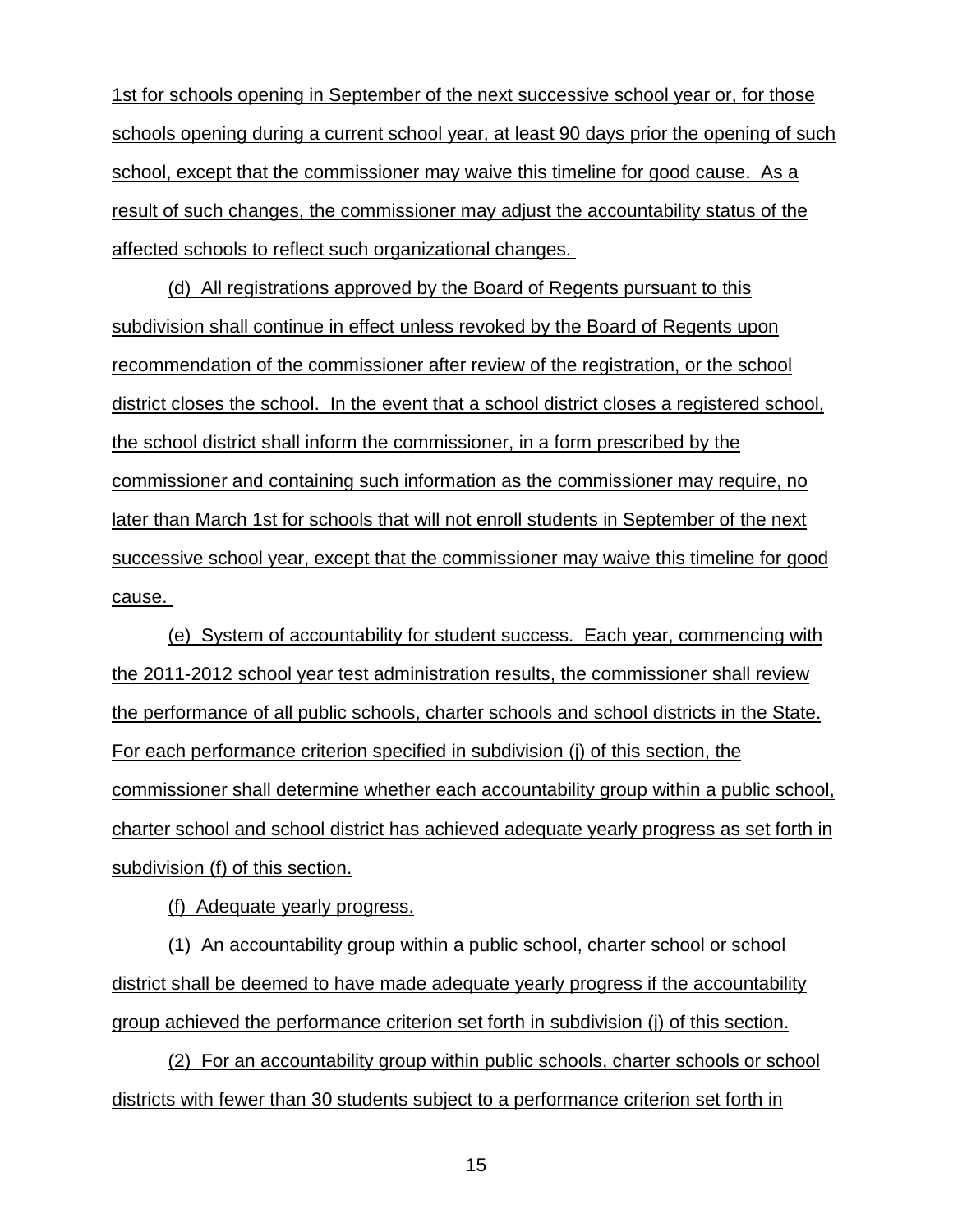subdivision (j) of this section, the commissioner shall use the weighted average of the current and prior school year's performance data for that criterion in order to make a determination of adequate yearly progress. No accountability group within a public school, charter school or school district will be held accountable if it consists of fewer than 30 students as long as the "all students" accountability group includes at least 30 students for that school year.

(3) For purposes of determining adequate yearly progress, only the performance of continuously enrolled students in grades 3-8 shall be included for consideration.

(4) An accountability group shall be deemed to have made adequate yearly progress on a performance criterion specified in paragraph (1) of subdivision (j) of this section if:

(i) the superintendent of the school district or the principal of the charter school has submitted the required student data files to the commissioner pursuant to paragraph (bb)(2) of section 100.2 of this Part or section 119.3(b) of this Title in the timeframe and format specified by the commissioner; and

(ii) for accountability groups consisting of 40 or more students, either:

(a) the participation rate for the current year equals or exceeds 95 percent; or

(b) the weighted average of the current year and prior year participation rates equals or exceeds 95 percent;

(iii) for accountability groups consisting of 30 or more students:

(a) the accountability group met or exceeded, or did not differ significantly as determined by the commissioner, from the annual measurable objective for that criterion; or

(b) the accountability group met or exceeded, or did not differ significantly as determined by the commissioner, from an annual performance target established by the commissioner.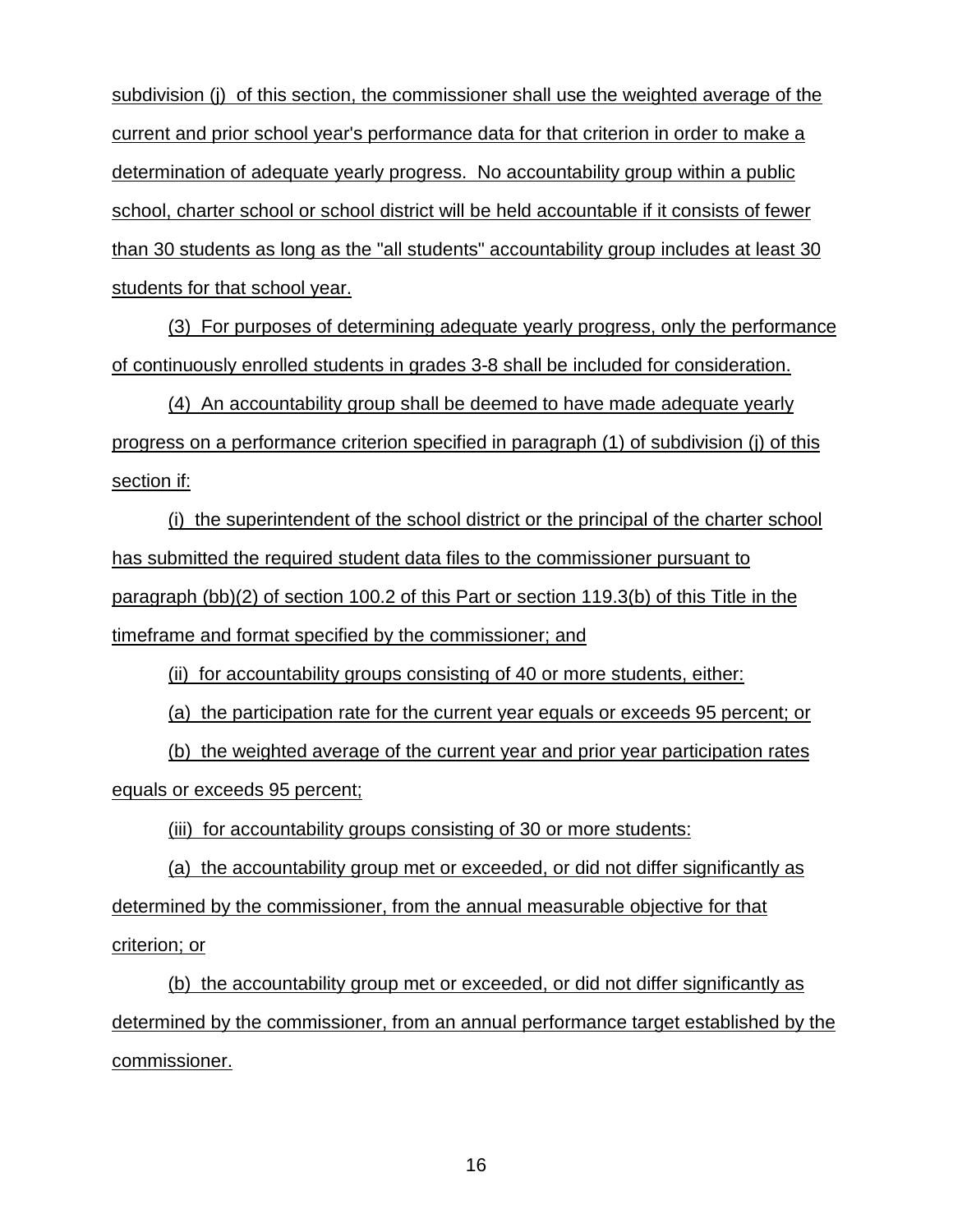(5) An accountability group within a public school, charter school or school district shall be deemed to have made adequate yearly progress on a performance criterion specified in paragraphs  $(2)$  and  $(3)$  of subdivision (i) of this section if:

(i) the superintendent of the school district or the principal of the charter school has submitted the required student data files to the commissioner pursuant to paragraph (bb)(2) of section 100.2 of this Part or section 119.3(b) of this Title in the timeframe and format specified by the commissioner; and

(ii) for elementary and middle levels, 80 percent of students enrolled on all days of the science test administration, who did not have a significant medical emergency, received valid scores; and

(iii) the accountability group within the school or school district, or charter school at the applicable grade levels met or exceeded the performance criteria; or

(iv) the high school cohort met or exceeded the performance criteria.

(6) For each school year, public schools, school districts, and charter schools in which no students or, pursuant to paragraph (f)(2) of this section fewer than 30 students, participate in the State assessments for English language arts or mathematics, or in which the majority of students are not continuously enrolled, shall conduct a self-assessment of their academic program and the school learning environment, in such format and using such criteria as may be prescribed by the commissioner. Such self-assessment shall not be required of those schools and school districts for which the commissioner shall conduct a review of the performance of the school or school district in accordance with paragraph (7) of this subdivision. The superintendent of the school district or principal of the charter school shall review the self-assessment(s) and make a recommendation to the commissioner, in such format and according to such timeframe as the commissioner may prescribe, as to whether the accountability group within the school or school district has made adequate yearly progress. The commissioner shall consider the self-assessment, board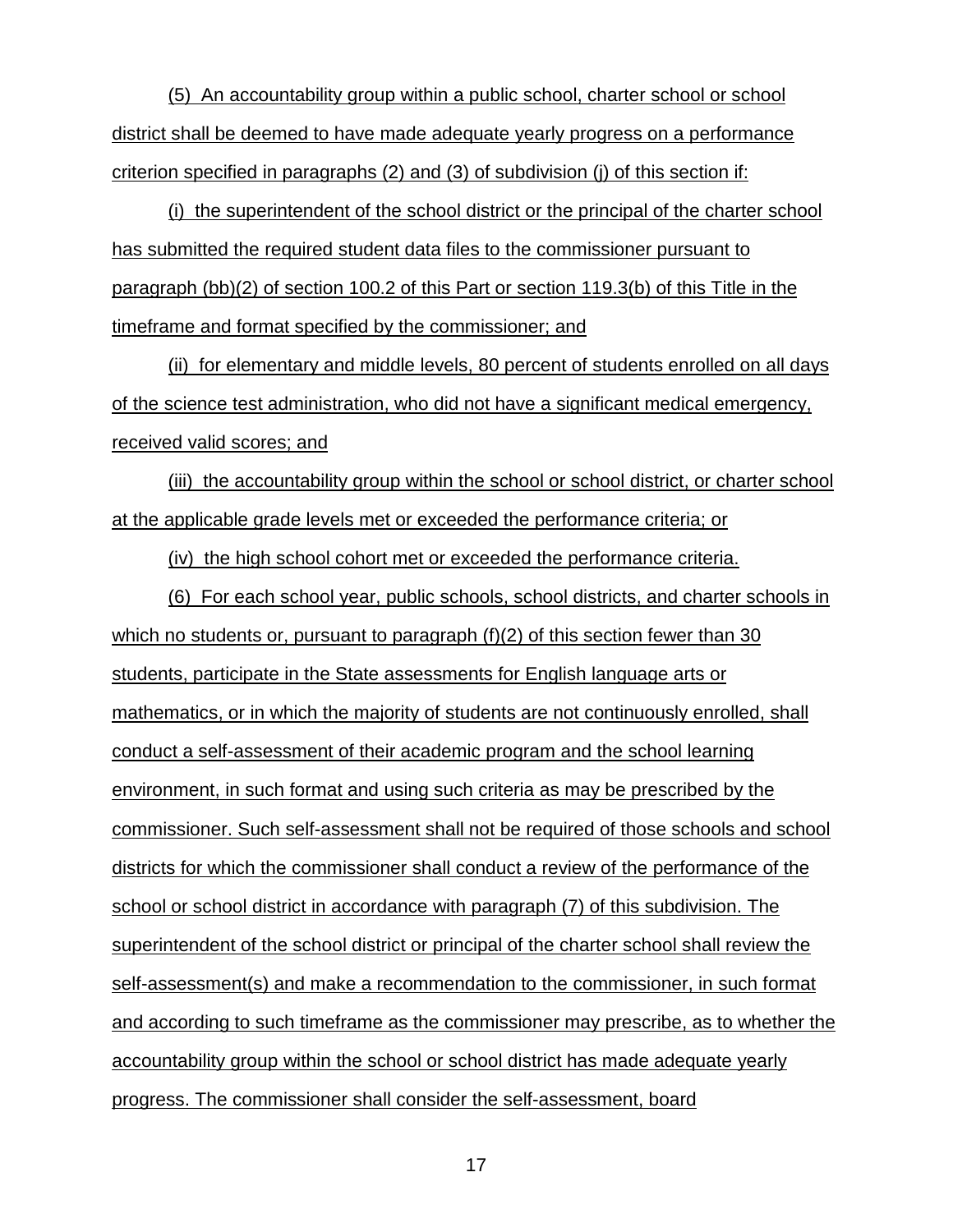recommendation and any other relevant information in determining whether the accountability group within the school or school district made adequate yearly progress.

(7) The accountability status of public schools, school districts, and charter schools serving grades 1 and/or 2, but not grade 3 or higher, (hereafter referred to as "feeder schools") will be determined using backmapping. In school districts with such feeder schools and in school districts that accept grade 3 students from feeder schools by contract, the grade 3 State assessment results for each feeder school student will be attributed to the feeder school as well as to the school or charter school in which the student took the assessment. The student's results will be attributed to a feeder school only if the student was continuously enrolled in the feeder school from the date prescribed by the commissioner on which the BEDS forms are required to be completed until the end of the school year in the highest grade served by the feeder school. In a district, if all schools serving grade 3 make adequate yearly progress for the accountability groups, in a given year, all feeder schools served by the school district will be deemed to have made adequate yearly progress. If one or more schools enrolling students from a feeder school fail to make adequate yearly progress for one or more accountability groups on a performance criterion set forth in subdivision (j) of this section, the commissioner will aggregate the school district's grade 3 results on that criterion by feeder school and determine whether each feeder school made adequate yearly progress on that criterion.

(8) A registered school that has no continuously enrolled students because all students are students with disabilities who attend the school and who have been placed outside of their district of residence (in New York City, outside of their community school district of residence) for educational services by the district committee on special education or a school district official shall participate in a self-assessment based on the students who are enrolled in the school.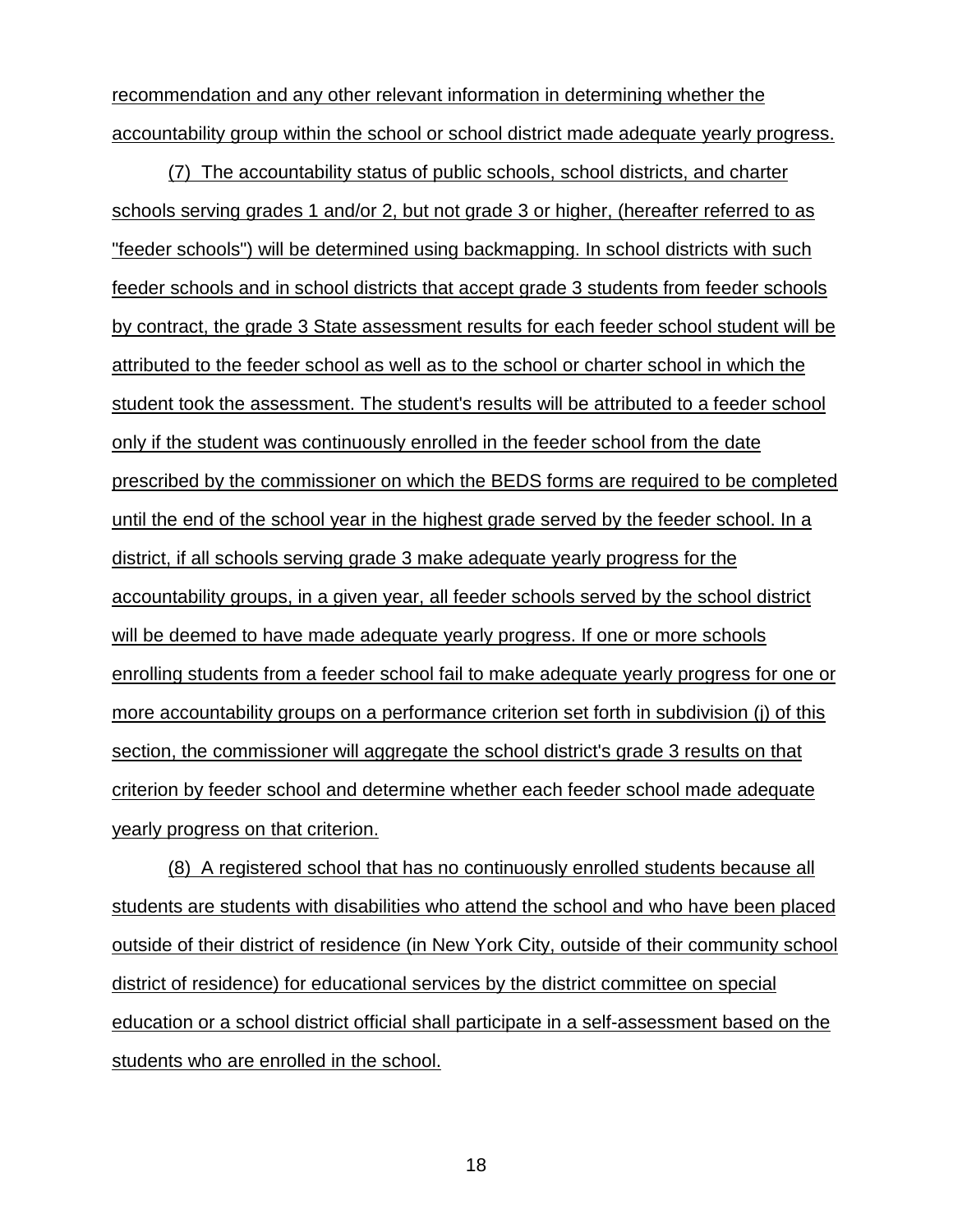(g) Differentiated accountability for schools and districts. Prior to the commencement of the 2012-2013 school year, the commissioner, based on the 2010- 2011 school year results, shall designate Focus Districts, Priority Schools and Focus Charter Schools. Prior to the commencement of the 2013-2014 school year, based on the 2011-2012 school year results, and each year thereafter based on the subsequent school year results, the commissioner shall designate public schools requiring a Local Assistance Plan.

(1) Preliminary Identification of Priority Schools

(i) The commissioner shall preliminarily designate a school as Priority if:

(a) the school implemented a Transformation, Turnaround or Restart Model in the 2011-2012 school year pursuant to a School Improvement Grant pursuant to clause 100.2(p)(10)(iv)(a) of this Part; or

(b) the school is a high school that has a four year cohort graduation rate for the "all students" group that is less than 60 percent for the 2004, 2005 and 2006 high school graduation cohorts; or

(c) the school is an elementary or middle school that:

(1) had a combined Performance Index of 111 or below in English language arts and mathematics for the all students group in 2010-2011; and

(2) made a ten point gain or less in its 2010-2011 combined Performance Index for the all students group compared to its 2009-2010 combined Performance Index; and

(3) was identified as in improvement, corrective action, or restructuring during the 2011-2012 school year; and

(4) had a combined median student growth percentile in English language arts and math for the 2009-2010 and 2010-2011 school years combined for the all students group of 50 percent or below; and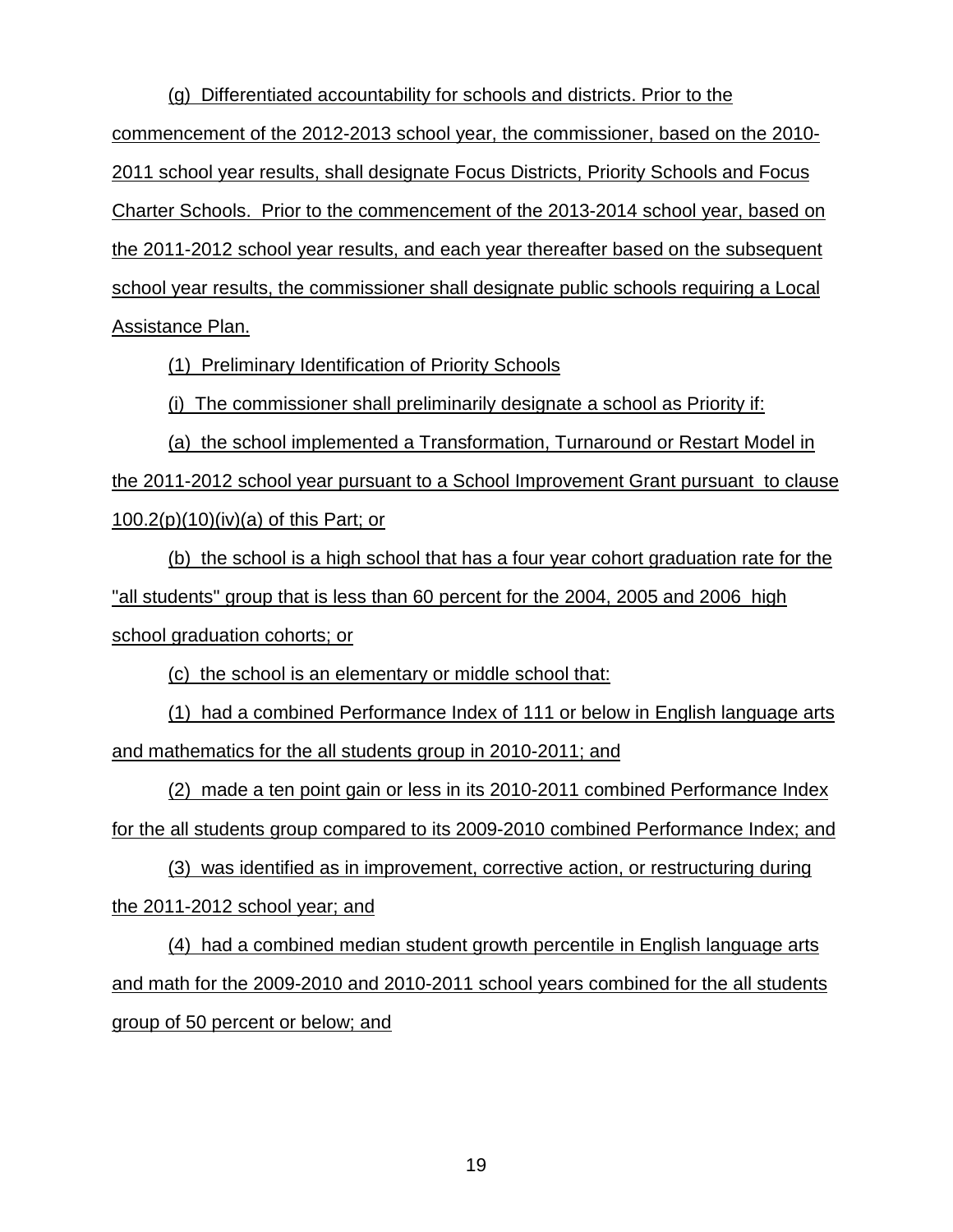(5) had less than 50 percent of the accountability groups in the school have 2010-2011 median student growth percentiles that exceeded the statewide median student growth percentile for that accountability group; or

(d) the school is a high school that:

(1) had a combined Performance Index of 106 or below in English language arts and mathematics for the all students group; and

(2) was identified as in improvement, corrective action, or restructuring during 2011-2012 school year; and

(3) made a four point gain or less in its 2010-2011 combined English language arts and mathematics Performance Index for the all students group compared to its 2009-2010 Performance Index.

(ii) The commissioner shall not preliminarily identify a school in a special act school district as a Priority School unless the school meets the conditions specified in this subdivision and also has been identified by the commissioner as a school under registration review because of a poor learning environment, pursuant to paragraph (3) of subdivision (k) of this section.

(2) Preliminary Identification of Focus Districts and Schools.

(i) The commissioner will preliminarily designate a district or a charter school as Focus using the following methodology:

(a) Preliminary identification as Focus District or Focus Charter School based on combined English language arts and mathematics Performance Index:

(1) For each district and charter school, the combined 2010-11 Performance Index (PI) of ELA and Math for the elementary-middle and secondary levels for each accountability group, except the all students group, is determined.

(2) For each accountability group, except the all students group, the combined 2009-10 and 2010-11 ELA and Math median student growth percentile is determined. If the accountability group's median student growth percentile is above the combined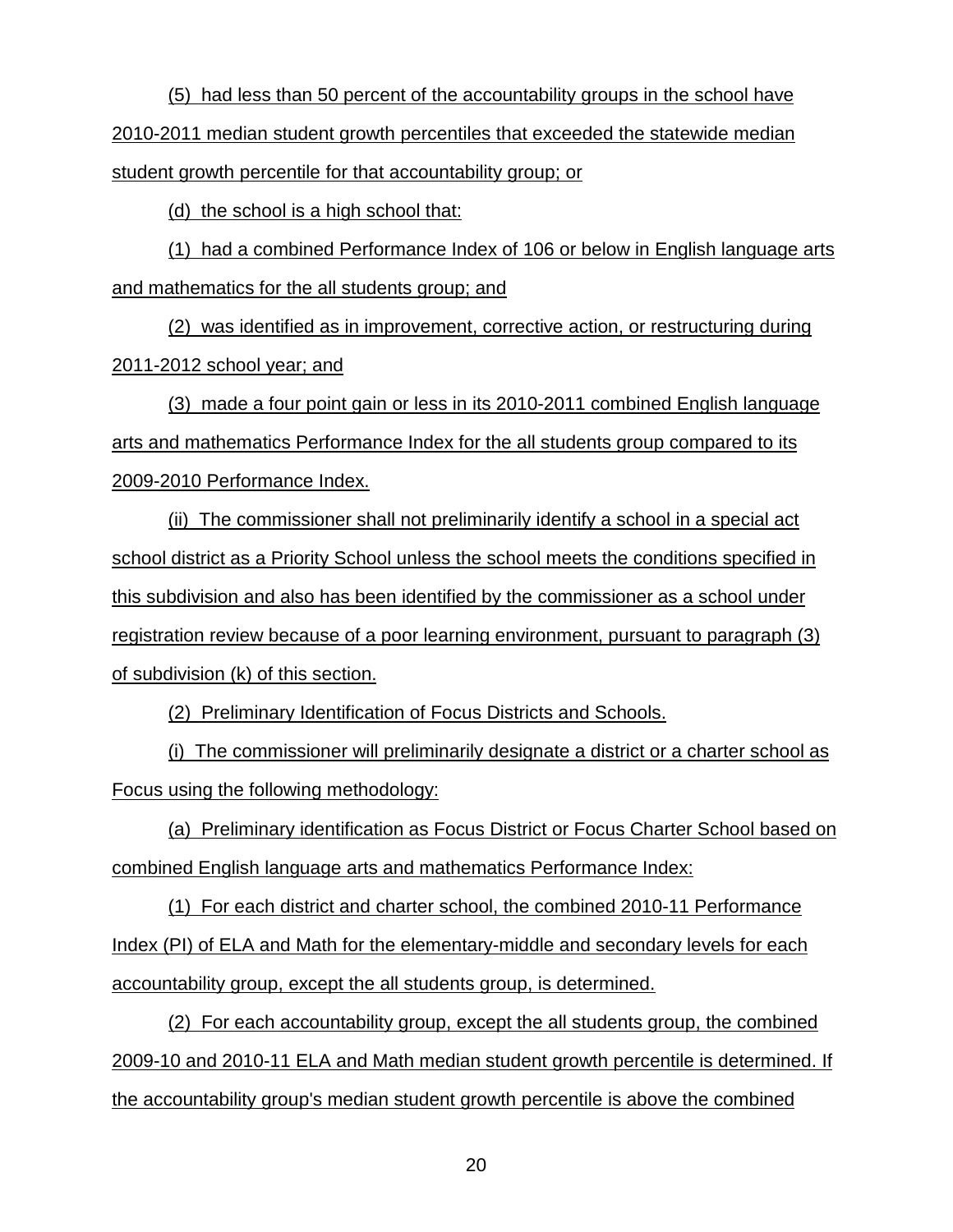2009-10 and 2010-11 statewide average for that accountability group then the accountability group is removed from those for which the school district or charter school can be identified as a Focus District or Focus Charter School.

(3) If an accountability group's 2006 four year graduation cohort rate exceeds the statewide average for the accountability group, then the accountability group is removed from those for which the school district or charter school can be identified as a Focus District or Focus Charter School.

(4) If a remaining accountability group is among the lowest five percent in the State for combined ELA and math Performance Index for the 2010-2011 school year, as determined by the commissioner, the district or charter school will be preliminarily identified as a Focus District or Focus Charter School.

(b) Preliminary identification of Focus District or Focus Charter School based on Graduation Rate.

(1) For each school district and charter school, the 2006 four year graduation cohort rate for each accountability group, except the all students group, is determined. Each such accountability group for which the graduation rate exceeds the statewide rate for that accountability group is removed from consideration as an accountability group for graduation rate for which the school district or charter school can be identified as a Focus District or Focus Charter School.

(2) For each remaining accountability group for which the 2005 five year graduation cohort rate is above the state average for that accountability group, the accountability group is removed from consideration as an accountability group for graduation rate for which the school district or charter school can be identified as a Focus District or Focus Charter School.

(3) For each remaining accountability group, if the accountability group's 2006 four year graduation cohort rate exceeds the 2004 four year graduation cohort rate by at least ten percent, then the accountability group is removed from consideration as an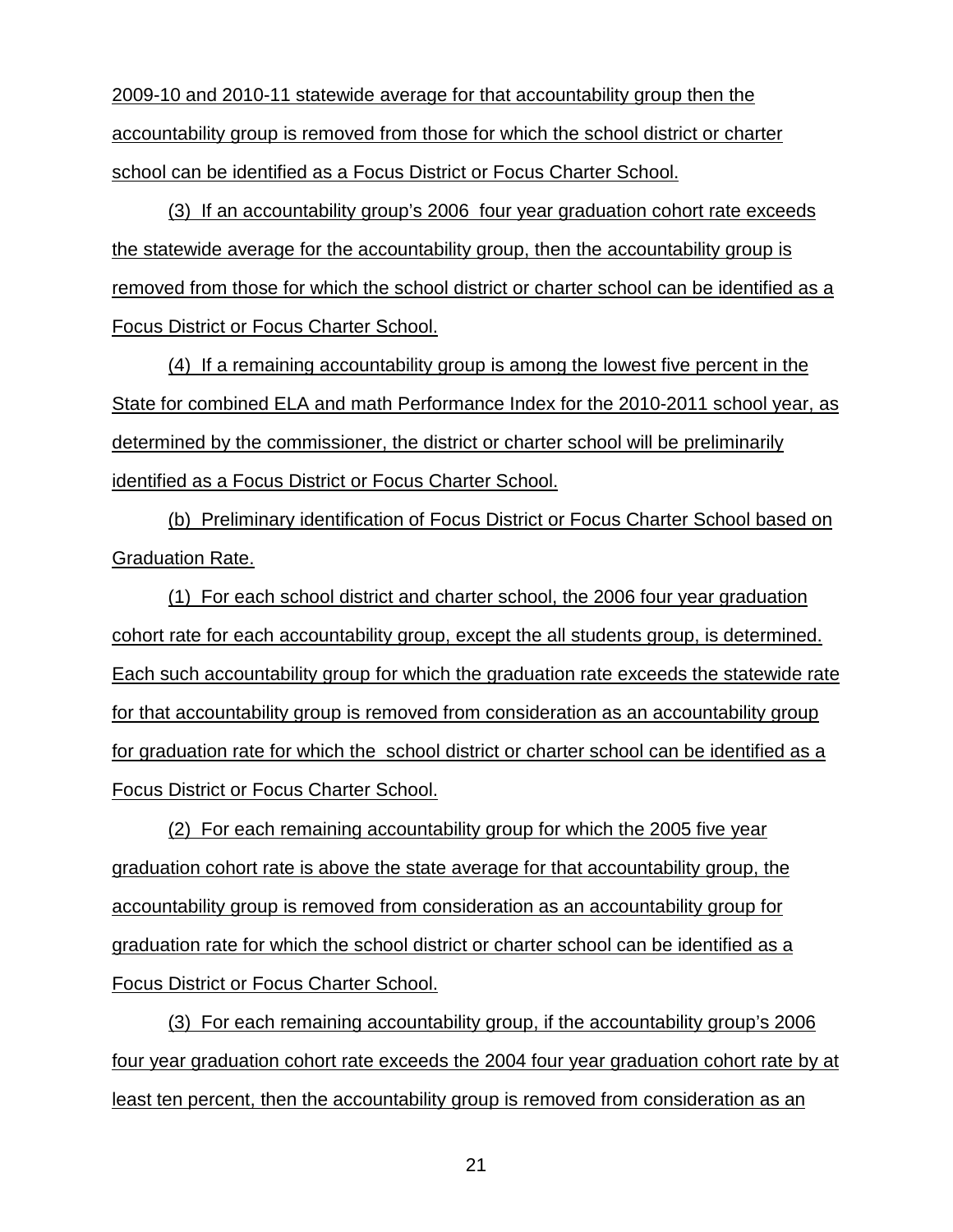accountability group for graduation rate for which the school district or charter school can be identified as a Focus District or Focus Charter School.

(4) If any of the remaining accountability groups are among the lowest five percent in the State for graduation rate, as determined by the commissioner, the school district or charter school will be preliminarily identified as a Focus District or Focus Charter School.

(ii) The commissioner shall not preliminarily identify a special act school district as a Focus District unless at least one school in the school district has been preliminarily identified as a Priority School.

(iii) A school district in which a school has been preliminarily identified as a Priority School shall be preliminarily identified as a Focus District.

(3) Notification of Preliminary Identification of a Priority School, Focus District or Focus Charter School

(i) For each preliminarily identified Priority School, Focus District or Focus Charter School, the school district or charter school shall be given the opportunity to present to the commissioner additional data and relevant information concerning extenuating or extraordinary circumstances faced by the school district or school that should be cause for the commissioner to not identify a district as a Focus District, a public school as a Priority School, or a charter school as a Priority or Focus School. The commissioner shall remove from preliminary Priority School identification any school identified pursuant to subclauses (2)(i)(b)(1) or (2) of this subdivision where the school district or charter school provides evidence that the school's 2007 four year graduation cohort rate for the "all students" group equals or exceeds 60 percent.

(ii) Charter schools and school districts will be informed of the preliminary status of the school district and schools, and will be provided the opportunity to appeal such preliminarily identification, in a format and according to such time line as prescribed by the commissioner.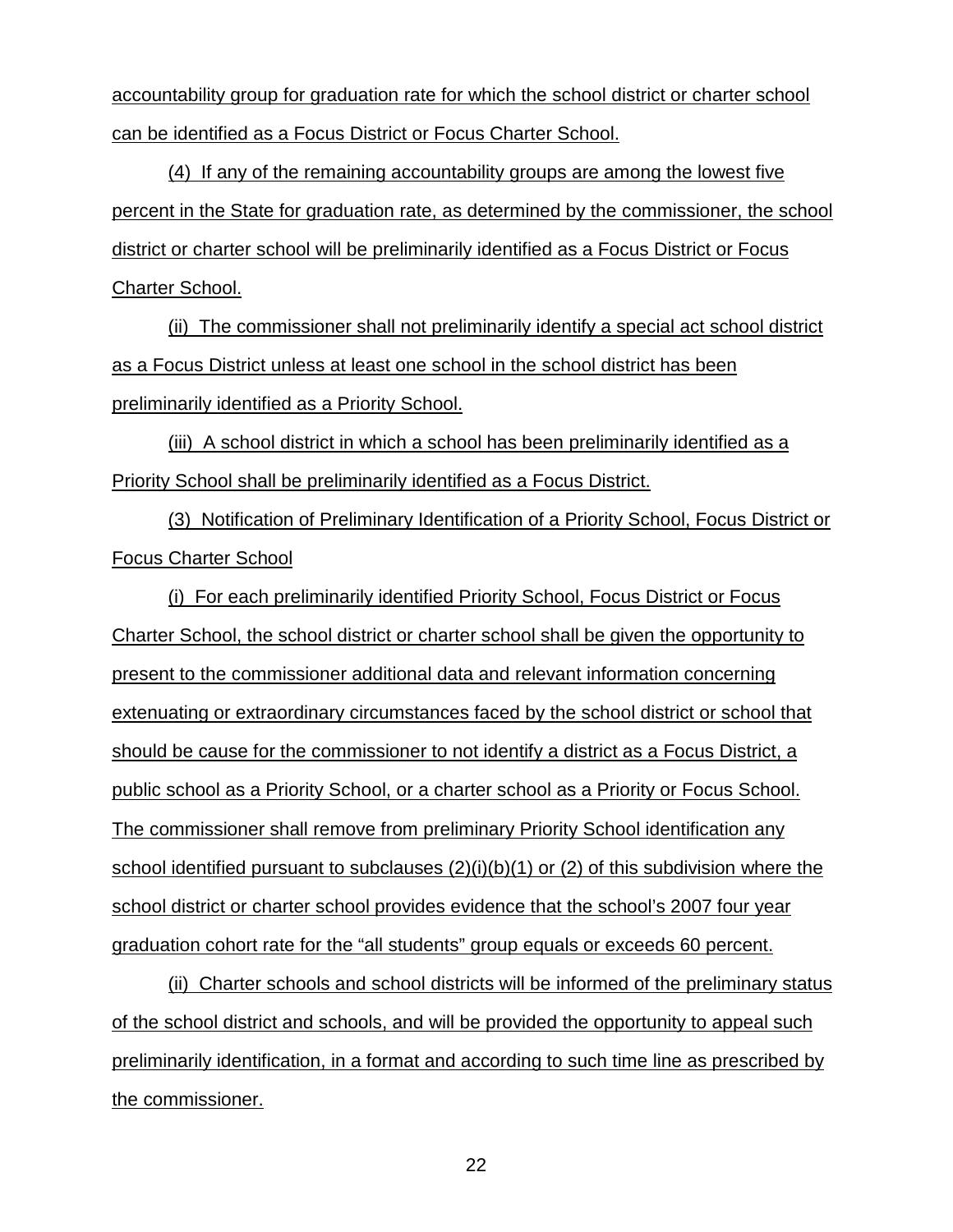(iii) If a charter school or school district appeals the designation of a transfer high school as a Priority School, the commissioner shall give careful consideration to the mission of the school, student performance, and the school's ability to effectively serve its students in a turnaround environment. The commissioner will take into account student performance factors including the age and number of credits that members of the cohort have upon admission to the school and the success of the school in graduating students up to the age of 21.

(4) Determination of Priority School, Focus District or Focus Charter School Status. The commissioner shall review the additional information provided by the school district or charter school and make a determination regarding the designation of the school as a Priority School or the school district as a Focus District or the charter school as a Focus Charter School and provide notice to the school district or charter school of the determination.

(5) Identification of Focus Schools.

(i) Upon identification as a Focus District, the commissioner will require the school district to identify a specified minimum number of schools upon which it will focus its support and intervention efforts.

(ii) If the school district has been identified as a Focus District solely because it has one or more Priority Schools in the school district, then the schools in the school district that are identified as Focus Schools will be those whose ELA and math combined Performance Index for 2010-2011 school year or whose graduation rate for the 2006 graduation rate cohort for an accountability group is below cut points established by the commissioner and which are not making progress for that accountability group as determined by the commissioner.

(iii) If a school district has been identified as a Focus District pursuant to subparagraph (f)(2)(i) of this section, then all of the schools within the school district shall be preliminarily identified as Focus Schools. The commissioner shall assign the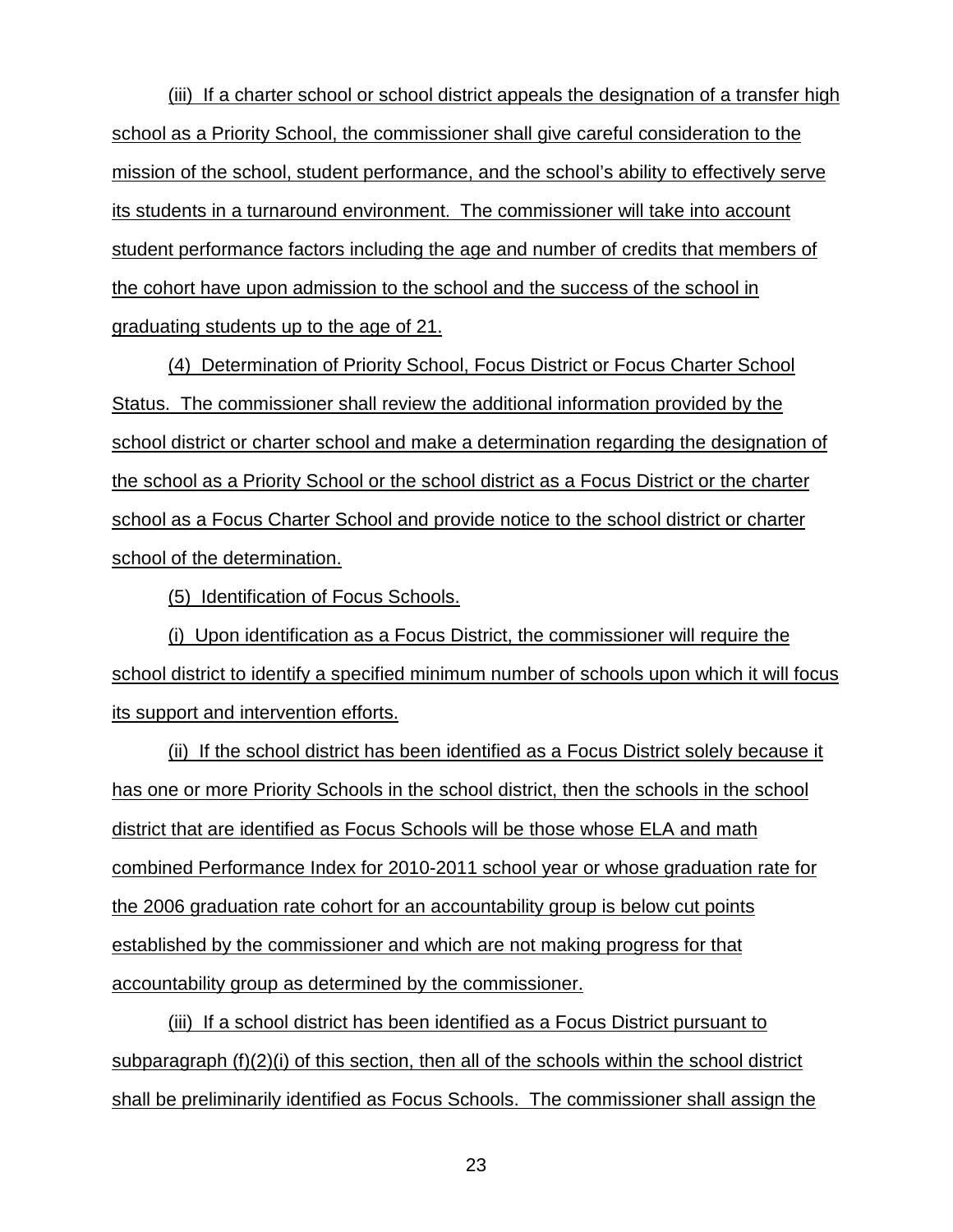school district a minimum number of schools, as provided in subparagraph (viii) of this paragraph, that must be designated as Focus Schools based upon the number of nonproficient student results in English language arts and math on 2010-2011 school year assessments and non-graduation results for the 2006 graduation rate cohort for the accountability groups for which the school district has been identified as a proportion of the number of non-proficient results and non-graduate results for all Focus Districts in the State.

(iv) If a school has fewer than a total of 15 non-proficient student results in the accountability group(s) for which it could be potentially identified or 15 non-graduate results in the accountability group(s) for which it could be potentially identified, then the school will not be identified as a Focus School.

(v) If a school has more than 60 percent of its students meeting or exceeding the proficiency standard in ELA and math or a graduation rate of 60 percent or more for all accountability group(s) for which the school could be identified, then the school will not be identified as a Focus School.

(vi) A Priority School shall not be identified as a Focus School.

(vii) The commissioner will provide each Focus District identified pursuant to paragraph (4) of this subdivision with two rank-ordered list of schools as follows:

(a) A list rank-ordered based on the percentage of non-proficient and/or nongraduation results for each accountability performance criterion for each accountability group for which the school district has been identified as a Focus District.

(b) A list rank-ordered based on the number of non-proficient and/or nongraduation results for each accountability performance criterion for each accountability group for which the school district has been identified as a Focus District.

(viii) The minimum number of schools that a Focus District must identify as Focus Schools shall not exceed 85 percent of the elementary and middle schools and 85 percent of the high schools in the school district that have not been identified as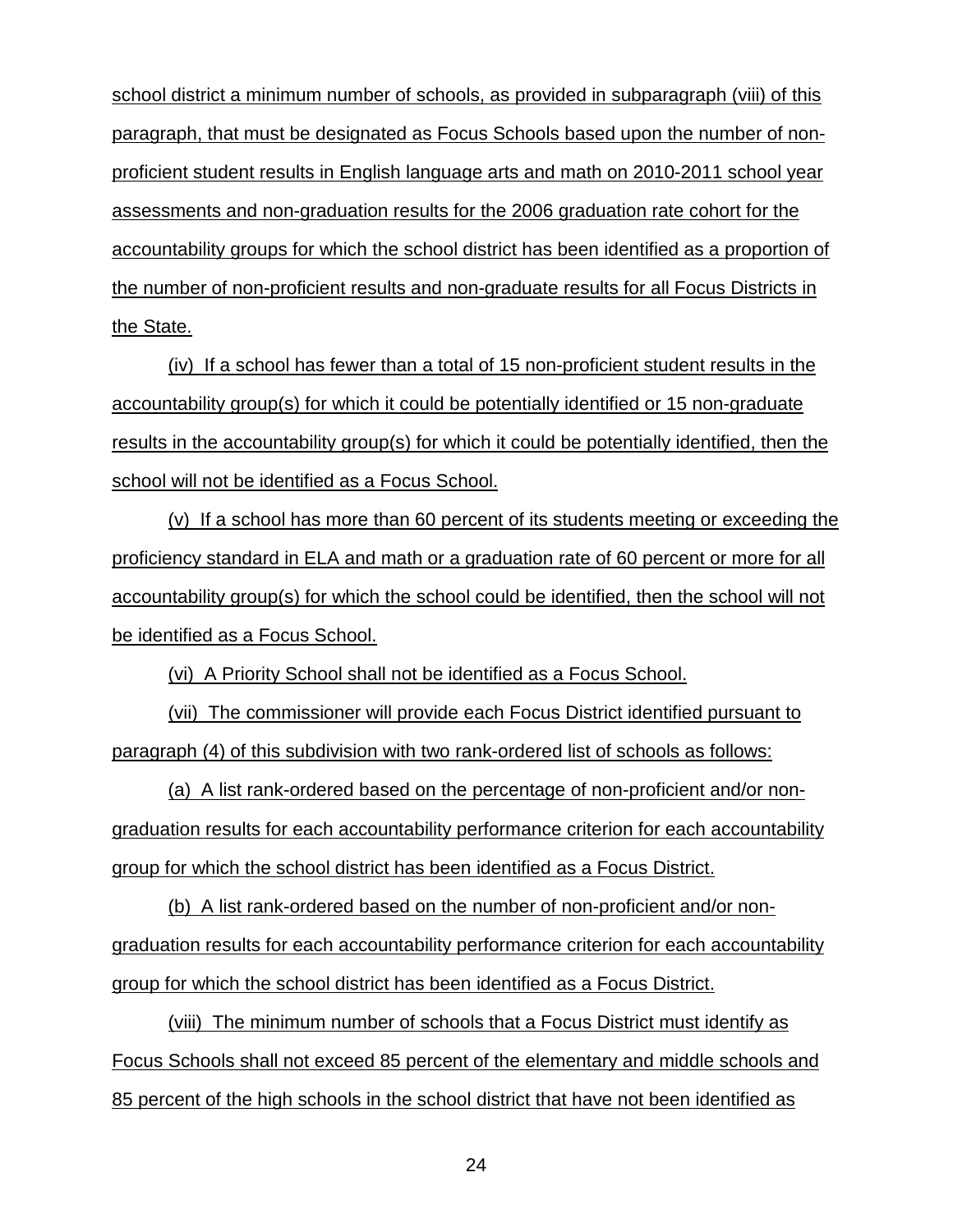Priority Schools. In the event that all schools in the school district meet the conditions specified in subparagraphs (v), (vi) or (vii) of this paragraph, then the school district shall not receive rank-ordered lists but will be required to identify at a minimum any one school in the school district as a Focus School.

(ix) A Focus District may choose to:

(a) provide support to all of its schools to address the performance of accountability group(s) on the accountability measure(s) that caused the school district to be identified; or

(b) identify a subset of schools as Focus Schools from the rank-order lists provided by the commissioner based on:

(1) the number of students in a school who are not proficient in ELA or mathematics or non-graduates in the accountability groups for which the school district was identified;

(2) the percent of students who are not proficient in ELA or mathematics or nongraduates in the accountability groups for which the school district was identified.

(c) The school district must use the selected rank-ordered list to identify at least the minimum, required number of Focus Schools.

(d) The Focus District may petition the commissioner, using such format as he may prescribe, to substitute for good cause one or more lower ranked schools on the list selected by the school district for higher ranked schools.

(e) A Focus District shall provide the commissioner with its proposed list of Focus Schools according to such timeline as prescribed by the commissioner. The commissioner shall review and approve the proposed list and provide notification to the school district of which schools have been designated as Focus Schools.

(f) Prior to the start of each school year, the commissioner shall provide each Focus District with the opportunity to revise its approved list of Focus Schools.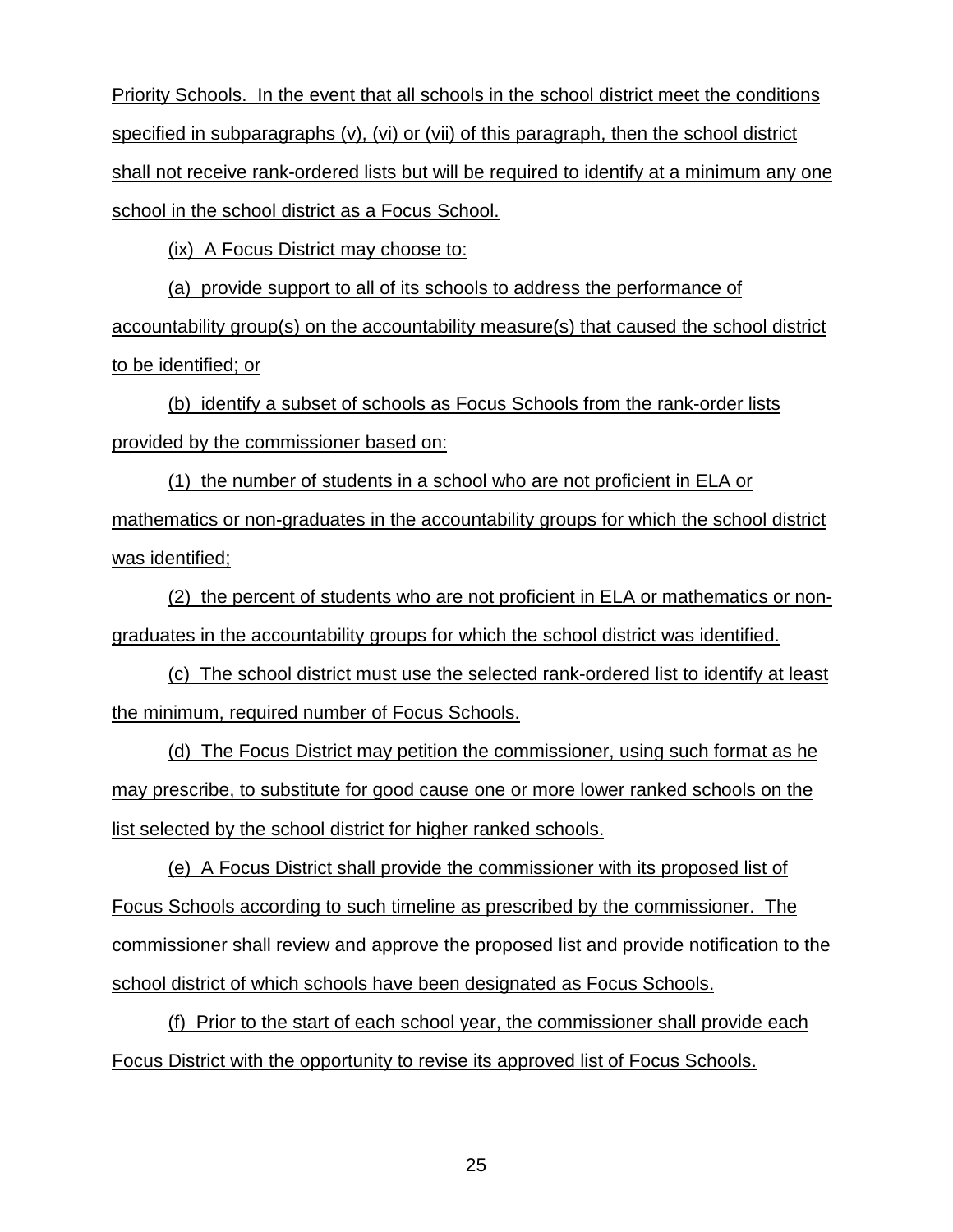(x) Before placing a transfer high school on the rank-ordered lists of potential Focus Schools, the commissioner shall review the performance of the school on a caseby-case basis, giving careful consideration to the mission of a particular school, student performance, and the school's ability to effectively serve its students in a turnaround environment. The commissioner will take into account the graduation cohort data, the age and number of credits that members of the cohort have upon admission to the school; and the success of the school in graduating students up to the age of 21.

(6) School Requiring a Local Assistance Plan

(i) Beginning with the 2011-2012 school year results and annually thereafter, a school that has not been designated as a Priority or Focus School shall be designated as a Local Assistance Plan school if the school:

(a) Failed to make adequate yearly progress (AYP) for an accountability group for three consecutive years on the same performance criterion in subdivision (j) of this section; or

(b) has gaps in achievement on a performance criterion in subdivision (j) of this section and the school has not shown sufficient progress toward reducing or closing those gaps, as determined by the commissioner, between students who are members and students who are not members of that accountability group; or

(c) the school is located in a district that is not designated as Focus and the school meets the criteria for identification as a Focus School pursuant to subparagraph  $(q)(5)(ii)$  of this section.

(ii) For transfer high schools for which a district has submitted alternative high school cohort data, the commissioner shall review such data to determine whether the school shall be designated as requiring a Local Assistance Plan.

(iii) Districts will be informed of the preliminary status of its schools and will be provided the opportunity to appeal the identification of any preliminarily identified school.

(7) Public Notification of Identification as a Priority or Focus School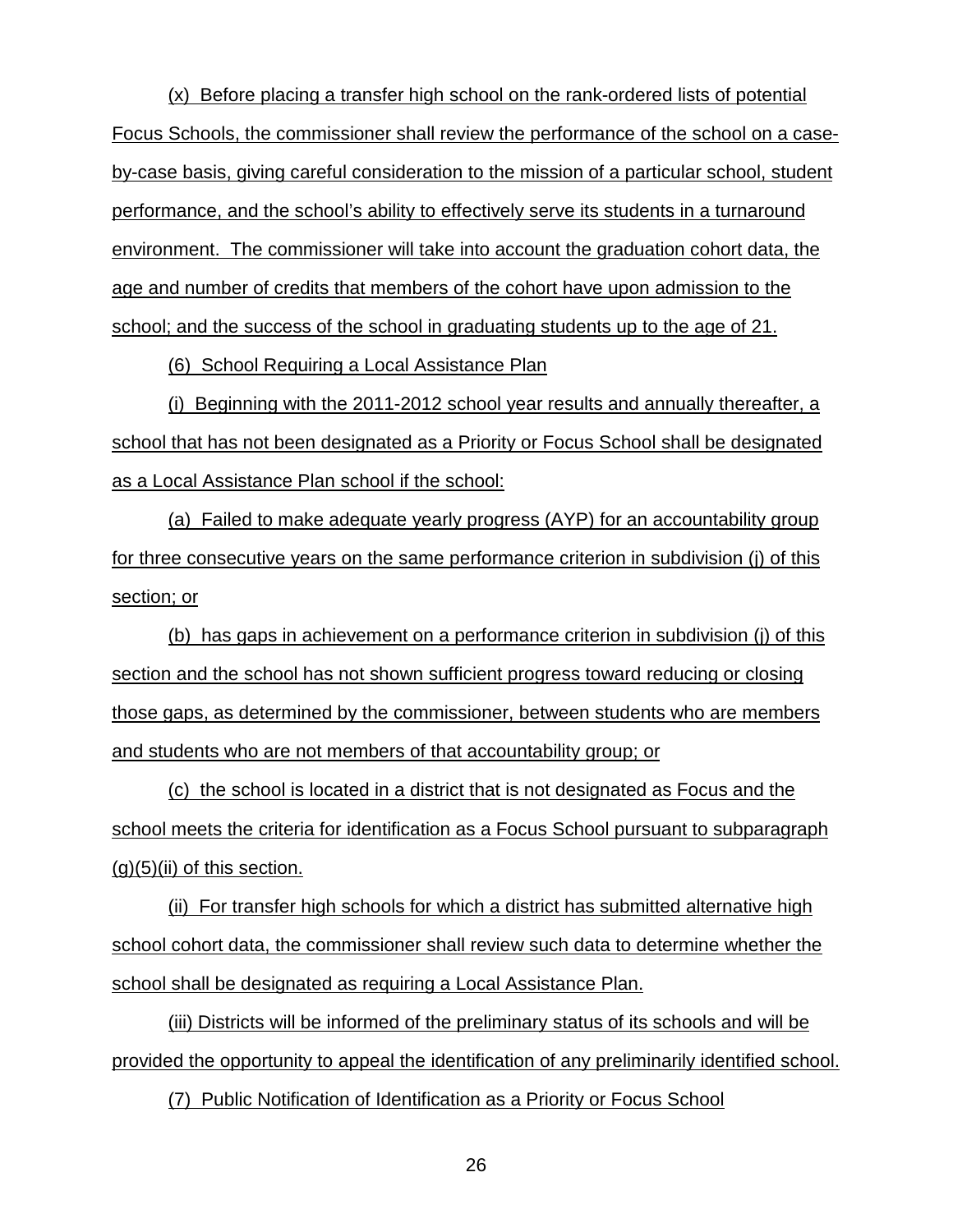(i) Upon receipt of an accountability designation of Priority or Focus, the board of education (in New York City, the chancellor or chancellor's designee) or charter school board of trustees shall take appropriate action to notify the general public of the issuance of such designation. Such action shall include, but need not be limited to, direct notification, within 30 days of receipt of the commissioner's designation, in English and translated, when appropriate, into the recipient's native language or mode of communication, to persons in parental relation of children attending the school that it has been designated as Priority or Focus, and disclosure by the school district at the next public meeting of the local board of education or by the charter school board of trustees at the next public meeting of such designation.

(ii) Each school year during which a school remains under the identification as a Priority or Focus School, by June 30th or at the time of a student's initial application or admission to the school, whichever is earliest, the board of education or charter school board of trustees shall provide direct notification to parents or other persons in parental relation to children attending the school that the school remains a Priority or Focus School. Such notification shall include a summary of the actions that the school district and school are taking to improve student results and an explanation of any district programs of choice, magnet programs, transfer policies, or other options that a parent or a person in parental relation may have to place the child in a different public school within the school district. Such notification shall include the timelines and process for parents exercising their rights to school choice.

(h) Interventions.

(1) District Diagnostic Review For Focus Districts. Commencing in the 2012- 2013 school year, each Focus District shall participate annually in a diagnostic review using a diagnostic tool of quality indicators as prescribed by the commissioner that shall focus on the accountability group(s) for each accountability performance criterion for which the school district and its schools have been identified as Priority and/or Focus.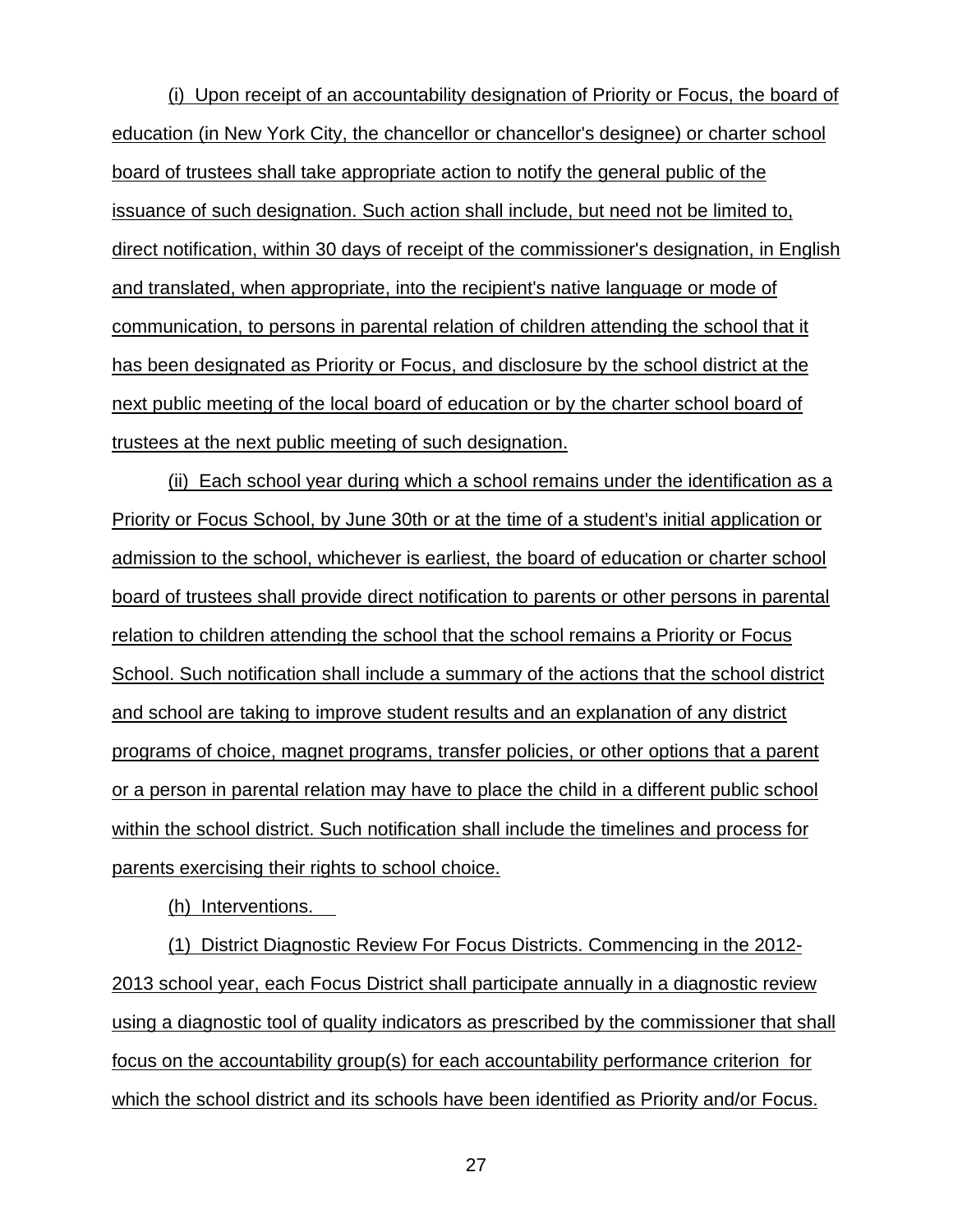(2) School and district diagnostic review.

(i) Commencing in the 2012-2013 school year, the school district will annually use the results of a diagnostic tool of quality indicators, in the form and content prescribed by the commissioner, which may include a visit by an integrated intervention team as appointed by the commissioner, to inform the creation of a District Comprehensive Improvement Plan. The diagnostic tool shall be used to develop district-wide strategic plans, as well as school-based plans for intervention.

(a) For schools designated as Priority, the commissioner will appoint an integrated intervention team to conduct an on-site diagnostic school review, at least once within the three year period following designation to inform the development of the District Comprehensive Improvement Plan and School Comprehensive Improvement Plan.

(b) For schools designated as Focus and Priority in the years in which an integrated intervention team does not conduct an on-site diagnostic review, the school district will be required to annually use a diagnostic tool, in the form and content prescribed by the commissioner, to inform the development of the District Comprehensive Improvement Plan and the School Comprehensive Education Plan.

(c) For schools designated as requiring a Local Assistance Plan, the school, in collaboration with the school district, will be required to annually use a diagnostic tool, in the form and content prescribed by the commissioner, to inform the development of the Local Assistance Plan.

(d) Any school designated as a school requiring a Local Assistance Plan but located within a Focus District shall be included in the submission of the District Comprehensive Improvement Plan, which will replace the requirements of the Local Assistance Plan.

(ii) District Comprehensive Improvement Plan.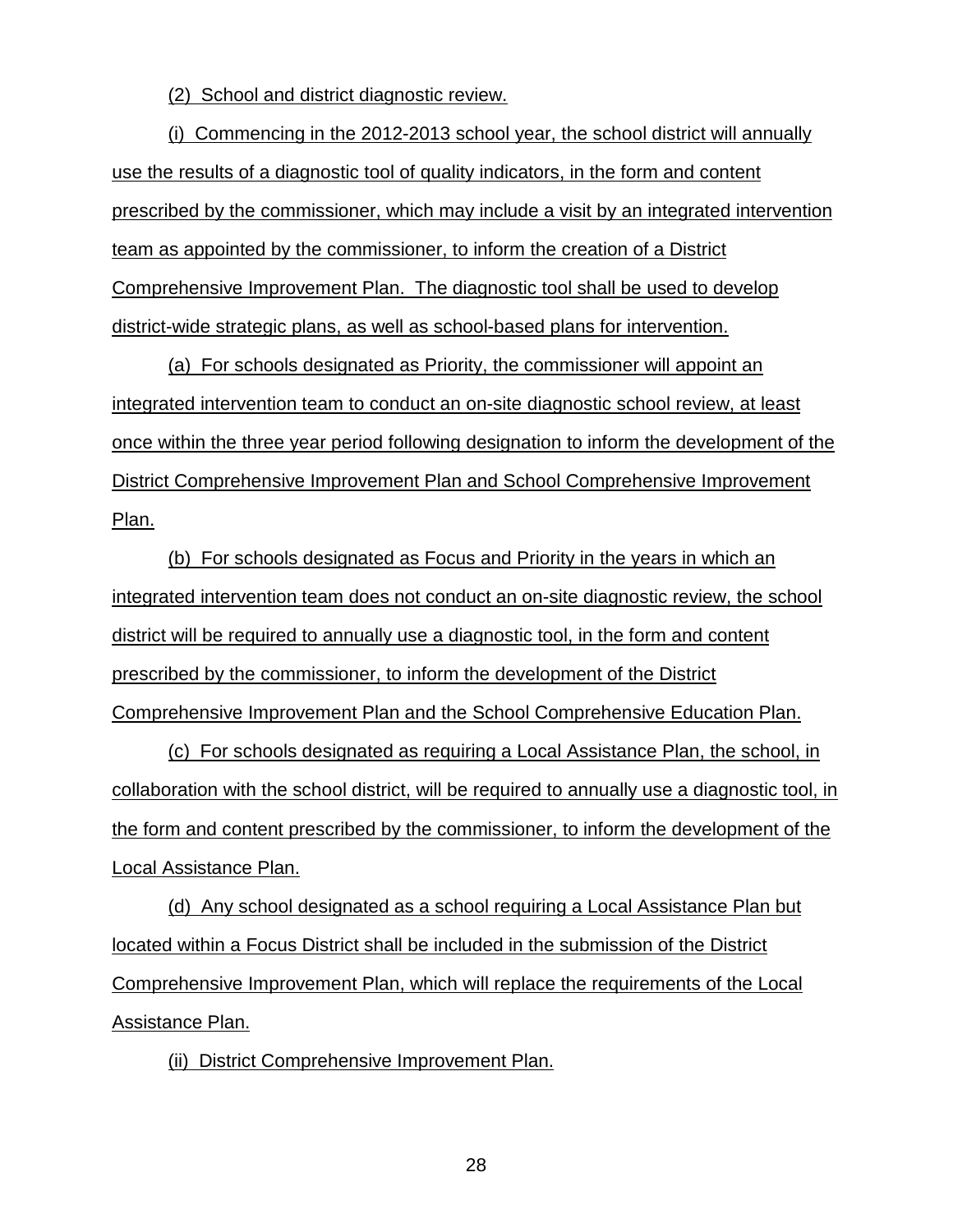(a) Commencing with the plan for the 2012-2013 school year, each Focus District shall develop a District Comprehensive Improvement Plan, in such format as may be prescribed by the commissioner, to identify the actions that will be taken to improve student performance levels of the accountability group(s) for each accountability performance criterion for which the school district has been identified as a Focus District or one or more schools within the school district have been identified as Priority Schools. The plan shall:

(1) be developed in such format as may be prescribed by the commissioner, and shall be formally approved by the board of education of the school district (in New York City, approved by the chancellor or the chancellor's designee) no later than three months following the designation of the school district as a Focus District and shall be subject to the approval of the commissioner, upon request;

(2) specify the supports and interventions, from the list of allowable expenditures and activities approved by the Department, that the school district will provide to each school in the school district that has been identified as Priority or Focus School or a school requiring a Local Assistance Plan and the funding sources that will be used for such supports and interventions;

(3) be implemented no later than the beginning of the 2012-2013 school year or immediately upon approval of the board of education, if such approval occurs after the first day of regular school attendance;

(4) be developed in consultation with parents, school, staff, and others pursuant to section 100.11 of this Part;

(5) be made widely available through public means, such as posting on the Internet, distribution through the media, and distribution through public agencies, according to such timeline as may be established by the commissioner;

(6) be updated annually, including an analysis of achievement of prior year goals, and, as so updated, approved by the board of education (in New York City,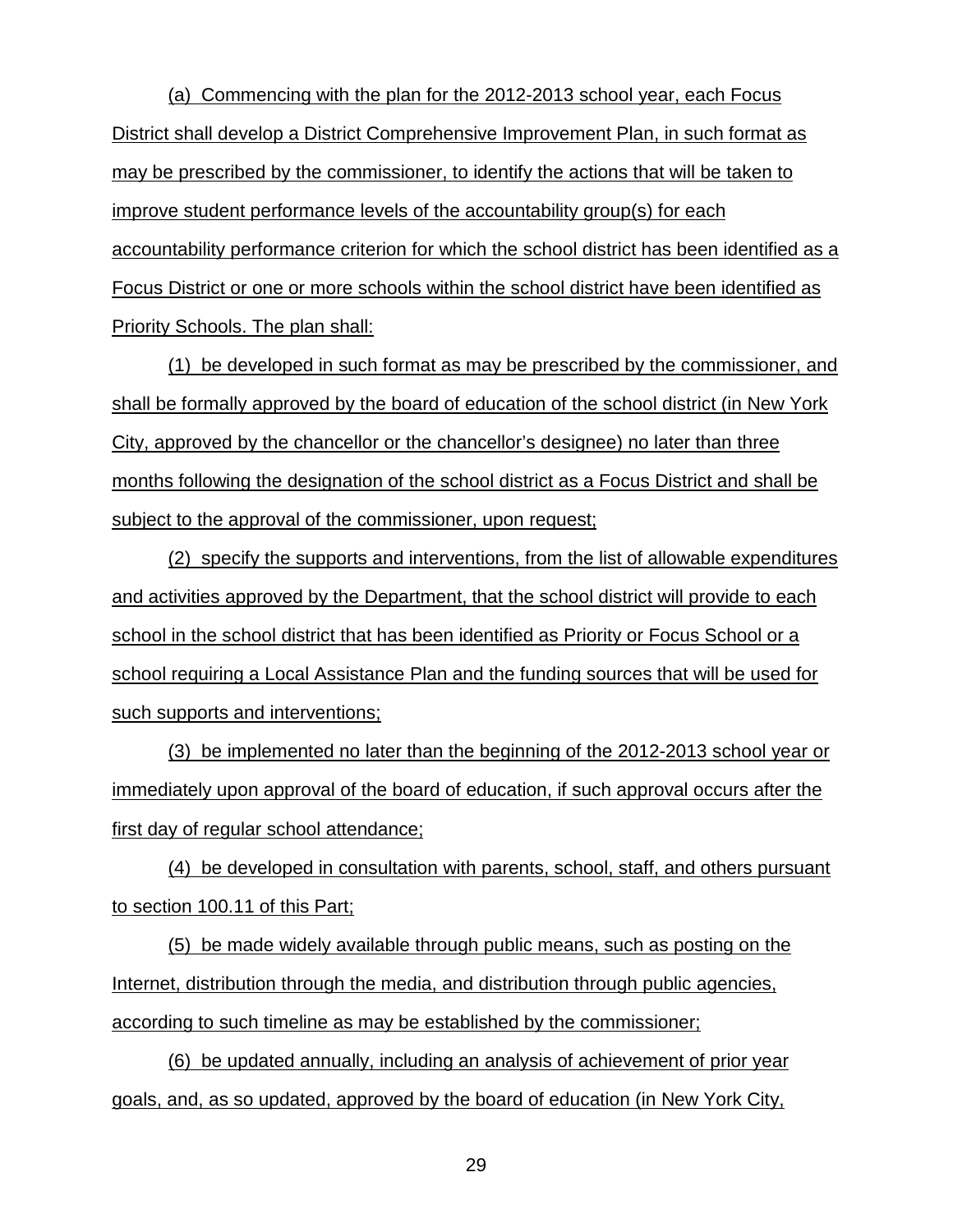approved by the chancellor or the chancellor's designee) and implemented no later than the first day of regular student attendance of each year that the school district remains a Focus District.

(7) include a description of goals, targets, activities and timeline for implementation.

(8) require the prior approval of the commissioner for any significant modification of the school district's approved comprehensive improvement plan.

(b) Commencing with the plan for the 2013-2014 school year, the District Comprehensive Improvement Plan shall be developed based on the diagnostic reviews of the school district and schools within the school district.

(c) In lieu of a District Comprehensive Improvement Plan, each charter school identified as a Focus School or Priority School shall take such actions as are required by its charter authorizer pursuant to Article 56 of the Education Law, consistent with the charter agreement that each charter school has with its charter authorizer and as determined by the charter school's board of trustees in consultation with the charter school's authorizer.

(iii) Comprehensive Education Plan

(a) Commencing with the plan for the 2012-13 school year, each Priority and Focus School located in a Focus District shall develop and implement a Comprehensive **Education Plan.** 

(b) The plan shall:

(1) be formally approved by the board of education (in New York City, approved by the chancellor or chancellor's designee) no later than three months following the designation of the school as Priority or Focus and shall be subject to the approval of the commissioner, upon request;

(2) be implemented no later than the beginning of the next school year after the school year in which the school was identified or immediately upon approval of the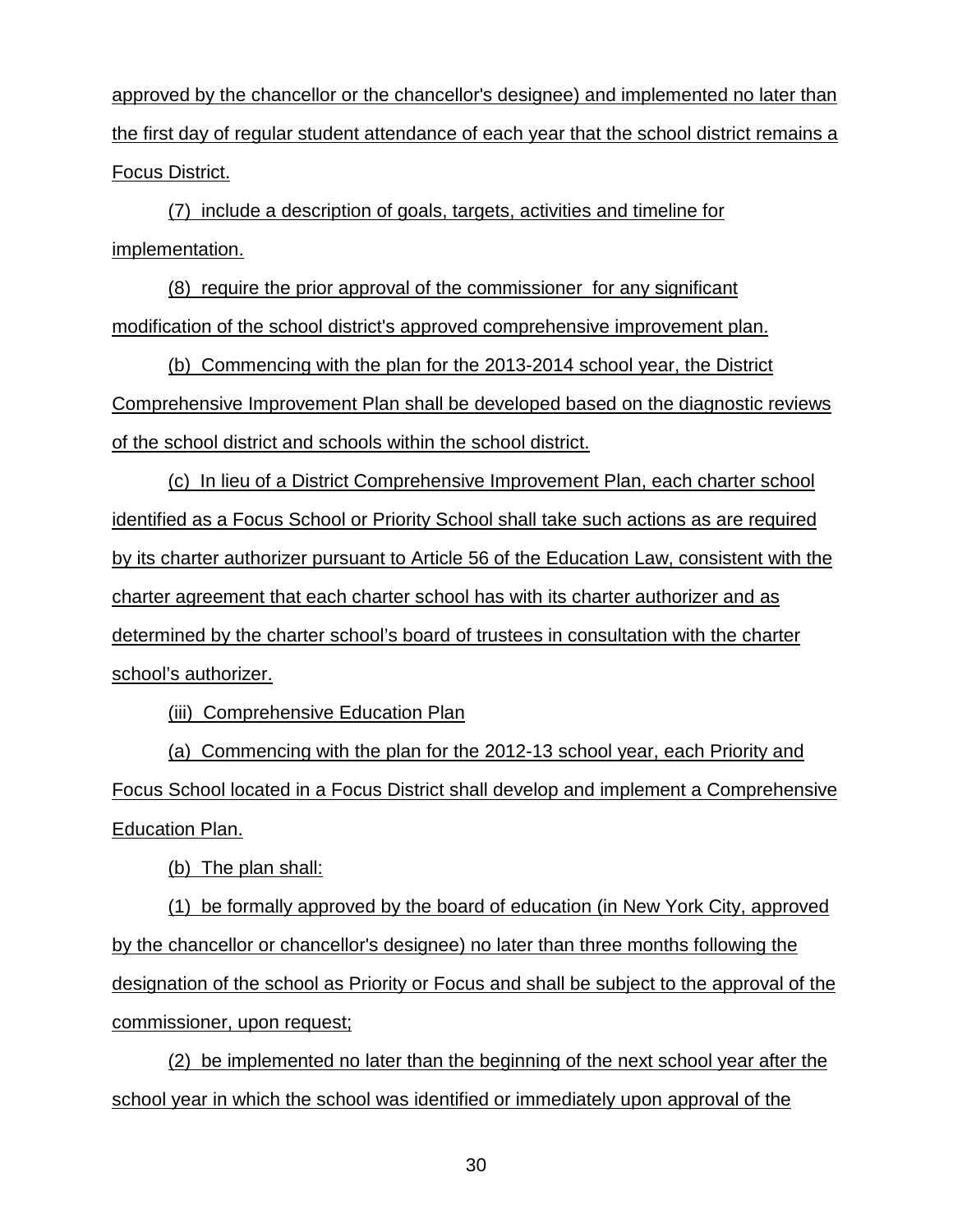board of education (in New York City, approved by the chancellor or chancellor's designee) if such approval occurs after the first day of regular school attendance;

(3) be updated annually and incorporate the findings of the diagnostic review, and as so updated, be approved by the board of education (in New York City, approved by the chancellor or chancellor's designee) and implemented no later than the first day of regular student attendance of each year that the school remains a Priority or Focus school, except that for a Priority School implementing a whole school reform model the plan shall be annually updated each year of the three year implementation period.

(4) be developed in consultation with parents, school, staff, and others pursuant to section 100.11 of this Part;

(5) be made widely available through public means, such as posting on the Internet, distribution through the media, and distribution through public agencies, according to such timeline as may be established by the commissioner;

(6) include a description of goals, targets, activities and timeline for implementation and, for Priority Schools implementing a whole school reform model, cover the three year period of the model's implementation.

(7) require the prior approval of the commissioner for any significant modification of the school's approved comprehensive improvement plan.

(c) No later than September 30, 2012, each Focus District with one or more Priority Schools shall submit in such format as prescribed by the commissioner the schedule by which each of the school district's Priority Schools shall implement, as part of the school's Comprehensive Improvement Plan, a whole school reform model. A school implementing a Transformation, Turnaround or Restart Model pursuant to a School Improvement Grant or a School Innovation Fund Grant shall be deemed to be implementing a whole school reform model. Upon approval of the schedule by the commissioner, each Priority School shall implement the whole school reform model according to the timeline specified in the schedule, which shall require that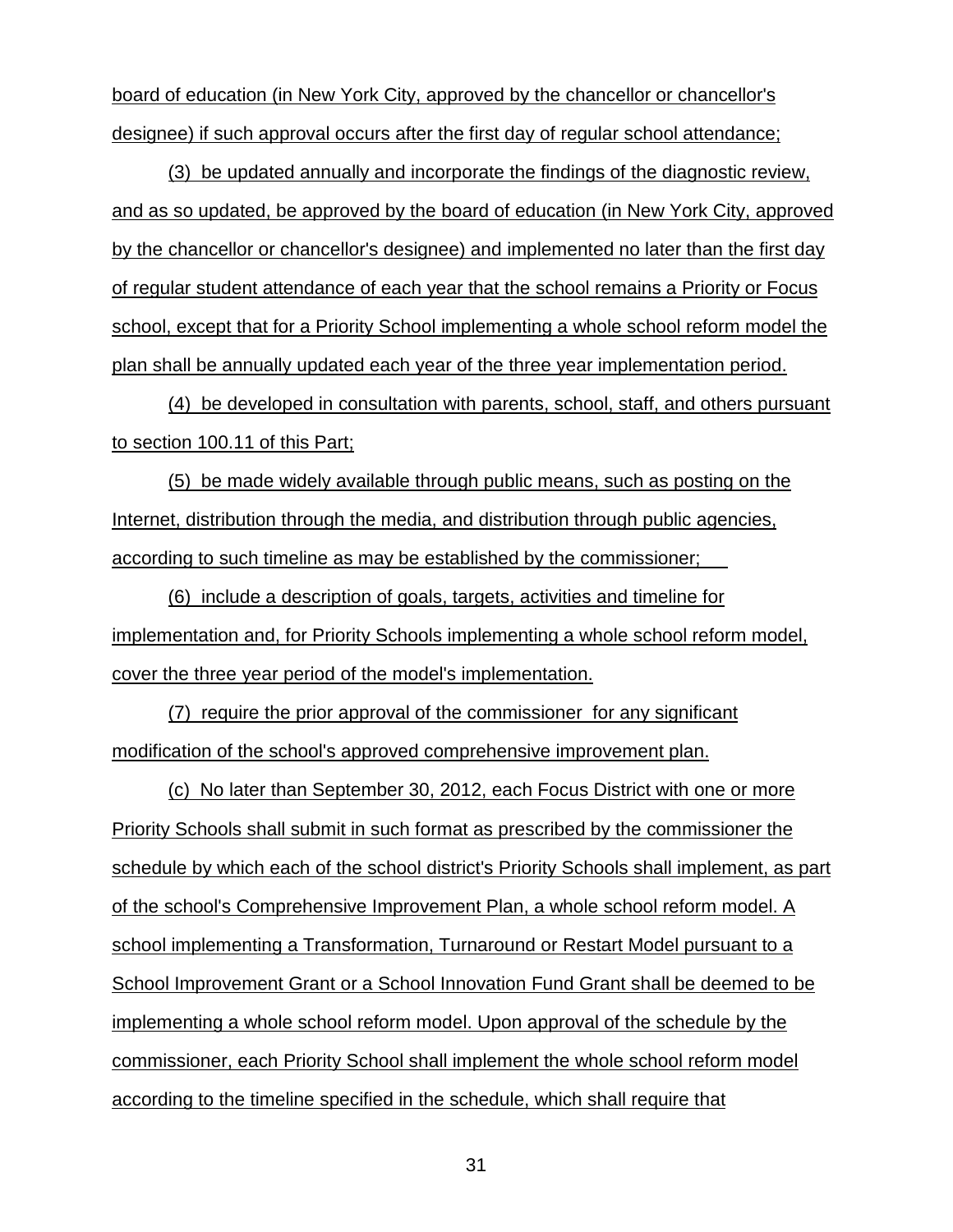implementation begin no later than the 2014-2015 school year. The schedule for implementation of the whole school reform model may not be modified without prior approval of the commissioner.

(d) Once a Priority School has begun to implement a whole school reform model, the school will be required to complete the three year whole school reform plan even if the school is removed from Priority status subsequent to the school beginning implementation of the plan.

(e) In lieu of a Comprehensive Education Plan, each charter school identified as a Focus School or Priority School shall take such actions as are required by the charter authorizer pursuant to Article 56 of the Education Law, consistent with the charter agreement that each charter school has with its charter authorizer and as determined by the charter school's board of trustees in consultation with the charter school's authorizer

(iv) Local Assistance Plans. A school district that has not been identified as Focus but in which one or more schools require a Local Assistance Plan shall develop such plan as follows:

(a) the school, with the assistance of the school district, shall conduct a diagnostic review in accordance with clause (2)(i)(c) of this subdivision.

(b) The school shall specify the actions that will be taken to improve the student performance levels of the accountability group(s) for each accountability performance criterion for which the school district has been identified. The local assistance plan shall:

(1) identify the process by which the local assistance plan was developed pursuant to section 100.11 of this Part;

(2) identify the resources that will be provided to each school to implement the plan;

(3) identify the professional development activities that will be taken to support implementation of the plan;

(4) identify the timeline for implementation of the plan; and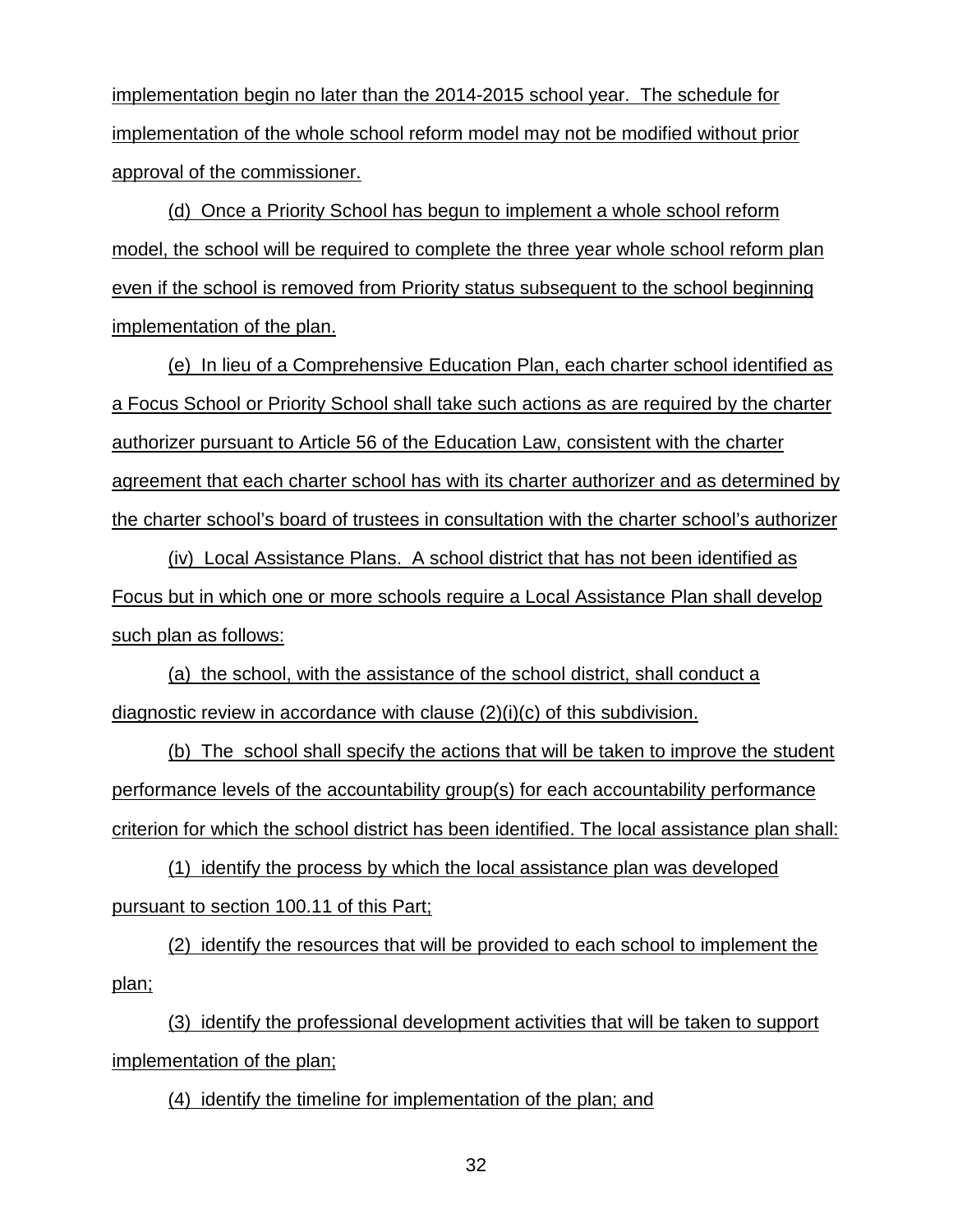(5) be developed in such format as may be prescribed by the commissioner, and formally approved by the board of education of the school district (in New York City, approved by the chancellor or chancellor's designee) no later than three months following the designation of a school as requiring a Local Assistance Plan;

(6) The Local Assistance Plan shall be made widely available through public means, such as posting on the Internet, distribution through the media, and distribution through public agencies, according to such timeline as may be established by the commissioner.

(7) In lieu of a Local Assistance Plan, each charter identified as requiring a Local Assistance Plan shall take such actions as are required by its charter authorizer pursuant to Article 56 of the Education Law, consistent with the charter agreement that each charter school has with its charter authorizer and as determined by the charter school's board of trustees in consultation with the charter school's authorizer.

(v) Distinguished educator. In addition to, and notwithstanding the provisions of subparagraphs (i) through (iv) of this paragraph, a school district designated as Focus or a school designated as Priority or Focus may be required to cooperate with a distinguished educator appointed by the commissioner, pursuant to subparagraph 100.17(c)(3)(i) of this Part. The distinguished educator shall also provide oversight of the District Comprehensive Improvement Plan or School Comprehensive Improvement Plan and shall serve as an ex-officio member of the board of education. All plans are subject to review by the distinguished educator, who shall make recommendations to the board of education. The board of education shall implement such recommendations, unless it obtains the commissioner's approval to implement an alternate approach.

(vi) Supplemental educational services. Each local educational agency that receives title I funds may make supplemental educational services available to eligible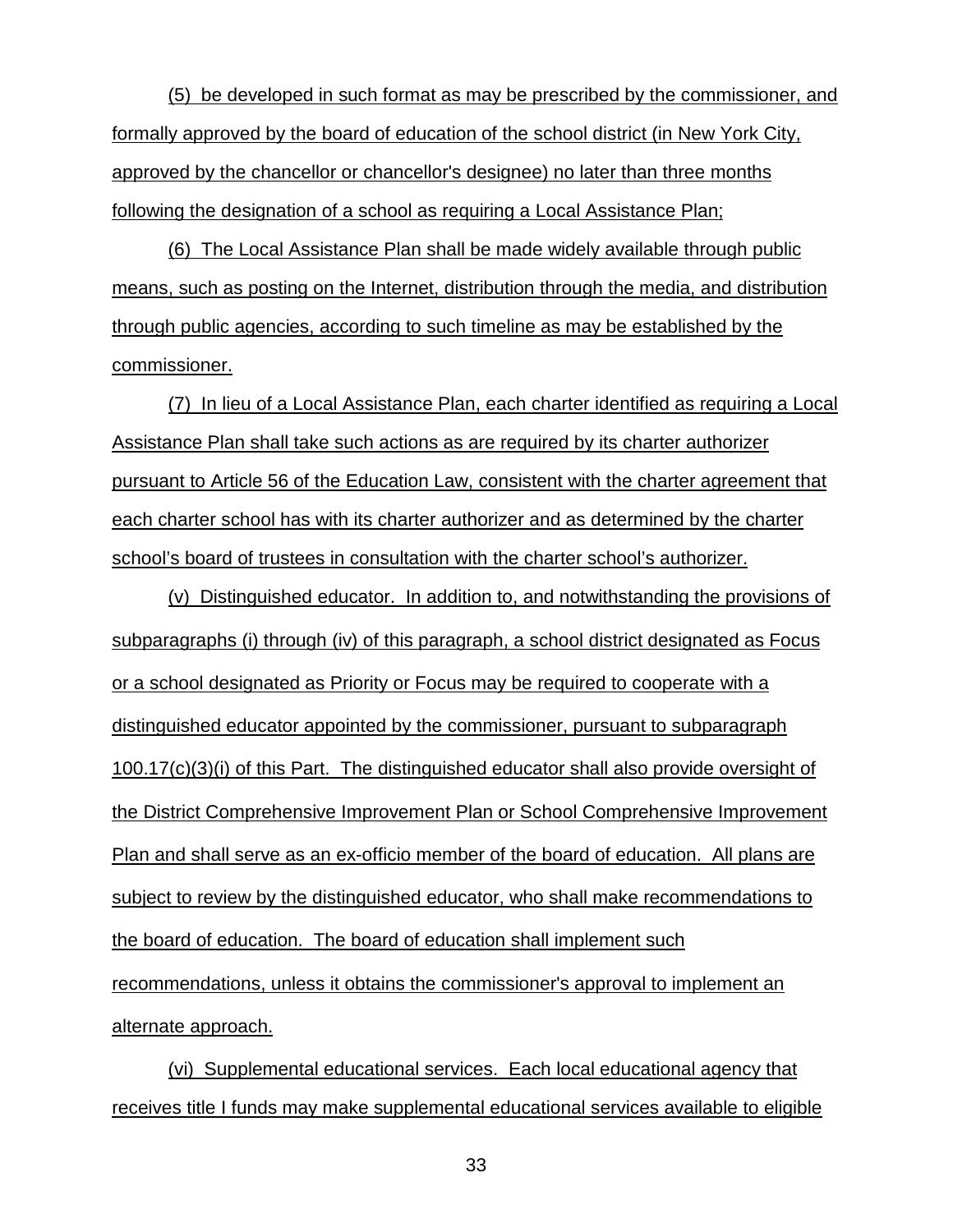students who attend a school designated Priority or Focus pursuant to this paragraph, consistent with section 120.4 of this Title.

(vii) Public school choice. Each school district that receives title I funds that has a school designated as Priority or Focus pursuant to this paragraph, shall provide public school choice consistent with section 120.3 of this Title.

(i) Removal from accountability designation.

(1) Removal of Priority School Designation. Based upon 2011-2012 and 2012- 2013 school year results, and each two consecutive school year period thereafter, a school district or charter school may petition for a school to be removed from Priority status if the school meets performance targets established by the commissioner, which will at a minimum require that the school have a combined Performance Index in ELA and mathematics for the all students group that exceeds the thresholds for identification as a Priority School for two consecutive years by at least ten index points. For high schools, the four year cohort graduation rate must equal at least 70 percent for two consecutive years, except for transfer high schools, for which the commissioner will establish a graduation rate goal and progress targets based on the specific conditions and circumstances present at each transfer high school. The school must also meet the participation rate requirement in ELA and mathematics for all groups for which it is accountable in the most current school year results that are being used as the basis for the petition.

(i) A school that begins to fully implement a whole-school reform model must complete implementation of the model even after removal from Priority designation.

(ii) Schools that are removed from Priority status before they begin implementation of a model will not be required to implement the model.

(2) Removal of Focus District and Focus School Designation.

(i) Commencing with 2011-2012 and 2012-2013 school year results, and each consecutive two year period thereafter, a school district may petition to have its Focus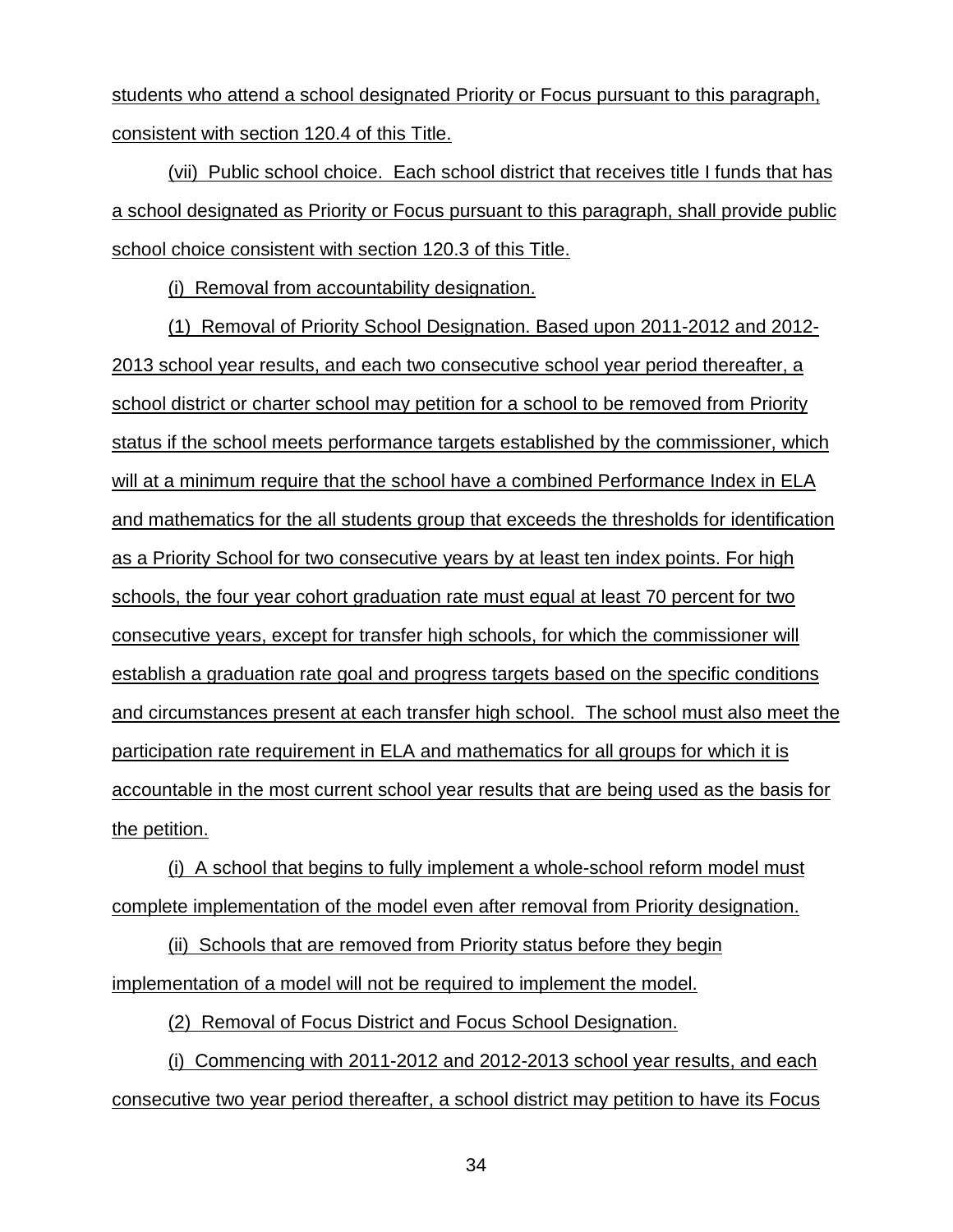designation revised if the school district meets the participation requirement in ELA and math for all accountability groups and the performance targets established by the commissioner, which will at a minimum require that the school district have a combined Performance Index in ELA and mathematics for each group for which the school district was identified that exceeds the thresholds for identification for two consecutive years by at least ten index points and by at least ten percent for all groups for which the school district was identified for graduation rate. The school district may petition for the removal of Focus designation for any Focus School in the school district that meets these same performance targets and participation rate requirements for ELA and mathematics.

(ii) Upon receipt of a petition for revision of status by a Focus District, the commissioner will review the status of the school district and each Priority and Focus School in the school district. If the school district and each Priority School and Focus School within the school district meet the criteria for removal, the commissioner shall remove the Focus designation from the school district and the Focus and Priority designation from all schools within the school district.

(iii) If the school district meets the criteria for removal, but not every Priority or Focus school within the school district meets the criteria for removal, the commissioner shall only remove the Focus or Priority designation from schools that meet the criteria for removal. The school district will remain a Focus District and those schools that do not meet the criteria for removal will remain designated as Focus or Priority schools as applicable. The minimum number of schools that must be designated as Focus shall be reduced to reflect this removal.

(iv) Removal of Focus Charter School Designation.

(a) Commencing with 2011-2012 and 2012-13 school year results and for each consecutive two year period thereafter, a charter school may petition for the charter school to be removed from Focus status if the charter school meets the participation requirement in ELA and math for all accountability groups and the performance targets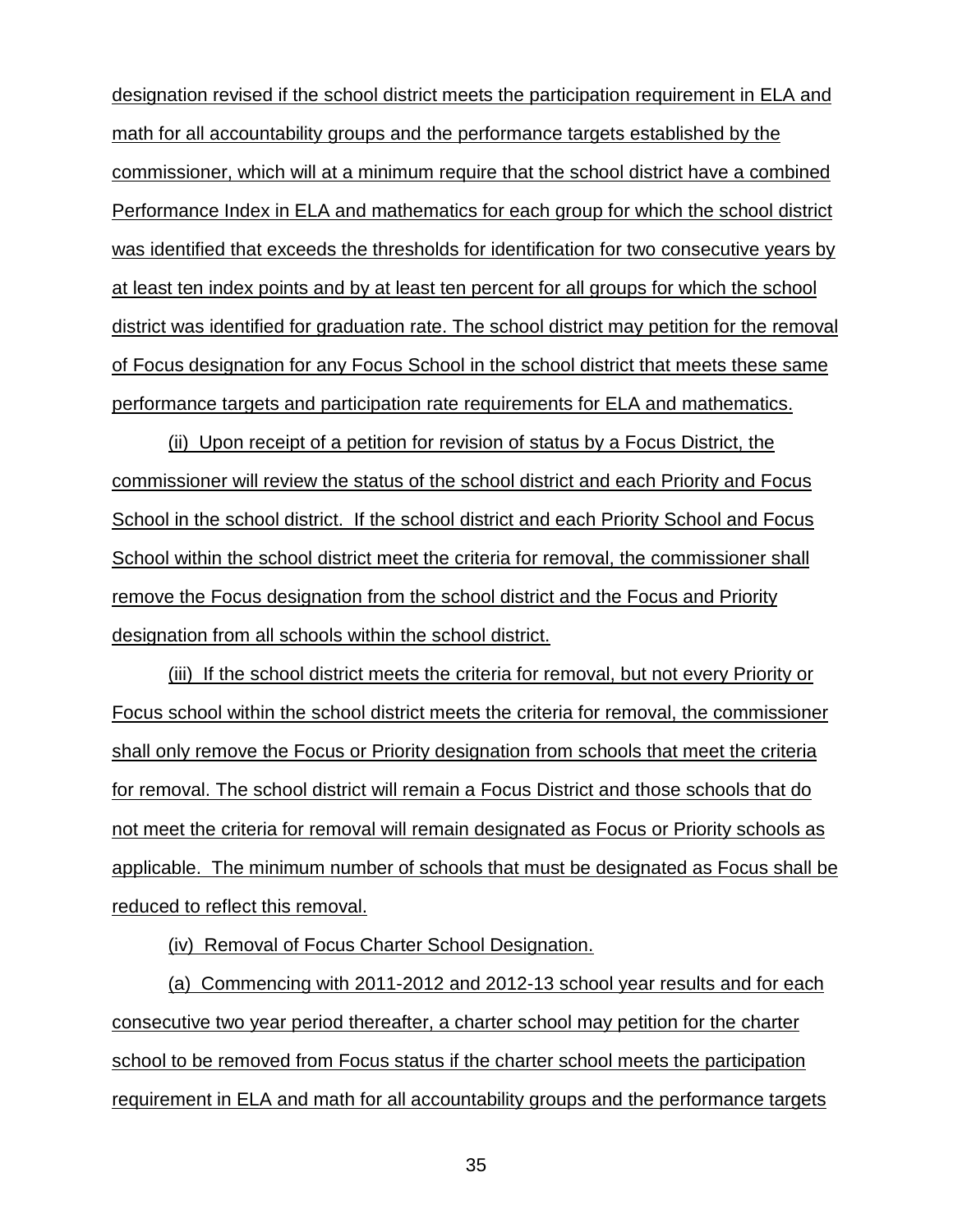established by the commissioner, which will at a minimum require that the charter school have a combined Performance Index in ELA and mathematics for each group for which the charter school was identified that exceeds the thresholds for identification for two consecutive years by at least ten index points and by at least ten percent for all accountability groups for which the school district was identified for graduation rate.

(b) Upon receipt of a petition for removal by a charter school, the commissioner will review the status of the charter school, and if the charter school meets the criteria for removal, the commissioner shall remove the Focus designation from the charter school.

(j) Public school, school district and charter school performance criteria. Each school district and school accountability group shall be subject to the performance criteria specified below:

(1) Elementary/middle-level English language arts and mathematics, and high school English language arts and mathematics requirements. An Annual Measurable Objective is a Performance Index set by the commissioner for 2010-11 school year results for each accountability group and that increases annually in equal increments so as to reduce by half the gap between the Performance Index for each accountability group in the 2010-11 school year and reach a goal of a Performance Index of 200 by the 2016-17 school year.

(2) Annual high school or high school alternative cohort.

(i) except as provided in subpararaphs (ii) and (iii) of this paragraph, the annual high school cohort for purposes of computing the high school Performance Index for English language arts and mathematics for any given school year shall consist of those students who first enrolled in ninth grade three years previously anywhere and who were enrolled in the school on the first Wednesday in October of the current school year. The annual school district high school cohort for purposes of determining the high school Performance Index for ELA and math for any given school year shall consist of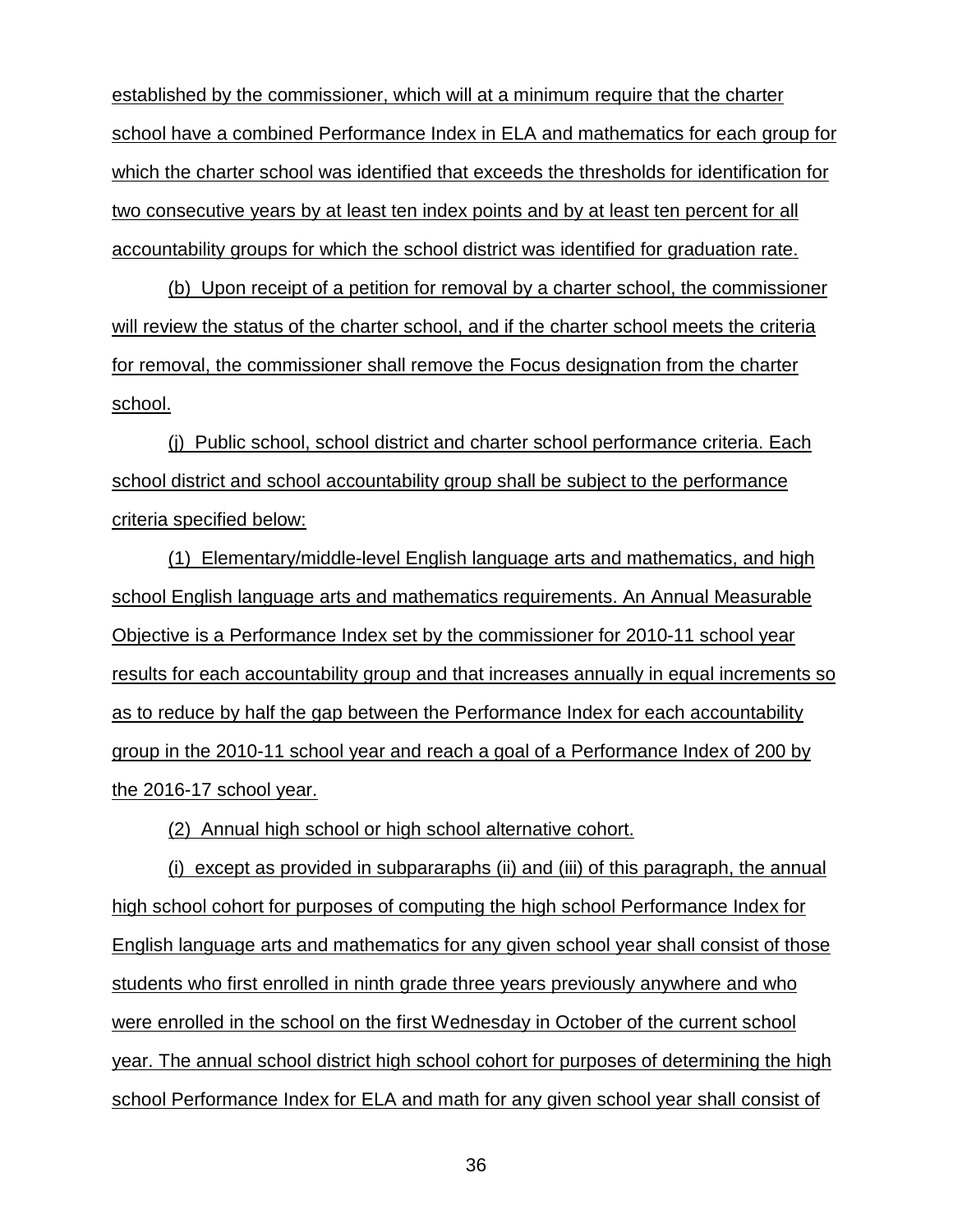those students who first enrolled in ninth grade three years previously anywhere and who were enrolled in the school district or placed by the school district committee on special education or by school district officials in educational programs outside the school district on the first Wednesday in October of the current school year. Students with disabilities in ungraded programs shall be included in the annual school district and high school cohort in the third school year following the one in which they attained the age of 17.

(ii) The following students shall not be included in the annual high school cohort: students who transferred to another high school or approved alternative high school equivalency preparation program or high school equivalency preparation program approved pursuant to section 100.7 of this Part, or criminal justice facility, who left the United States or its territories, or who are deceased; except that, beginning with students who first entered grade 9 in the 2007-2008 school year, the following students will be included in the high school cohort of the school they attended before transferring:

(a) students who transfer to an approved alternative high school equivalency preparation program or high school equivalency preparation program approved pursuant to section 100.7 of this Part, but leave that program before the end of the third school year after the school year in which they first entered grade 9 without having earned a high school equivalency diploma or without entering a program leading to a high school diploma; and

(b) students who transfer to any high school equivalency preparation program other than those approved pursuant to section 100.7 of this Part.

(iii) The following students shall not be included in the annual school district high school cohort: students who transferred to a high school that is not a component of the school district or to an approved alternative high school equivalency preparation program or high school equivalency preparation program approved pursuant to section 100.7 of this Part, or criminal justice facility, who left the United States or its territories,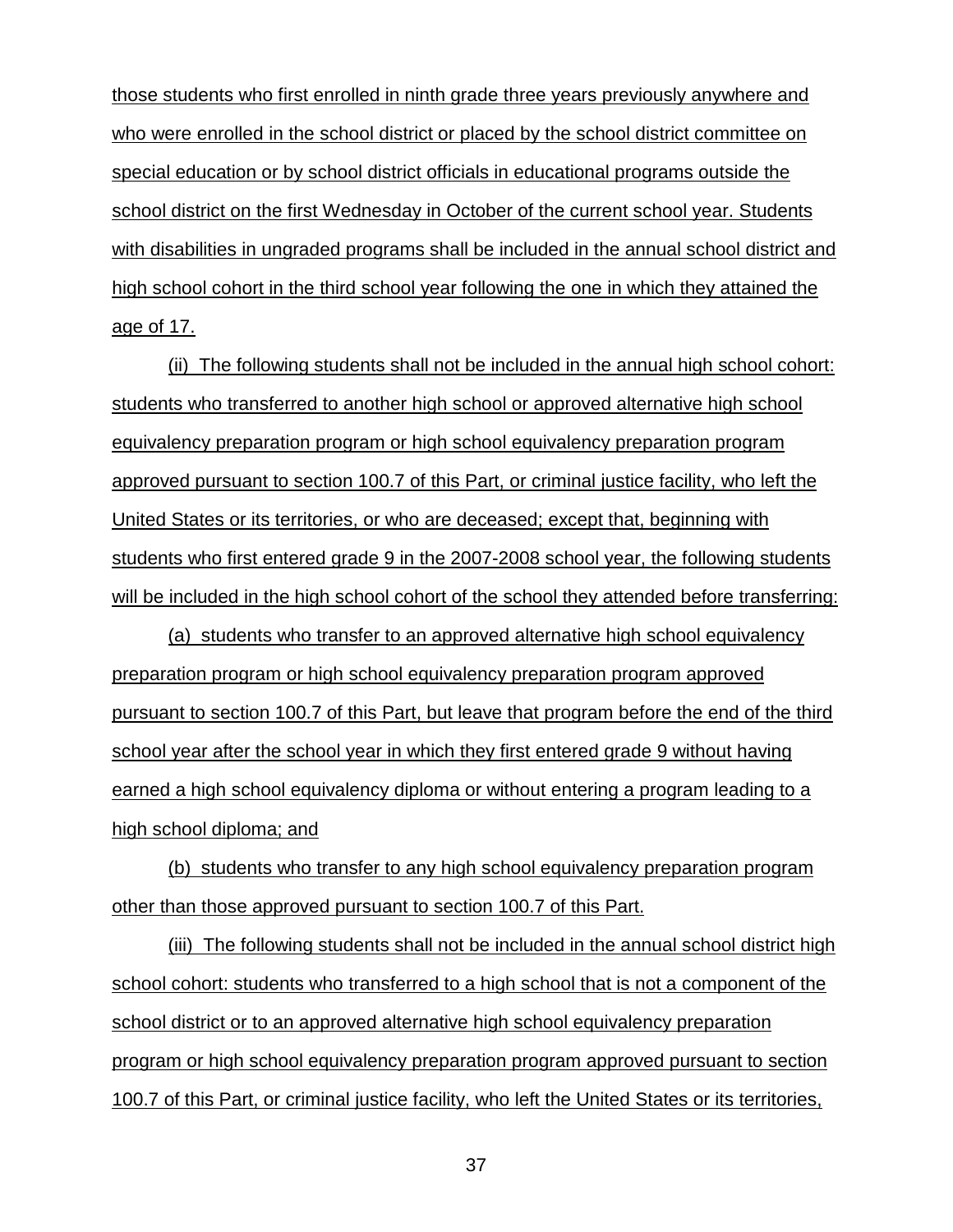or who are deceased; except that, beginning with students who first entered grade 9 in the 2007-2008 school year, the following students will be included in the high school cohort of the school district they attended before transferring:

(a) students who transfer to an approved alternative high school equivalency preparation program or high school equivalency preparation program approved pursuant to section 100.7 of this Part, but leave that program before the end of the third school year after the school year in which they first entered grade 9 without having earned a high school equivalency diploma or without entering a program leading to a high school diploma; and

(b) students who transfer to any high school equivalency preparation program other than those approved pursuant to section 100.7 of this Part.

(iv) The high school alternative cohort in any given year shall consist of those students enrolled in the high school on the first Wednesday of October three years previously who were still enrolled in the school on the first Wednesday of October two years previously. Transfer high school may voluntarily submit to the commissioner information on the performance of an alternative high school cohort.

(3) Elementary/middle-level science requirements. An Annual Measurable Objective is a Performance Index set by the commissioner for 2010-11 school year results for each accountability group that increases annually in equal increments so as to reduce by half the gap between the Performance Index for each accountability group in the 2010-11 school year and reach a goal of a Performance Index of 200 by the 2016-17 school year.

(4) A high school cohort graduation rate goal established annually by the commissioner, or progress in relation to the previous school year's graduation rate as measured by the four year graduation rate cohort and the five year graduation rate cohort.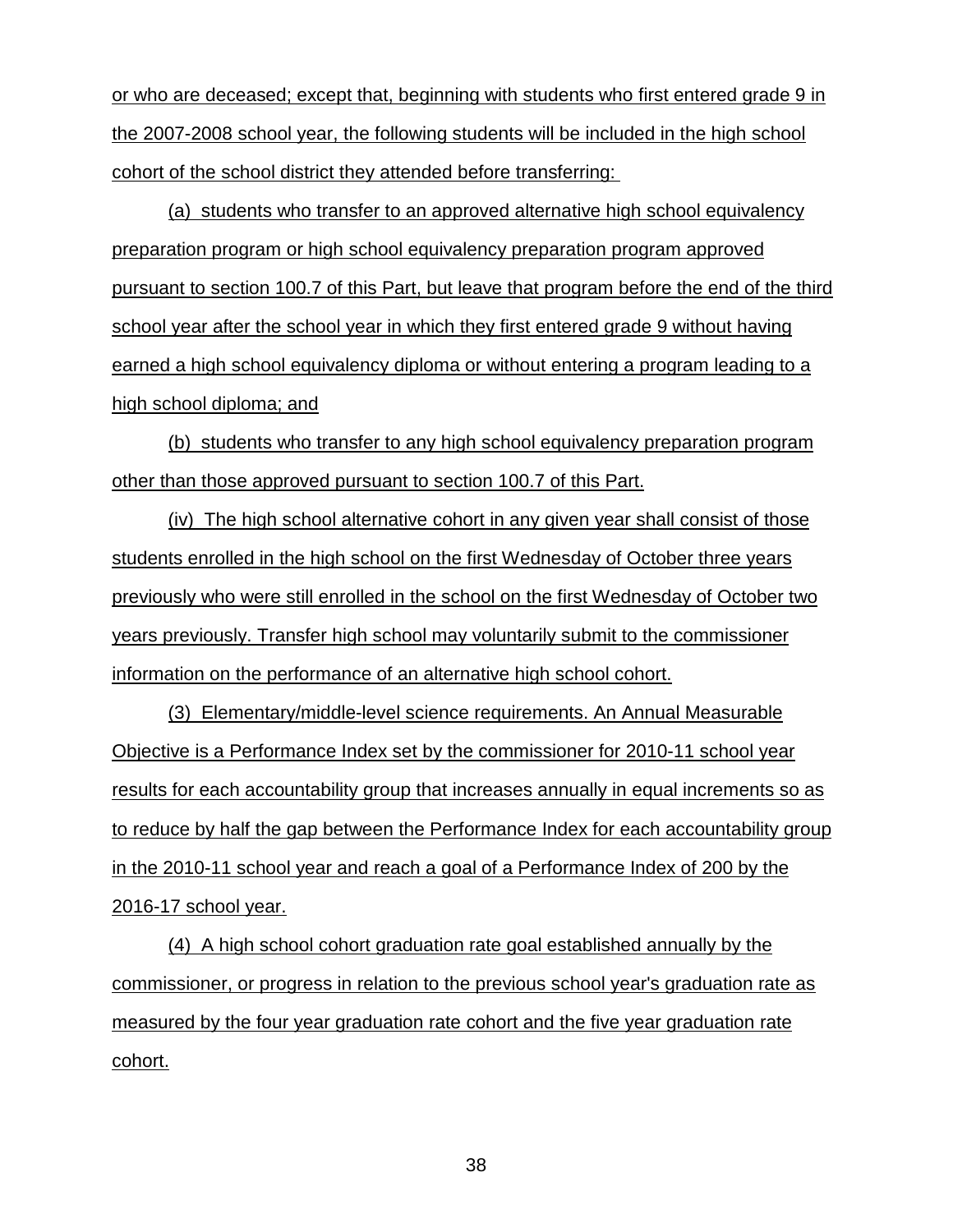(i) The four year graduation rate cohort for each public school and charter school shall consist of those students (including an ungraded student with a disability) whose first date of entry into grade 9 (anywhere) was four years previously and whose last enrollment in the school did not end because of transfer to another school, death, or leaving the United States. The graduation rate is computed as the number of cohort members who earn a local diploma or Regents diploma by August 31st following the fourth school year after the school year in which the cohort first entered grade 9 divided by the total four year annual graduation rate cohort membership.

(ii) The four year graduation rate cohort for each school district shall consist of those students (including an ungraded student with a disability) whose first date of entry into grade 9 was four years previously (anywhere) and whose last enrollment in the school district did not end because of transfer to another school district, death, or leaving the United States. The graduation rate is computed as the number of cohort members who earn a local diploma or Regents diploma by August 31st following the fourth school year after the school year in which the cohort first entered grade 9 divided by the total four year annual graduation rate cohort membership.

(iii) The five year graduation rate cohort for each public school and charter school shall consist of those students (including an ungraded student with a disability) whose first date of entry into grade 9 (anywhere) was five years previously and whose last enrollment in the school did not end because of transfer to another school, death, or leaving the United States. The graduation rate is computed as the number of cohort members who earn a local diploma or Regents diploma by August 31st following the fifth school year after the school year in which the cohort first entered grade 9 divided by the total five year annual graduation rate cohort membership.

(iv) The five year graduation rate cohort for each school district shall consist of those students (including an ungraded student with a disability) whose first date of entry into grade 9 (anywhere) was five years previously and whose last enrollment in the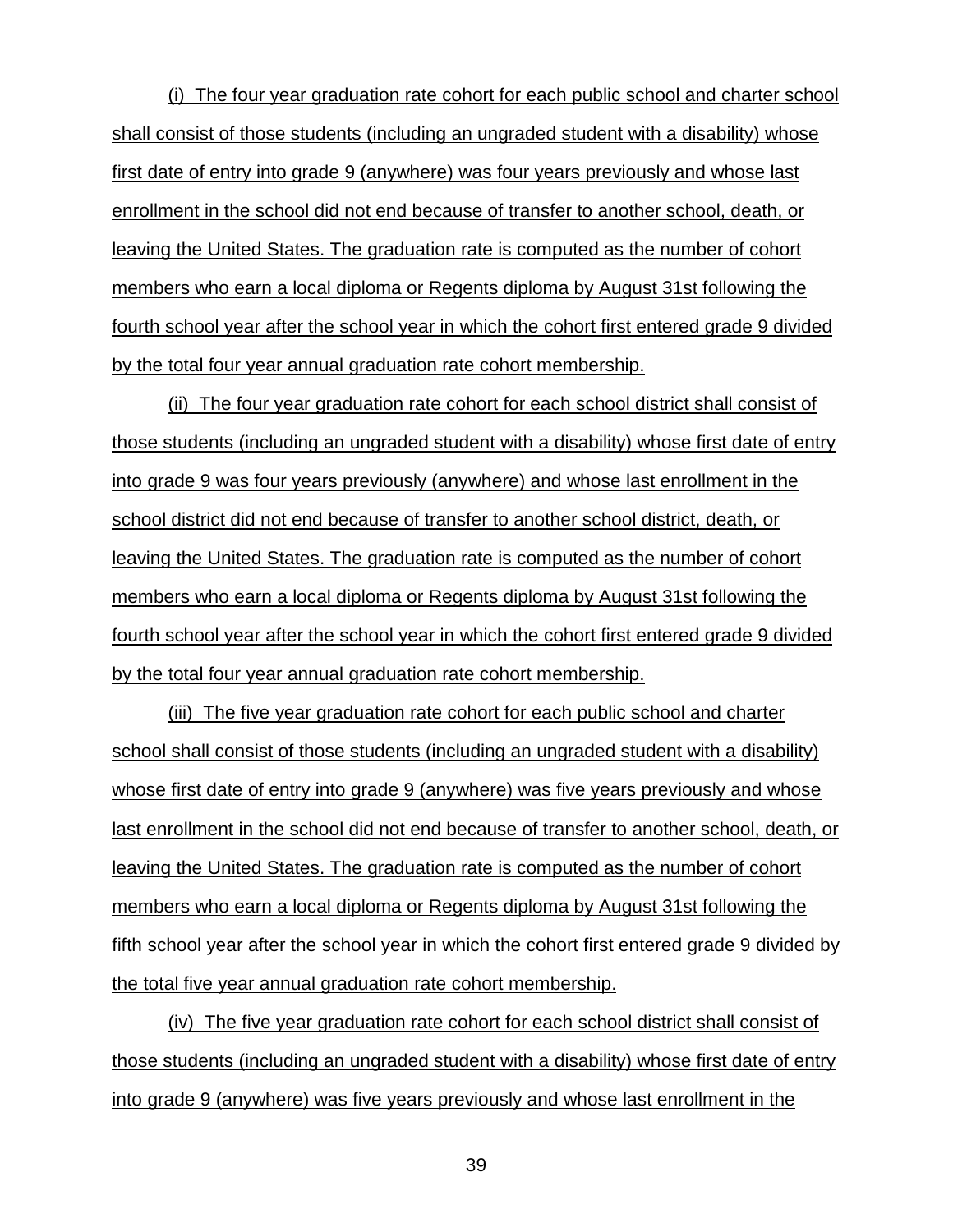school district did not end because of transfer to another school district, death, or leaving the United States. The graduation rate is computed as the number of cohort members who earn a local diploma or Regents diploma by August 31st following the fifth school year after the school year in which the cohort first entered grade 9 divided by the total five year annual graduation rate cohort membership.

(v) Students with disabilities in ungraded programs shall be included in the four year annual school district and high school cohort in the fourth school year following the one in which they are assigned a first date of entry into ninth grade.

(vi) Students with disabilities in ungraded programs shall be included in the five year annual school district and high school cohort in the fifth school year following the one in which they are assigned a first date of entry into ninth grade.

(k) Identification of schools for public school registration review.

(1) Beginning with 2014-2015 school year results and thereafter, the commissioner shall place under preliminary registration review those schools identified as Focus or Priority for at least three consecutive years that are determined to have made insufficient progress towards the implementation of their comprehensive improvement plan or have failed to demonstrate progress since identification as a Focus or Priority School in improving student results on the performance criteria specified in paragraphs (1) and (4) of subdivision (j) of this section, except that the commissioner may upon a finding of extenuating circumstances extend the period during which the school must demonstrate progress.

(2) Beginning with the 2013-14 school year results, the commissioner shall place under preliminary registration review a Local Assistance Plan school, that was not otherwise eligible to be identified as a Priority School that meets the performance criteria in subdivision (j) of this section to be identified as a Priority School:

(3) Beginning with 2012-13 school year, the commissioner may also place under preliminary registration review any school that has conditions that threaten the health,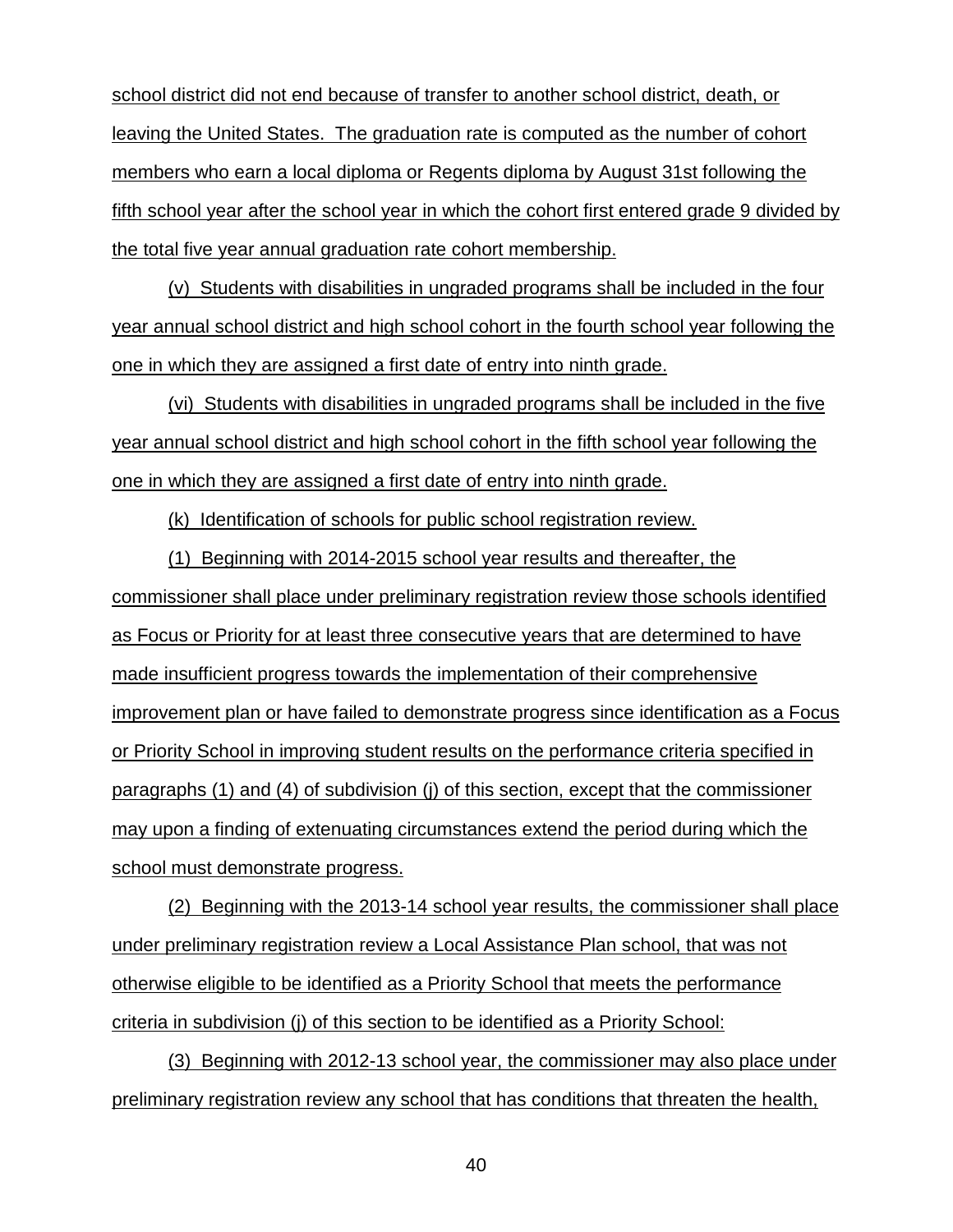safety and/or educational welfare of students or has been the subject of persistent complaints to the department by parents or persons in parental relation to the student, and has been identified by the commissioner as a poor learning environment based upon a combination of factors affecting student learning, including but not limited to: high rates of student absenteeism, high levels of school violence, excessive rates of student suspensions, violation of applicable building health and safety standards, high rates of teacher and administrator turnover, excessive rates of referral of students to or participation in special education or excessive rates of participation of students with disabilities in the alternate assessment, excessive transfers of students to alternative high school and high school equivalency programs and excessive use of uncertified teachers or teachers in subject areas other than those for which they possess certification.

(4) The commissioner may also place under registration review any school for which a school district fails to provide in a timely manner the student performance data required by the commissioner to conduct the annual assessment of the school's performance or any school in which excessive percentages of students fail to fully participate in the State assessment program.

(5) For each school identified for preliminary registration review pursuant to paragraphs (1) or (2) of this subdivision, the school district shall be given the opportunity to present to the commissioner additional data and relevant information concerning extenuating or extraordinary circumstances faced by the school that should be cause for the commissioner to not identify the school for registration review.

(6) For each school identified as a poor learning environment and placed under preliminary registration review pursuant to paragraph (3) of this subdivision, the school district shall be given the opportunity to present evidence to the commissioner that the conditions in the school do not threaten the health or safety or educational welfare of students and do not adversely affect student performance.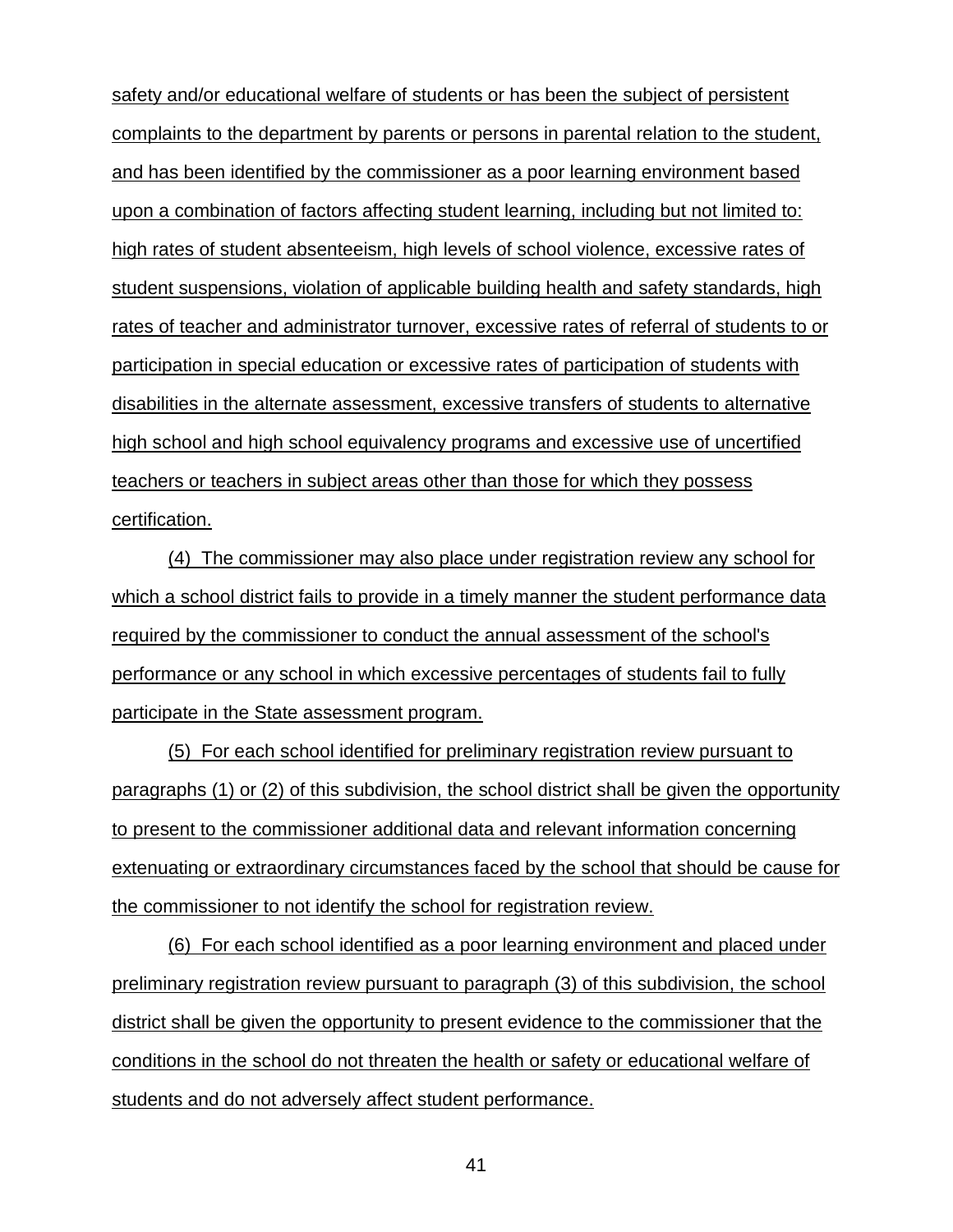(7) The commissioner shall review the additional information provided by the school district and determine which of the schools identified for preliminary registration review pursuant to paragraphs (1) or (2) of this subdivision, or identified as poor learning environments pursuant to paragraph (3) of this subdivision, shall be placed under registration review.

(l) Public school registration review.

(1) Upon placing the registration of a school under review, the commissioner shall warn the board of education (in New York City, the chancellor) that the school has been placed under registration review, and that the school is at risk of having its registration revoked. The commissioner shall include in any warning issued pursuant to this paragraph the actions that must be taken and/or the progress that must be demonstrated in order for a school to be removed from consideration for revocation of registration.

(i) Upon receipt of such warning, the board of education (in New York City, the chancellor or chancellor's designee) shall take appropriate action to notify the general public of the issuance of such warning. Such action shall include, but need not be limited to, direct notification, within 30 days of receipt of the commissioner's warning, in English and translated, when appropriate, into the recipient's native language or mode of communication, to persons in parental relation of children attending the school that it has been placed under registration review and is at risk of having its registration revoked, and disclosure by the school district at the next public meeting of the local board of education of such warning.

(ii) Each school year during which a school remains under registration review, by June 30th or at the time of a student's initial application or admission to the school, whichever is earliest, the board of education shall provide direct notification to parents or other persons in parental relation to children attending the school that the school remains under registration review and is at risk of having its registration revoked. Such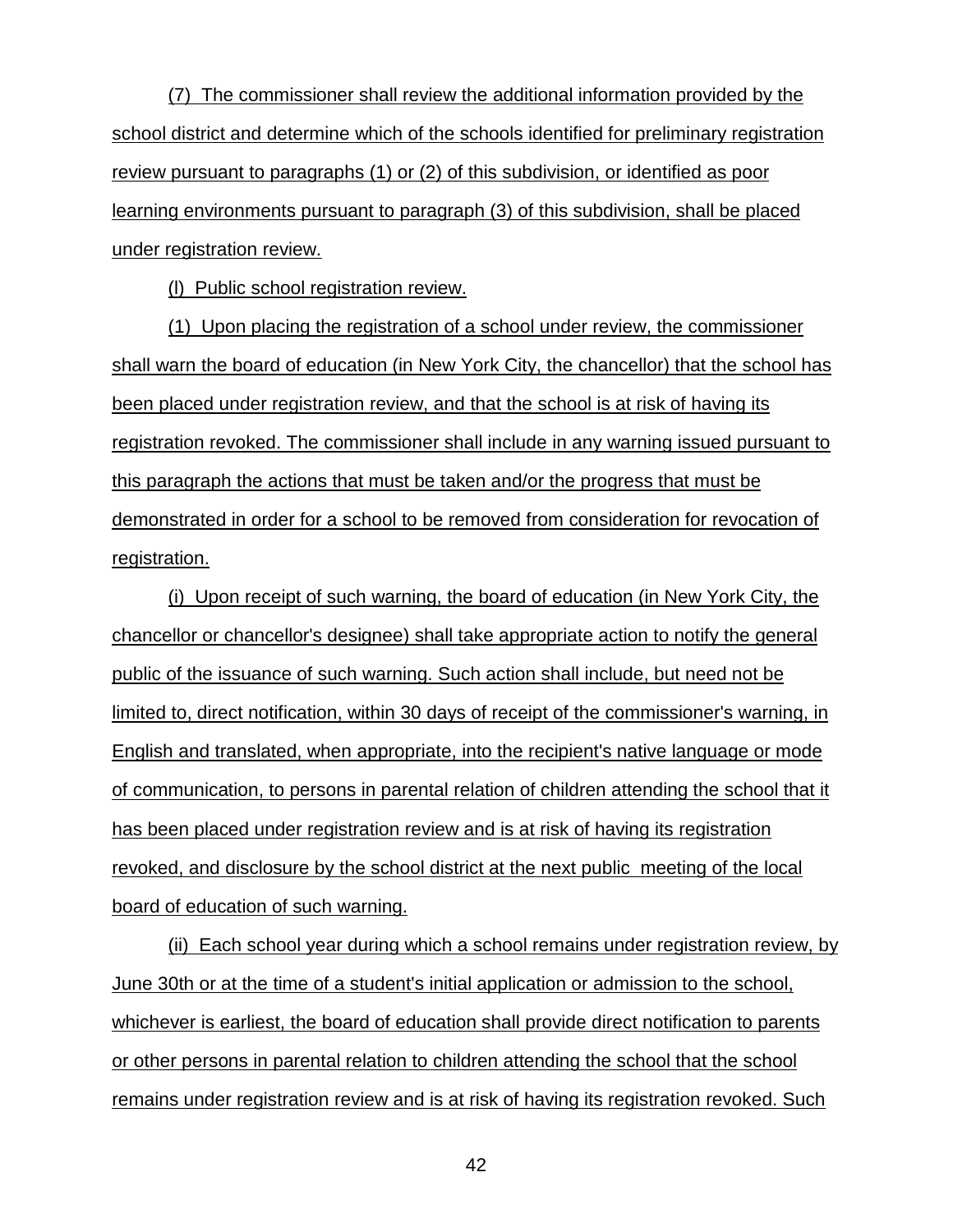notification shall include a summary of the actions that the school district and school are taking to improve student results and an explanation of any school district programs of choice, magnet programs, transfer policies, or other options that a parent or a person in parental relation may have to place the child in a different public school within the school district. Such notification shall include the timelines and process for parents exercising their rights to school choice.

(2) Following the placement of a school under registration review, an integrated intervention team, which may include a distinguished educator, as appointed by the commissioner, pursuant to subparagraph  $100.17(c)(3)(i)$  of this Part, shall conduct a diagnostic review of the school and recommend to the commissioner whether the school should:

(i) continue to implement its current improvement plan, as modified by recommendations of the integrated intervention team;

(ii) implement a new Comprehensive Improvement Plan, which may contain a new whole school reform model; or

(iii) be phased out or closed.

(3) The commissioner shall review the recommendations of the integrated intervention team and may approve, or modify and approve as so modified, such recommendations. Upon such approval, the commissioner shall direct that the school district submit in a format and according to a timeline prescribed by the commissioner a revised improvement plan, a new comprehensive improvement plan, or a plan for phase out or closure that implements the recommendations of the integrated intervention team. Upon approval of the plan by the commissioner, the school shall be required to implement such plan. If the school district fails to submit an approvable plan, the commissioner may recommend to the Board of Regents that the registration be revoked and the school be declared an unsound educational environment pursuant to paragraph (7) of this section.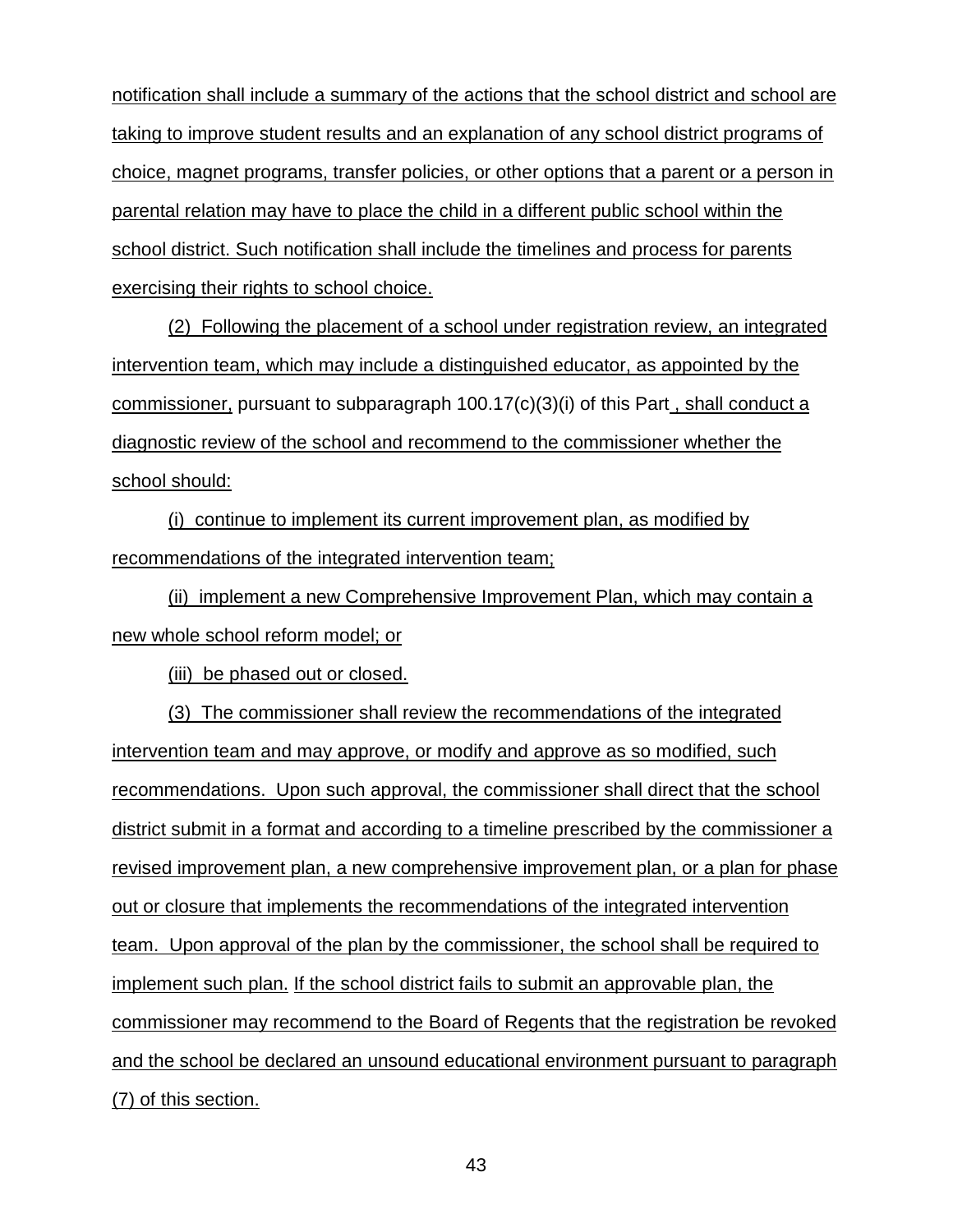(4) The commissioner may require a school district to submit such reports and data as the commissioner deems necessary to monitor the implementation of the improvement plan, comprehensive education plan, or closure or phase out plan and to determine the degree to which the school has achieved the progress required by the commissioner. Such reports shall be in a format and in accordance with such timeframe as are prescribed by the commissioner. The commissioner may upon a finding of good cause extend the deadline for submission of a required plan.

(5) Unless it is determined by the commissioner that a school identified for registration review should be phased out or closed, or that a shorter period of time shall be granted, a school placed under registration review shall be given three full academic years to show implement its plan and/or show required progress. The commissioner may establish interim required benchmarks for plan implementation and/or demonstration of required progress. If the school has not taken the required actions and/or demonstrated progress as delineated by the commissioner, the commissioner shall recommend to the Board of Regents that the registration be revoked and the school be declared an unsound educational environment, except that the commissioner may upon a finding of extenuating circumstances extend the period during which the school must demonstrate progress. The board of education of the school district which operates the school (in New York City, the chancellor) shall be afforded notice of such recommendation and an opportunity to be heard in accordance with paragraph (7) of this section.

(6) Upon approval of revocation of registration by the Board of Regents, the commissioner will develop a plan to ensure that the educational welfare of the pupils of the school is protected. Such plan shall specify the instructional program into which pupils who had attended the school will be placed, how their participation in the specified programs will be funded, and the measures that will be taken to ensure that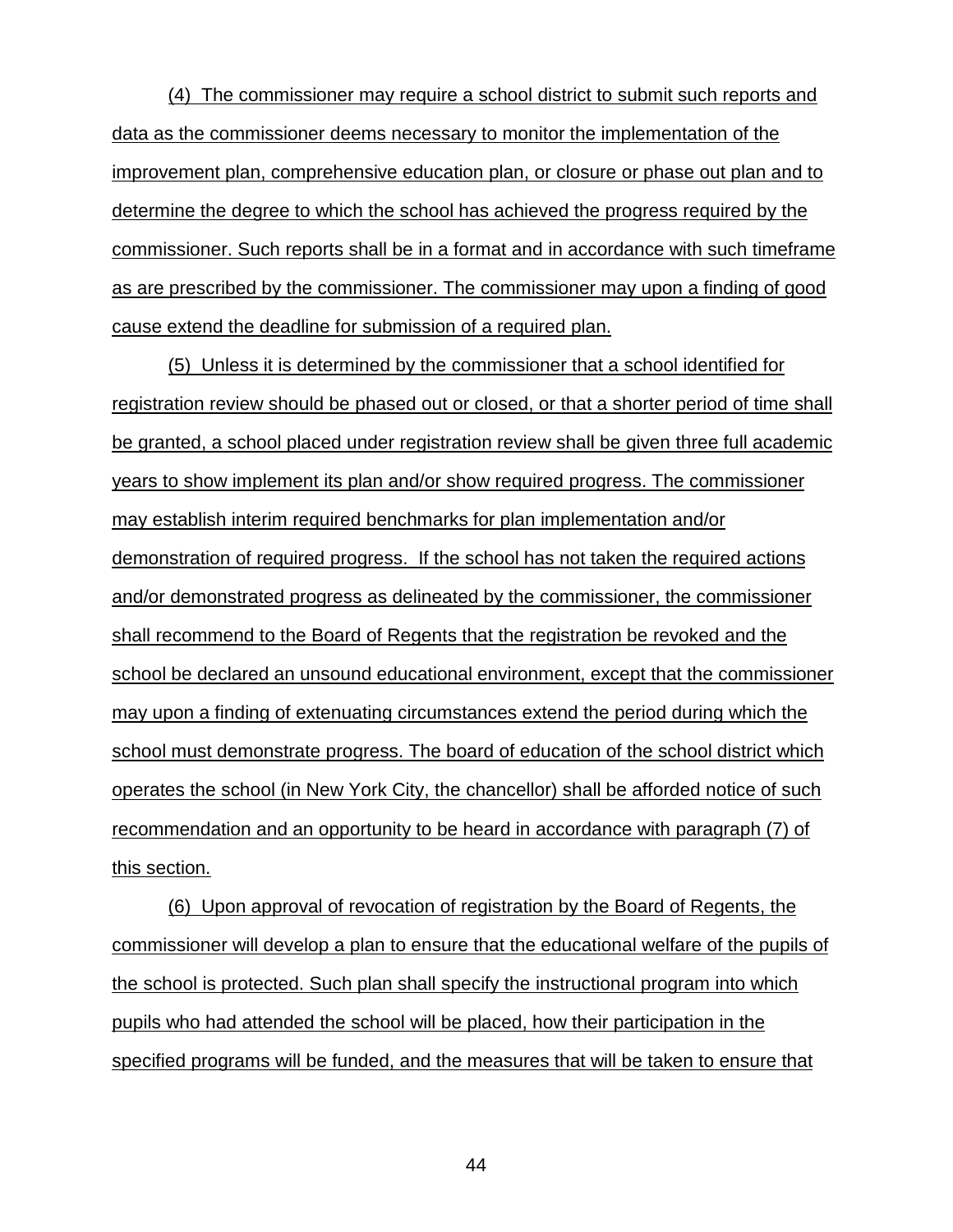the selected placements appropriately meet the educational needs of the pupils. The commissioner shall require the board of education to implement such plan.

(7) Decisions to revoke the registration of a public school shall be made in accordance with the following procedures:

(i) The commissioner shall provide written notice of his recommendation and the reasons therefore to the board of education, which operates the school (in New York City, both the chancellor and any community school board having jurisdiction over the school). Such notice shall also set forth:

(a) the board of education's right to submit a response to the recommendation and request oral argument pursuant to subparagraph (ii) of this paragraph;

(b) the place, date and time the matter will be reviewed, and if requested, an oral argument heard by a three-member panel of the Board of Regents for recommendation to the full Board of Regents; and

(c) notification that failure to submit a response will result in the commissioner's recommendation being submitted to the Board of Regents for determination.

(ii) Within 15 days of receiving notice of the recommendation to revoke registration, the board of education (in New York City, both the chancellor and any community school board having jurisdiction over the school) may submit a written response to the commissioner's recommendation. The response shall be in the form of a written statement which presents the board of education's position, all evidence and information which the board of education believes is pertinent to the case, and legal argument. If the board of education desires, it may include in its response a request for oral argument. Such response must be filed with the Office of Counsel, New York State Education Department, State Education Building, Albany, NY 12234.

(iii) Within 30 days of the date of notice of the commissioner's recommendation, a panel comprised of three members of the Board of Regents, appointed by the chancellor, shall convene to consider the commissioner's recommendation, review any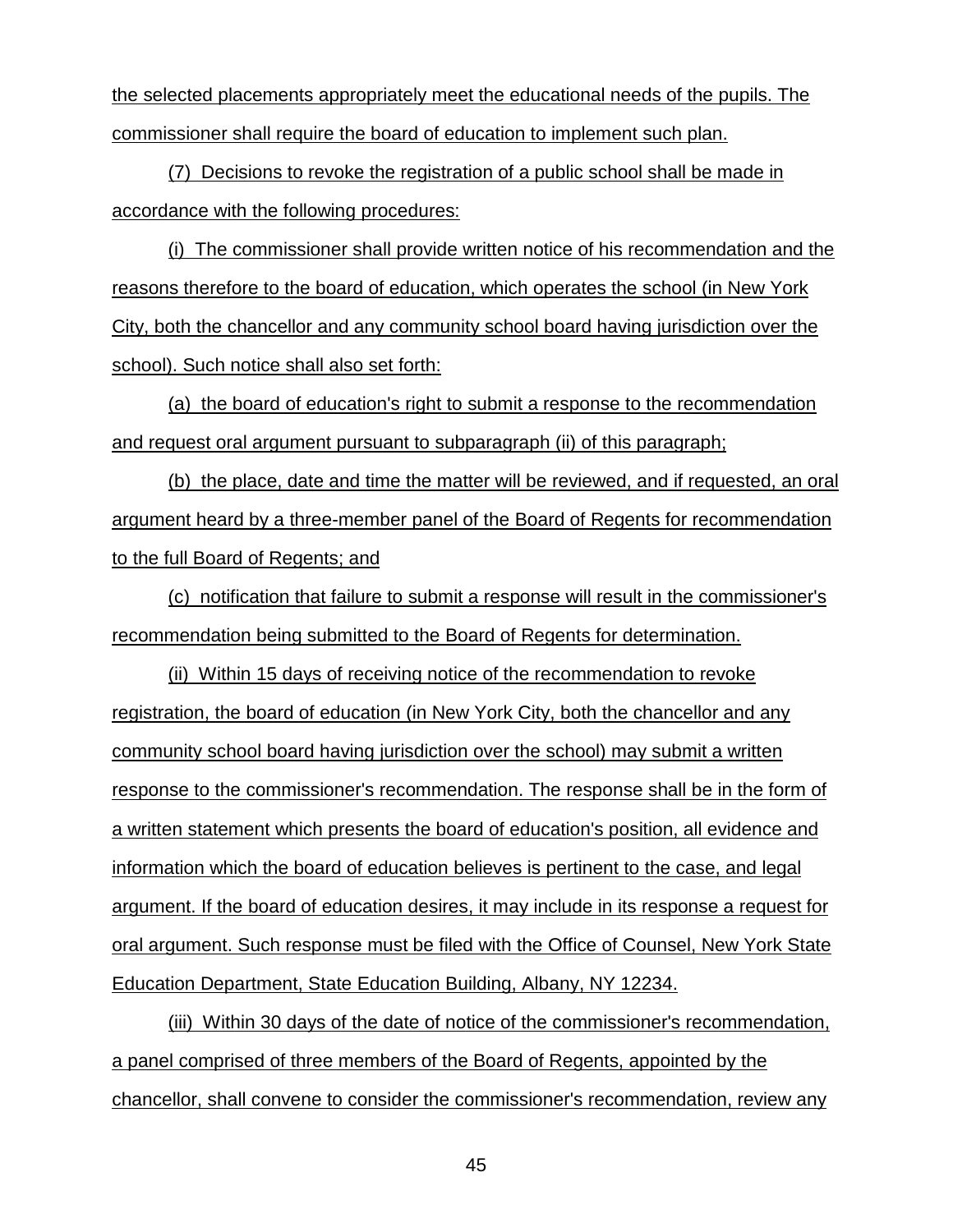written response submitted by the board of education and, if timely requested by the board of education, hear the oral argument.

(m) Removal of schools from registration review, school phase-out or closure.

(1) In the event that a school has demonstrated the progress necessary to be removed from registration review, the superintendent may petition the commissioner to remove the school from registration review.

(2) A school shall not be removed from registration review if, in the commissioner's judgment, conditions that may contribute to a poor learning environment, as identified in paragraph (3) of subdivision (k) of this section, remain present in the school.

(3) In the event that a school placed under registration review prior to the 2012- 2013 school year demonstrates that it has met its previously established progress targets pursuant to subdivision 100.2(p) of this Part, but is identified in the 2012-2013 school year as Priority pursuant to subdivision (g) of this section, the school shall remain under registration review and shall follow the intervention requirements pursuant to subdivision (h) of this section and meet the targets for removal as a Priority school pursuant to subdivision (i) of this section, pursuant to a timeline prescribed by the commissioner.

(4) In the event that a school placed under registration review prior to the 2012- 2013 school year demonstrates that it has met its previously established progress targets pursuant to subdivision 100.2(p) of this part, and is not identified in the 2012- 2013 school year as Priority pursuant to subdivision (g) of this section, the school shall be removed from registration review.

(5) In the event that a board of education either seeks to phase out or close a school under registration review or is required to to close or phase out a school pursuant to paragraph (l)(3) of this section, the board of education (in New York City, the chancellor or chancellor's designee) shall submit for commissioner's approval, a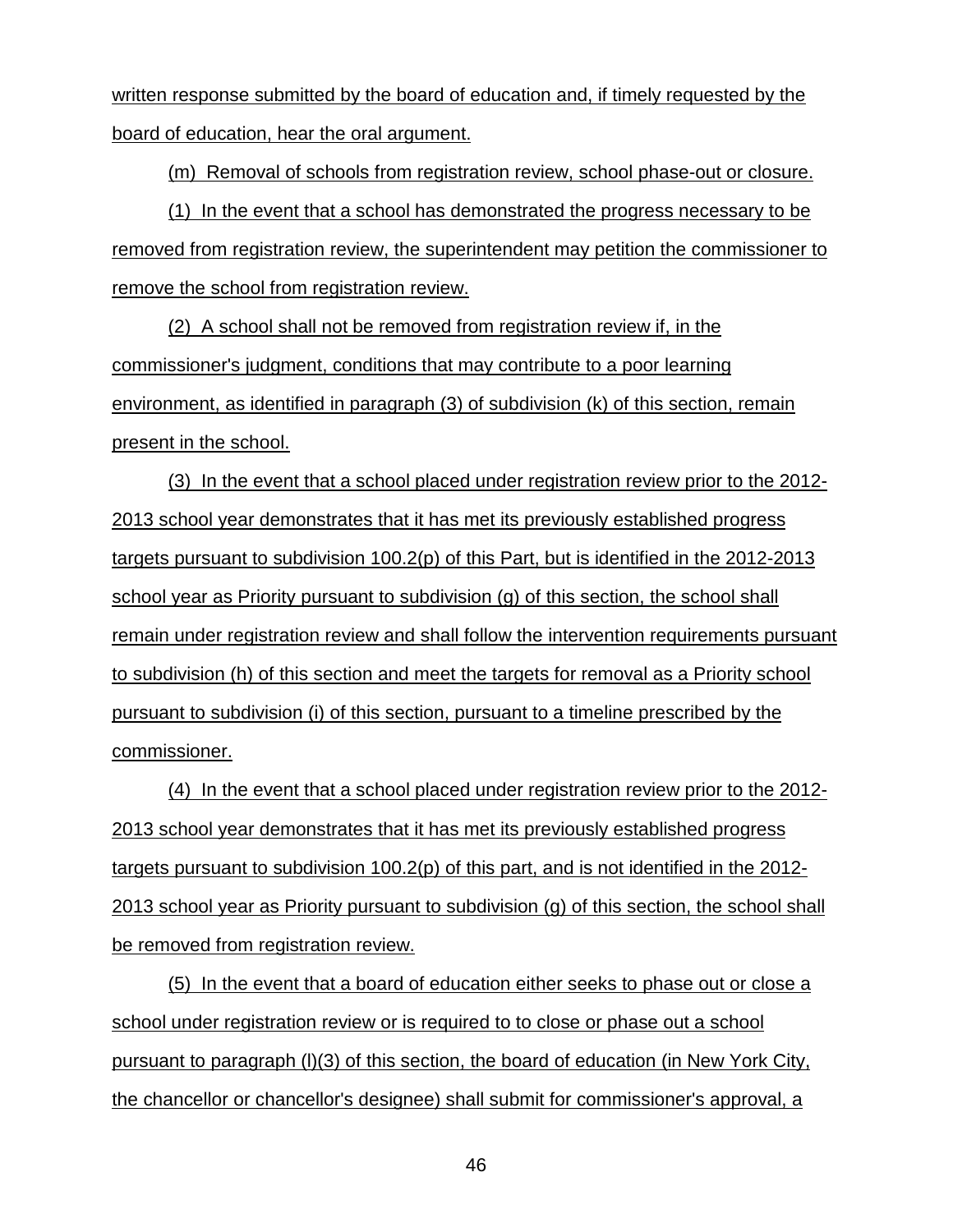plan identifying the intervention that will be implemented and will result in phase out or closure, in the form and content prescribed by the commissioner. The commissioner will consider the academic impact of such phase out or closure on other schools within the school district and may grant approval of such plan provided that:

(i) official resolutions or other approvals to phase out or close the existing school have been adopted by the local board of education (in New York City, the chancellor or chancellor's designee);

(ii) a formal phase out or closure plan has been developed and approved in accordance with the requirements of the intervention prescribed by the commissioner pursuant to subdivision (h) of this section; and

(iii) parents, teachers, administrators, and community members have been provided an opportunity to participate in the development of the phase out or closure plan.

(6) In the event that a board of education seeks to redesign a school under registration review or a persistently lowest achieving school, the board of education (in New York City, the chancellor or chancellor's designee) shall submit to the commissioner a petition and a redesign plan, in such form or format as prescribed by the commissioner, requesting that the redesigned school be approved.

(i) The commissioner may grant such petition, and the school may be approved as redesigned, provided that:

(a) official resolutions or other approvals to replace the existing school with the redesigned school have been adopted by the local board of education (in New York City, the chancellor or chancellor's designee);

(b) parents, teachers, administrators, and community members have been provided an opportunity to participate in the development of the redesign plan; and

(c) upon examination of factors, the commissioner determines that the redesigned school constitutes a new and satisfactory educational program. Such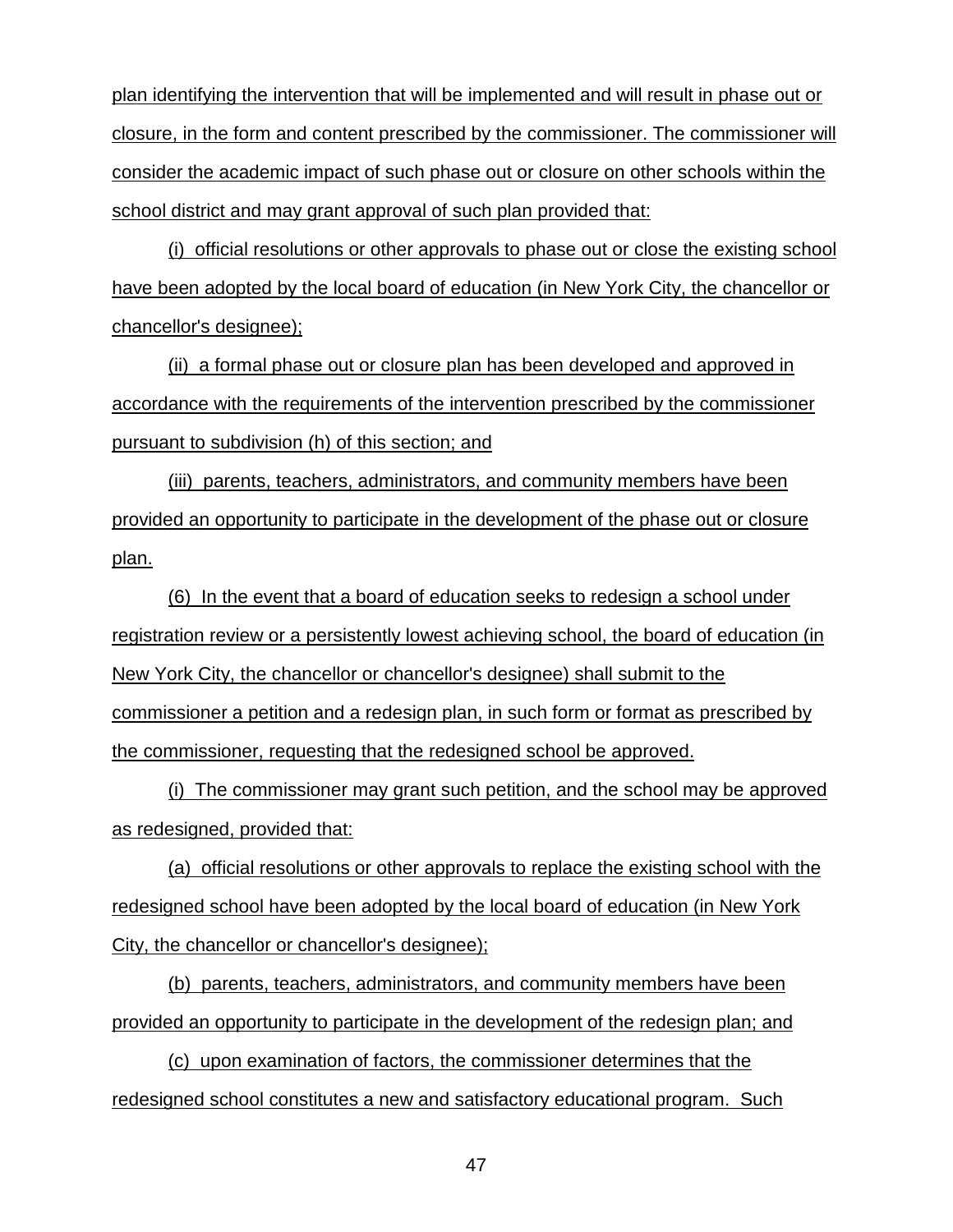factors may include, but not be limited to, the school mission; school climate; school administration and staff; grade configurations and groupings of students; zoning patterns; curricula and instruction; professional development programs; facilities; and parent and community involvement in decision making. In making a determination the commissioner will consider the academic impact of such redesign on other schools within the school district.

(ii) At the time that a redesigned school is approved, the commissioner shall delineate the student performance results that the school must demonstrate to be removed from registration review and/or persistently lowest achieving status. For schools under registration review, if, after the designated period of time, the school has not demonstrated such results as delineated by the commissioner, the commissioner shall recommend to the Board of Regents that the registration be revoked pursuant to paragraph (5) of subdivision (l) of this section.

2. Subdivision (m) of section 100.2 of the Regulations of the Commissioner of Education is amended, effective July 1, 2012, as follows:

(m) Public reporting requirements.

(1) The New York State [school report card] Report Card for each public school and school district, except [charter schools and] the New York City school district, shall consist of the following reports prepared by the Education Department:

(i) [overview of school performance and analysis of student subgroup performance] The New York State Report Card;

(ii) [the comprehensive information report] The New York State Accountability Report; and

(iii) [the school accountability report, and] for public school districts, the fiscal supplement.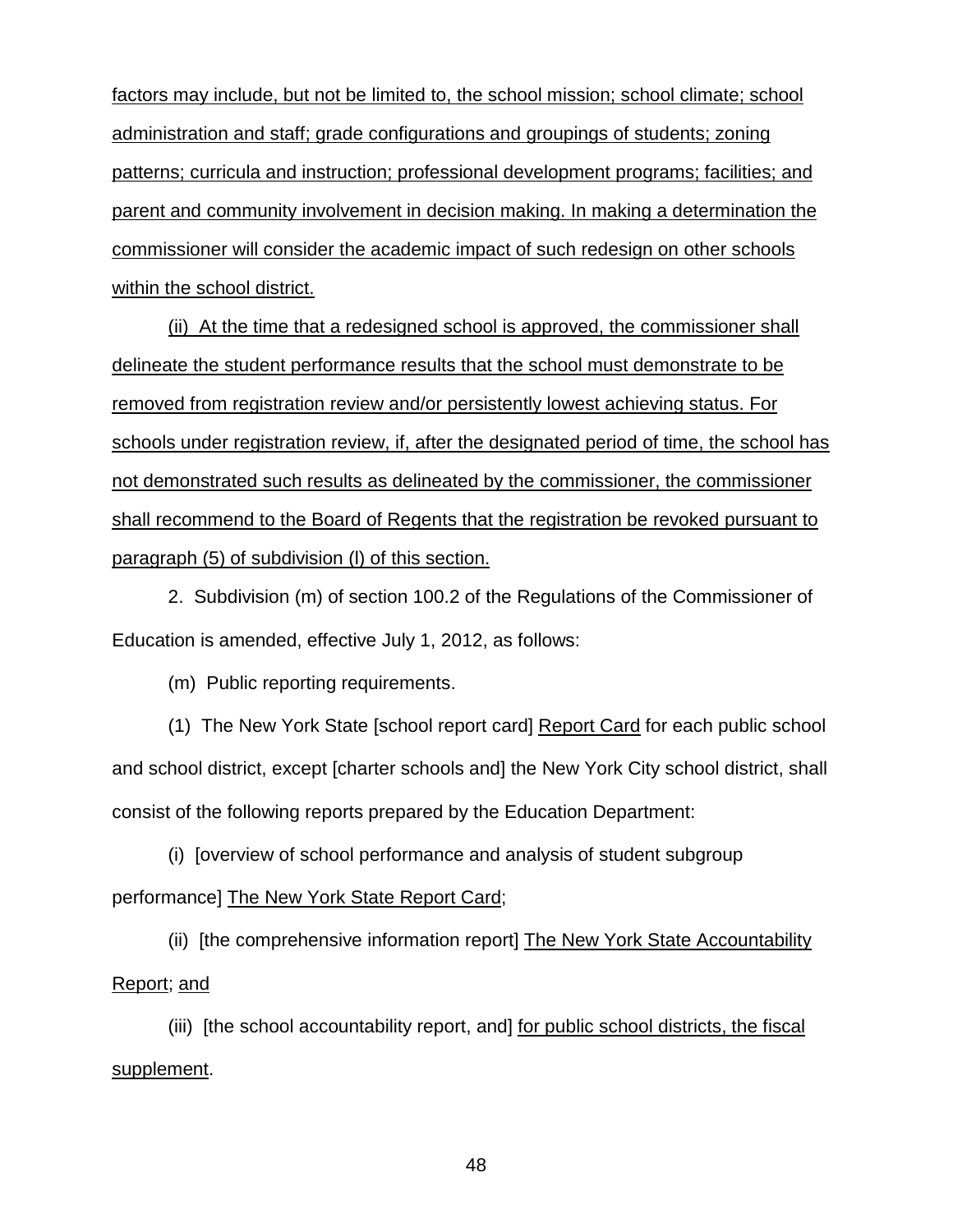The chancellor of the New York City School District shall produce a New York City [school] report card, as approved by the commissioner.

(2) The superintendent of each public school district, except the New York City School District, shall present all three parts of the New York State [school report card] Report Card to the board of education of such school district at a public meeting within 30 calendar days of the commissioner's release of each report. In New York City, the chancellor shall present, in this same time period, the New York City [School] report card to the New York City Board of Education.

(3) Each board of education shall make its report card available by appending it to copies of the proposed budget made publicly available as required by law, making it available for distribution at the annual meeting, transmitting it to local newspapers of general circulation and making it available to parents.

(4) To satisfy the local report card requirements under section 1111(h)(2) of the No Child Left Behind Act, 20 U.S.C. section 6311(h)(2), each public school principal and each principal of a charter school receiving [Federal] federal funding under [title] Title 1 shall distribute, within 30 calendar days of the commissioner's release of such reports, copies of [the overview of school performance and analysis of student subgroup performance and the school accountability report] The New York State Report Card and The New York State Accountability Report for the school and the district, or, in the New York City School District, the New York City report card to the parent of each student. A district or charter school may add any other appropriate information. Such additional information also must be distributed to the parent of each student and must be made widely available through public means, such as posting on the Internet, distribution through the media, and distribution through public agencies. To the extent practicable,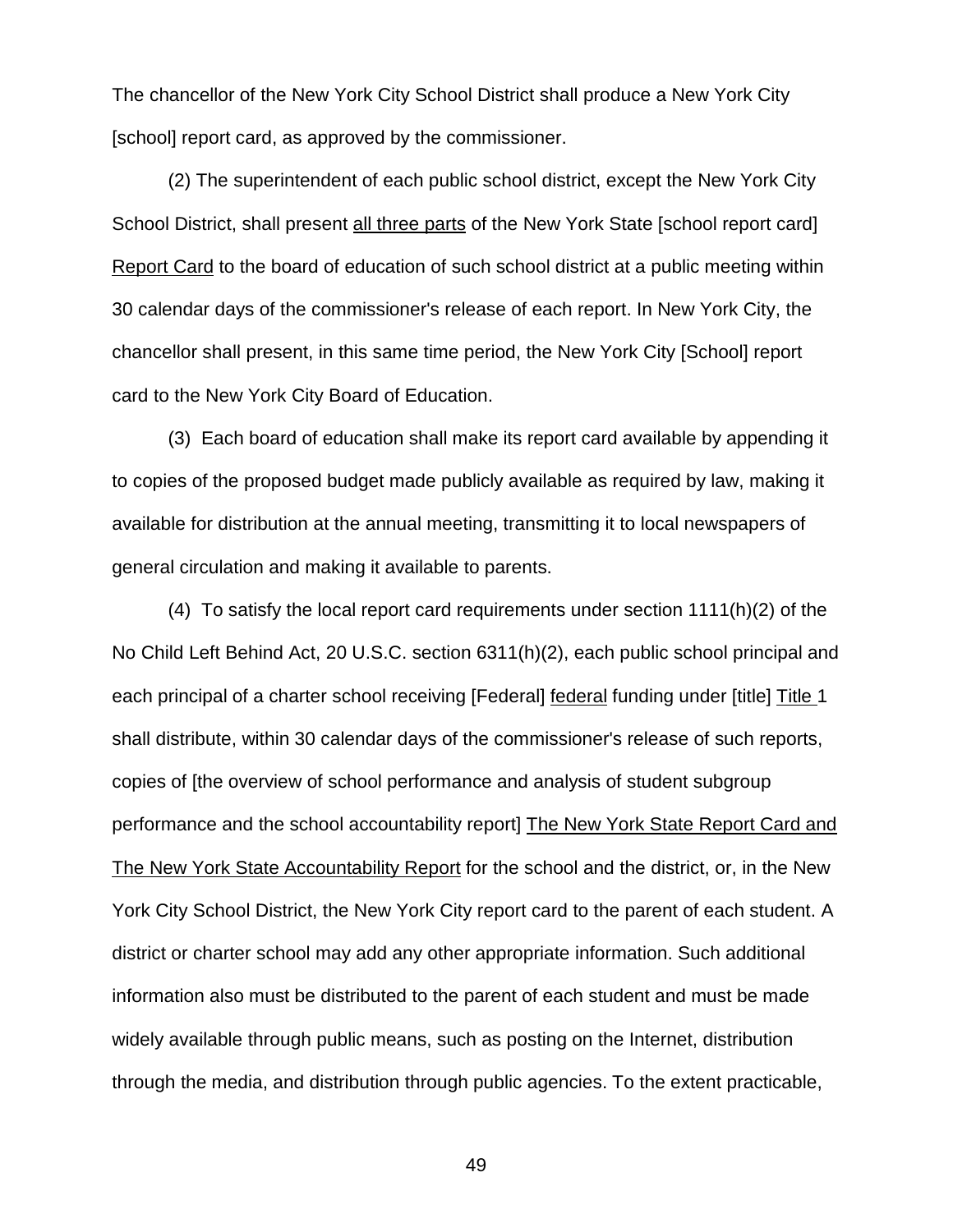the district or charter school shall provide the reports and additional information in a language that the parents can understand.

(5) The comprehensive assessment report for each nonpublic school will include the following information, for each school building, for the three school years immediately preceding the school year in which the report is issued:

(i) student test data on the elementary and middle level English language arts and mathematics assessments in the New York State Testing Program, the Regents competency tests, all Regents examinations, the second language proficiency examinations as defined in this Part;

(ii) student enrollment by grade;

(iii) number of students transferred into the alternative high school and high school equivalency preparation programs as set forth in section 100.7 of this Part;

(iv) data, as required by the commissioner, on diplomas and certificates awarded;

(v) any additional information prescribed by the commissioner on educational equity and other issues; and

(vi) any additional information which the chief administrative officer of the nonpublic school believes will reflect the relative assessment of a school building or district.

The chief administrative officer of each nonpublic school shall initiate measures designed to improve student results wherever it is warranted. The chief administrative officer of each nonpublic school shall be responsible for making the comprehensive assessment report accessible to parents.

[(6) In accordance with the district's plan for school-based management and shared decision making developed pursuant to section 100.11 of this Part, each board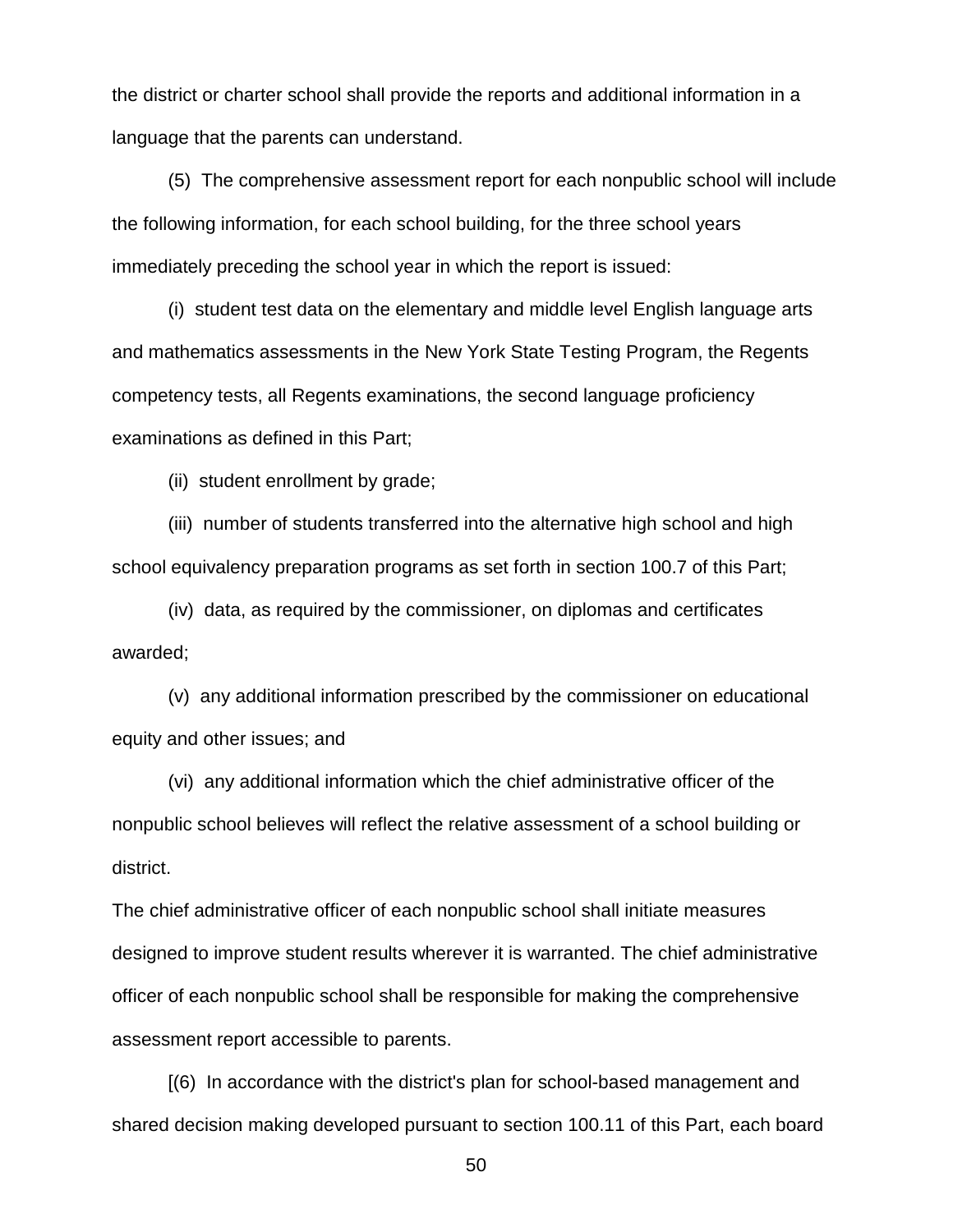of education through the superintendent shall initiate measures designed to improve student achievement on the State learning standards. In any district in which a school performs below the benchmark established by the commissioner pursuant to subparagraph (p)(14)(vii) of this section, a local assistance plan shall be developed by the superintendent of the district (in New York City, the community school district superintendent in the case of any school under the jurisdiction of a community school board) that shall specify the actions that will be taken to raise student results above such benchmark. The local assistance plan shall identify:

(i) the process by which the local assistance plan was developed pursuant to section 100.11 of this Part;

(ii) the resources that will be provided to each school to implement the plan;

(iii) the professional development activities that will be taken to support implementation of the plan;

(iv) the timeline for implementation of the plan; and

(v) such local assistance plan shall be formally approved by the Board of Education (or in New York City both the New York City Board of Education and the community school board for schools under the jurisdiction of a community school board) no later than October 15th of the school year in which such plan is required; and

(vi) in lieu of a separate local assistance plan, a district may incorporate the elements of such plan into a comprehensive district education plan. A school improvement plan, corrective action plan or restructuring plan developed for a school pursuant to subdivision (p) of this section shall serve in lieu of a local assistance plan for such school shall serve in lieu of a local assistance plan for such school.

(7) The local assistance plan shall annually be made widely available through public means, such as posting on the Internet, distribution through the media, and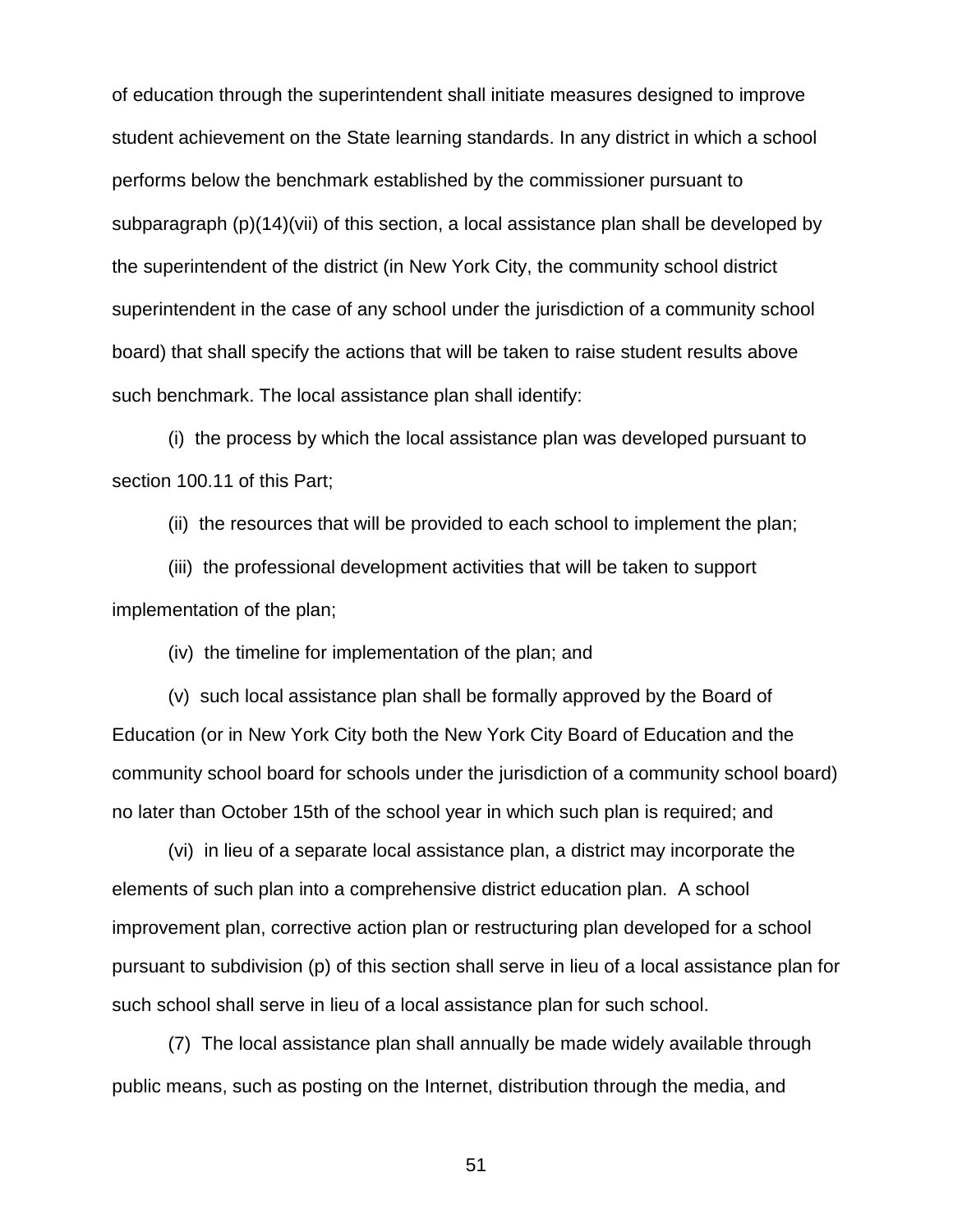distribution through public agencies, according to such timeline as may be established by the commissioner.]

3. Subparagraph (i) of paragraph (3) of subdivision (c) of section 100.17 of the Regulations of the Commissioner of Education is amended, effective July 1, 2012, as follows:

(i) The commissioner may appoint a distinguished educator as a consultant to a school district or school(s) within such district:

[(a) when such district or a school has failed to make adequate yearly progress for four or more years, pursuant to section 100.2(p)(5) and (6) of this Part;]

[(b)] (a) when such district has one or more schools designated as a Priority School or Focus School pursuant to subdivision 100.18(g) of this Part [school in restructuring pursuant to section  $100.2(p)(6)(i)(a)(3)$  of this Part and/or identified as persistently lowest achieving and placed under registration review pursuant to paragraphs 100.2(p)(9) and (10) of this Part, and are at risk of closure for failure to make satisfactory progress under Federal and State accountability standards; and/or

(c) as a member of a joint intervention team pursuant to Education Law section  $211-b(2)$ (b) and [section  $100.2(p)(6)(iv)(c)(1)$ ] as provided in subparagraph 100.18(g)(2)(v) and paragraph 100.18(l)(2) of this Part.

4. Section 120.3 of the Regulations of the Commissioner of Education is amended, effective July 1, 2012, as follows:

Section 120.3. Title I public school choice.

(a) Each [title] Title I LEA that has a Title I school in [school improvement (year 2) status, corrective action status or restructuring status] a Priority or Focus designation shall provide all students enrolled in the school the option to transfer to another public school served by the [title] Title I LEA at the same grade level that is not a school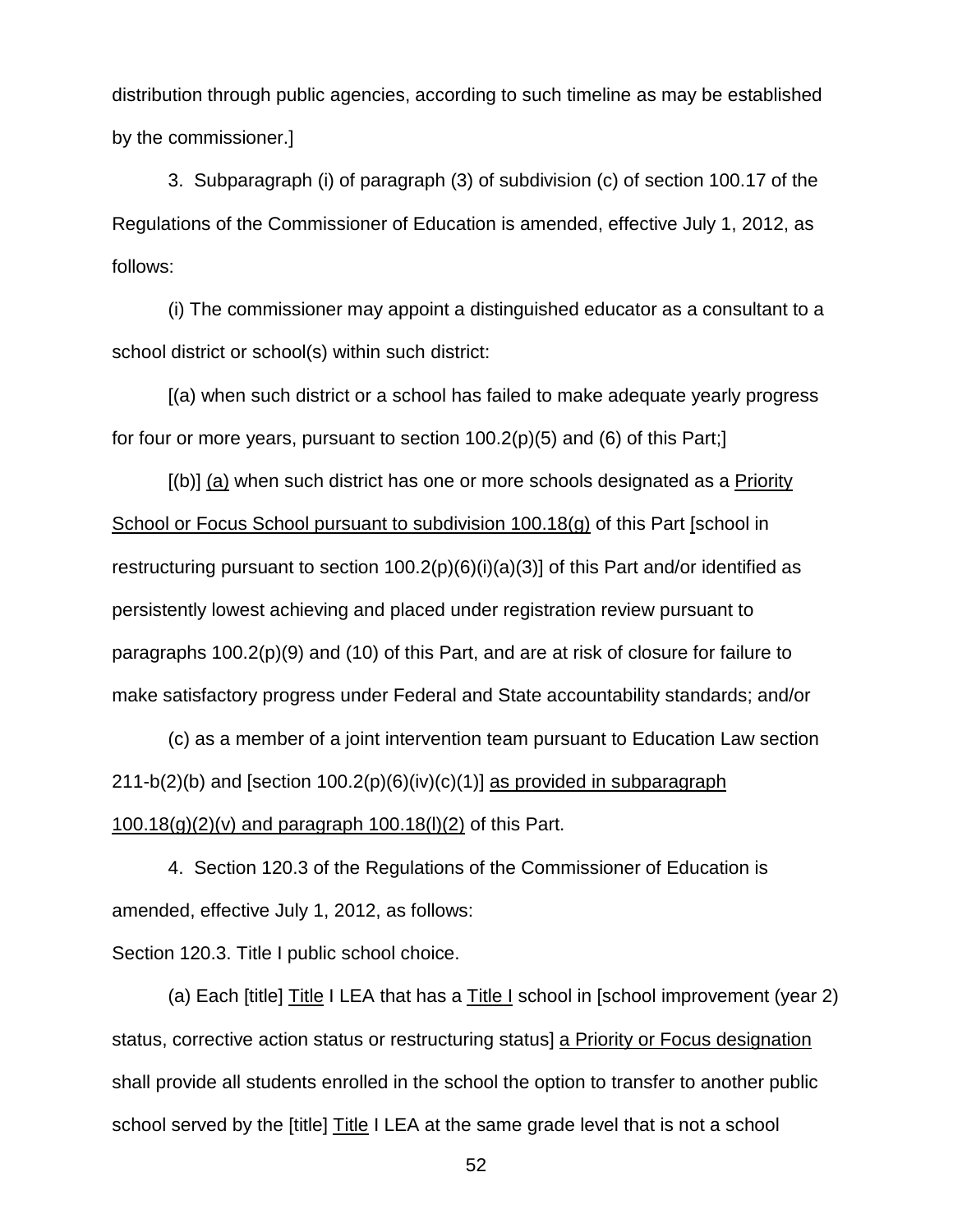identified as a persistently dangerous school pursuant to section 120.5 of this Part, or that is not a [school in school improvement status, corrective action status or restructuring status] Priority or Focus School pursuant to section [100.2(p)] 100.18 of this Title, regardless of whether or not such school is receiving title I funds, to the extent required by section 1116(b)(1)(E) of the NCLB, 20 U.S.C. section 6316(b)(1)(E) (Public Law, section 107-110, section 1116[b][1][E], 115 STAT. 1479; Superintendent of Documents, U.S. Government Printing Office, Washington, DC 20402-9328; 2002; available at the Office of Counsel, State Education Building, Room 148, Albany, NY 12234). Nothing in this section shall be construed to confer a right to transfer to a magnet school or special focus school having entrance requirements based on academic or other skills without meeting such requirements, or to transfer to a school where such transfer would violate health and safety code requirements or would otherwise be in violation of law. If more than one school served by the [title] Title I LEA meets the requirements of this subdivision, the [title] Title I LEA shall provide the parents or other persons in parental relationship to such students with a choice of more than one such school, and shall take into account the preferences of the parents or other persons in parental relationship among the choices offered by the [title] Title I LEA.

(b) In providing students the option to transfer to another public school served by the [title]Title I LEA, the LEA shall give priority to the lowest achieving students from low-income families as determined by the LEA for purposes of [title] Title I allocations.

(c) Transferring students shall have all the rights of students in the attendance zone of the receiving school, including the right to enroll in classes and participate in activities on the same basis as other students.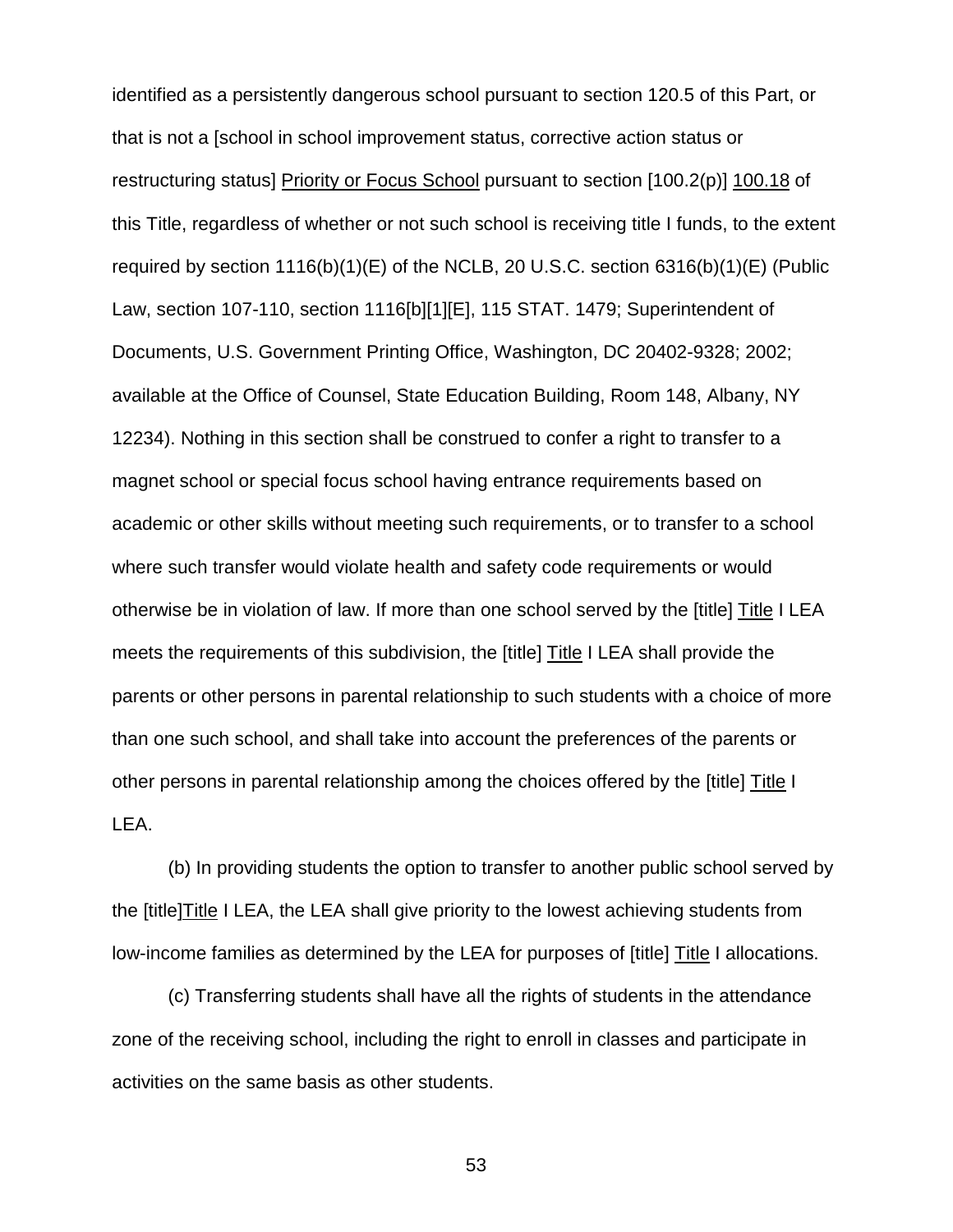(d) Transportation shall be provided to the school the student attends to the extent required by section 100.18 of this Title and the provisions of section 1116(b)(9) and (13), 20 U.S.C. section 6316(b)(9) and (13) or the applicable provisions of the Education Law (Public Law, section 107-110, section 1116[b][9] and [13], 115 STAT. 1486 and 115 STAT. 1487; Superintendent of Documents, U.S. Government Printing Office, Washington, DC 20402-9328; 2002; available at the Office of Counsel, State Education Building, Room 148, Albany, NY 12234).

(e) A student who transfers to another public school pursuant to this section shall be permitted to remain in that school until the student has completed the highest grade level in the school such student has transferred to.

(f) Upon the transfer of a student with a disability pursuant to this section or a student who is an individual with a disability covered by section 504 of the Rehabilitation Act of 1973 (29 U.S.C. section 794) (section 504), the school district shall ensure that the student continues to receive a free appropriate public education in accordance with the Individuals with Disabilities Education Act (IDEA) or section 504.

(g) In accordance with section 1116(b)(6) of the NCLB, 20 U.S.C. section 6316(b)(6) the [title] Title I LEA shall promptly provide parents or other persons in parental relation to students in Priority or Focus schools [identified for school improvement (year 2), corrective action or restructuring] with notice of the student's option to transfer to another public school pursuant to this section (Public Law, section 107-110, section 1116[b][6], 115 STAT. 1483; Superintendent of Documents, U.S. Government Printing Office, Washington, DC 20402-9328; 2002; available at the Office of Counsel, State Education Building, Room 148, Albany, NY 12234).

5. Section 120.4 of the Regulations of the Commissioner of Education is amended, effective July 1, 2012, as follows: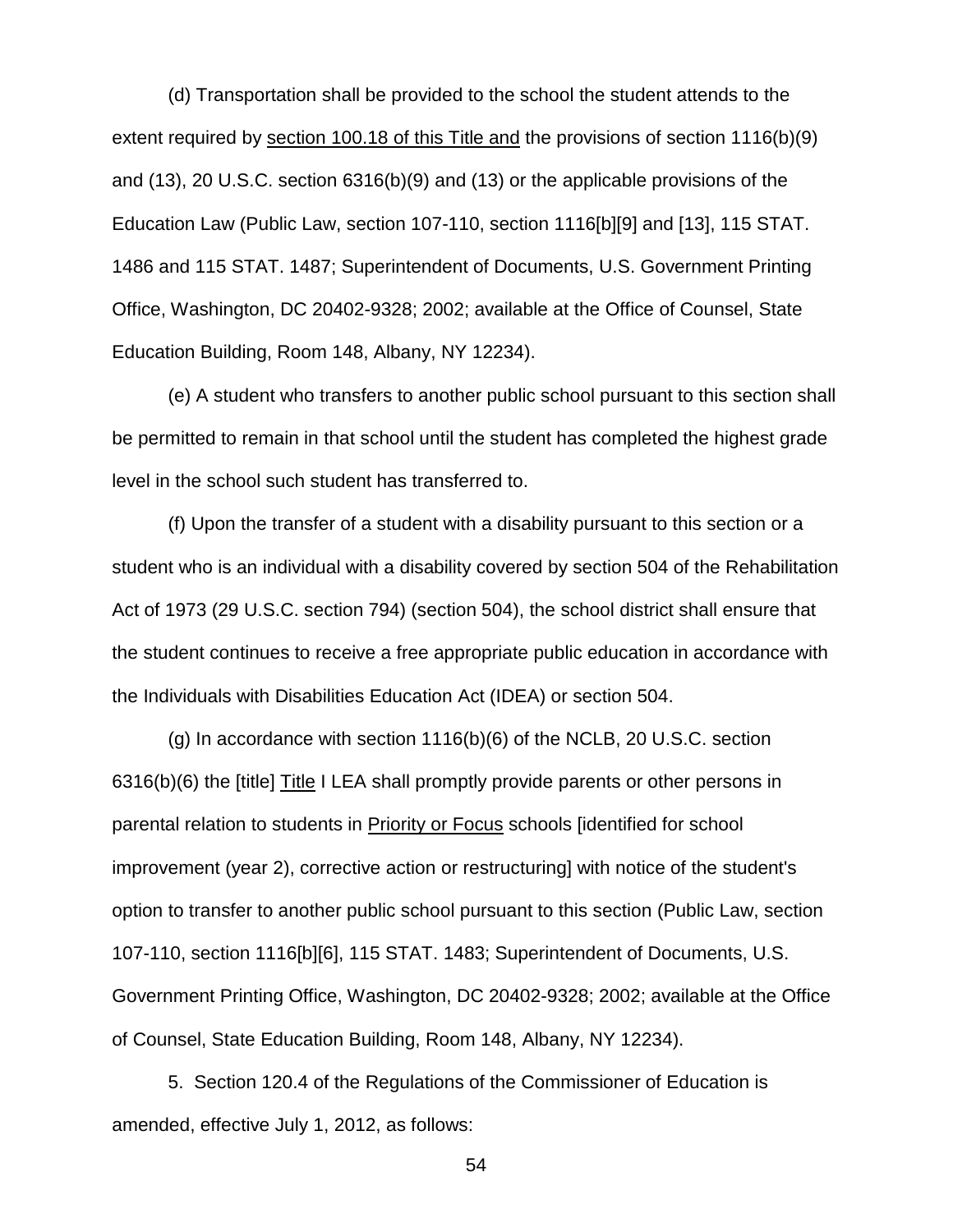Section 120.4. Supplemental educational services.

(a) Definitions. As used in this section:

 $(1)$  . .

(2) eligible applicant shall mean a local educational agency [that is not currently identified for improvement, corrective action or restructuring pursuant to section 1116(b)(1)(A) of the NCLB, 20 U.S.C. section 6316(b)(1)(A), section 1116(b)(7) of the NCLB, 20 U.S.C. section 6316(b)(7) or section 1116(b)(8), 20 U.S.C. section 6316(b)(8), respectively,] or a non-profit entity or a for-profit entity authorized to provide the proposed services in New York State, including, but not limited to, a charter school, nonpublic school, board of cooperative educational services or county vocational education and extension board [(Public Law, section 107- 110, sections 1116[b][1][A] and 1116[b][7], and 1116[b][8], 115 STAT. 1479 and 115 STAT. 1483-1485; Superintendent of Documents, U.S. Government Printing Office, Washington, DC 20402-9328; 2002; available at the Office of Counsel, State Education Building, Room 148, Albany, NY 12234)];

(3) eligible student shall mean an eligible child, as defined in section 1116(e)(12)(A) of the NCLB, 20 U.S.C. section 6316(e)(12)(A), who is eligible to receive supplemental educational services, subject to the provisions of section 1116(b)(10)(C) of the NCLB, 20 U.S.C. section 6316(b)(10)(C) (Public Law, section 107-110, sections 1116[e][12][A] and 1116[b][10][C], 115 STAT. 1494 and 115 STAT. 1486; Superintendent of Documents, U.S. Government Printing Office, Washington, DC 20402-9328; 2002; available at the Office of Counsel, State Education Building, Room 148, Albany, NY 12234), and who attends a Title I Priority or Focus School;

- $(4)$  . .
- $(5)$  . . .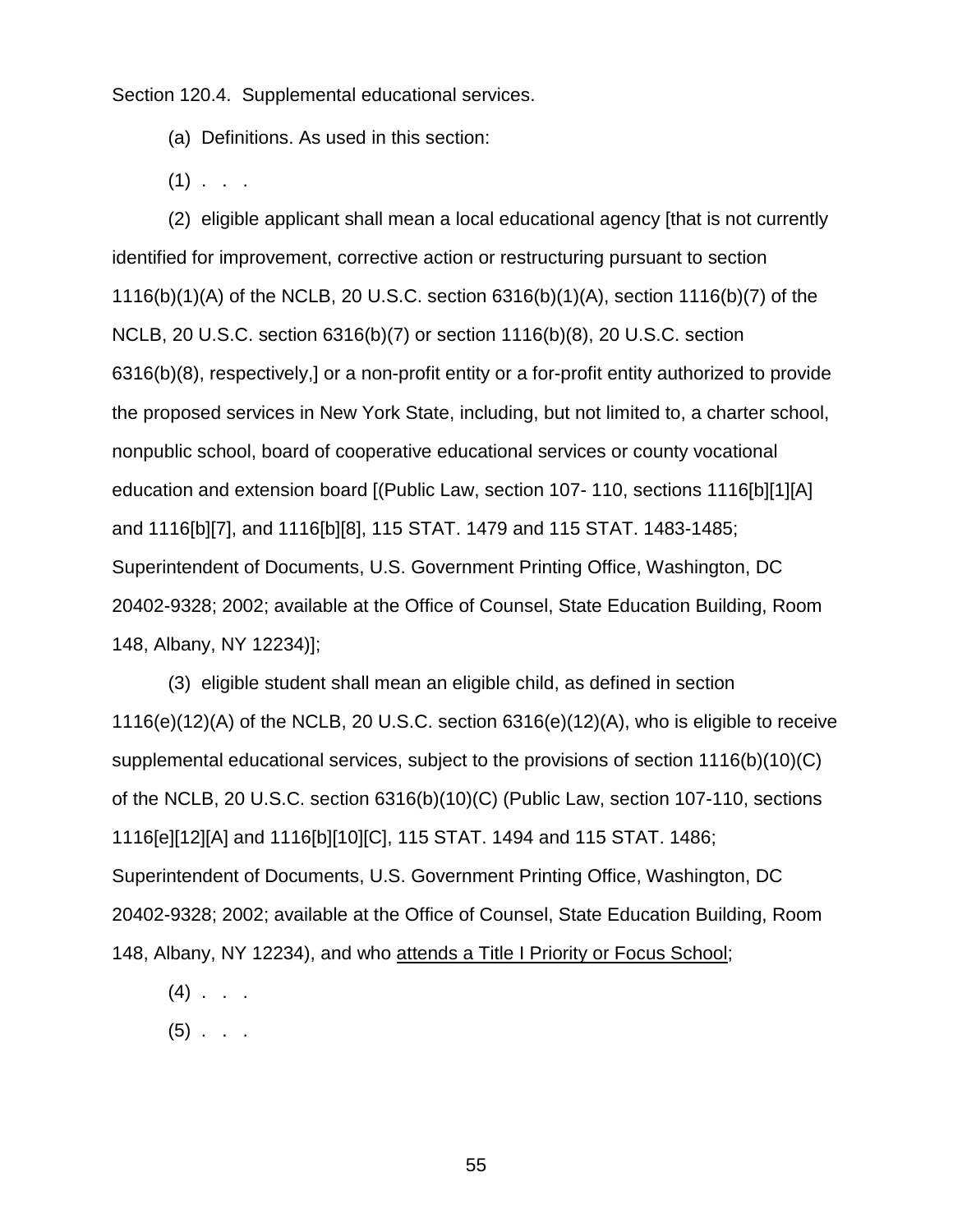(b) A [title] Title I LEA [shall make] may choose to offer supplemental educational services [available] to eligible students who attend a school that is designated as Priority or Focus.

(c) The per pupil spending limit that a local educational agency [must] may provide for supplemental educational services shall be the lesser of the following:

(1) the amount of the LEA's allocation under [title] Title I, part A, subpart 2 of the NCLB, divided by the number of children from families below the poverty level counted under section 1124(c)(1)(A) of the NCLB, 20 U.S.C. 6333(c)(1)(A) (Public Law, section 107-110, section 1124[c][1][A], 115 STAT. 1519; Superintendent of Documents, U.S. Government Printing Office, Washington, DC 20402-9328; 2002; available at the Office of Counsel, State Education Building, Room 148, Albany, NY 12234); or

(2) the actual cost of the supplemental educational services provided to each eligible student.

(d) Approval of providers.

 $(1)$  . . .

(2) The commissioner shall approve an eligible applicant for inclusion on the department's list of approved supplemental educational service providers, upon the commissioner's determination that its application satisfies each of the following criteria:

 $(i)$  . . .

(ii) the instruction to be provided and content to be used are aligned with State Common Core learning standards in the areas of English language arts (including reading) and mathematics;

 $(iii)$  . . .

- $(iv)$  . . .
- $(v)$  . . .
- $(vi)$  . . .
- $(vii)$  . . .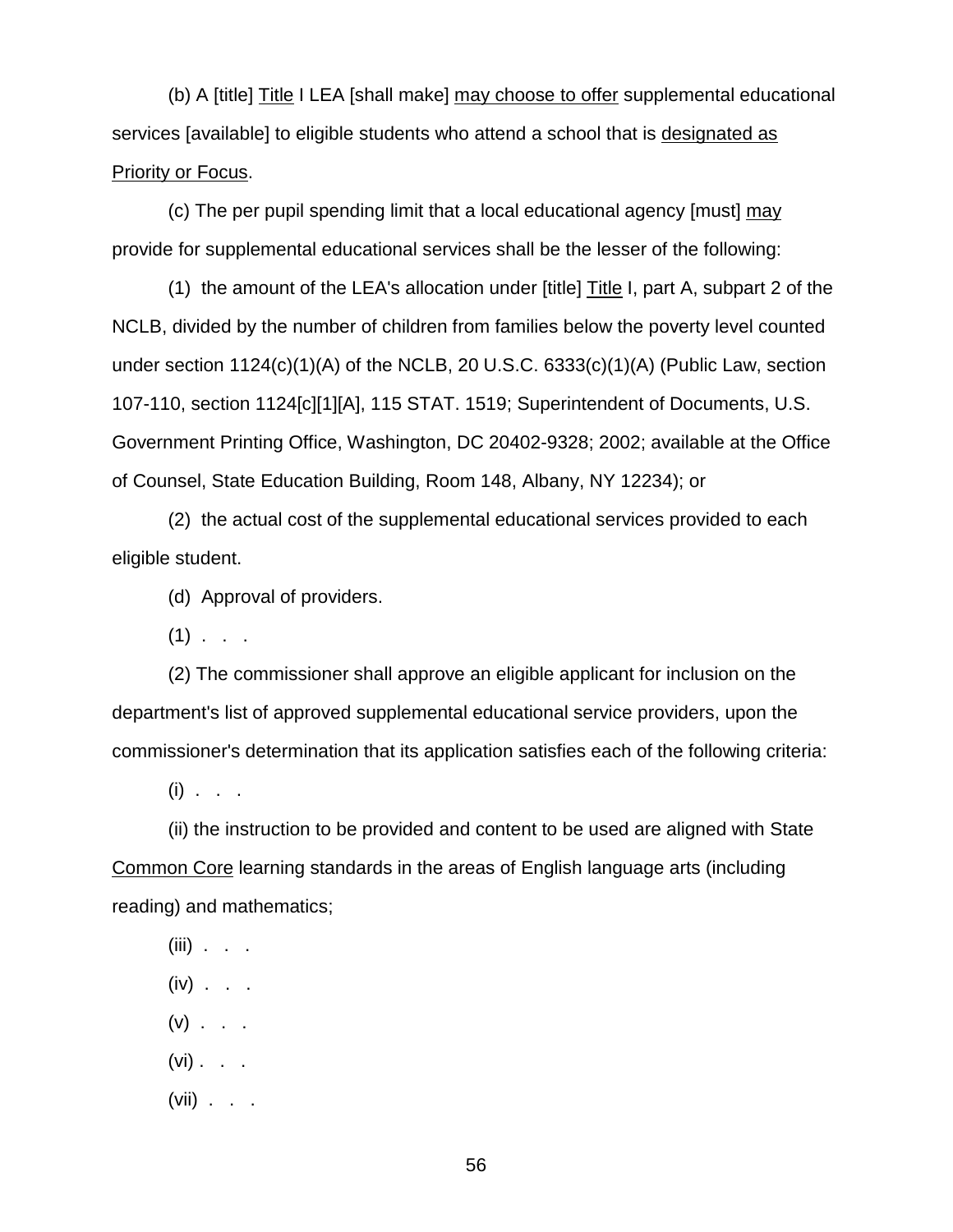$(viii)$  . . .  $(ix)$  . . .  $(x)$  . . . (xi)  $(xii)$  . . . (xiii) the applicant shall provide additional assurances that:  $(a)$  . . .  $(b)$  . . .  $(c)$  . . .  $(d)$  . . .

(e) the applicant will provide parents and teachers of eligible students receiving supplemental educational services and the appropriate [title] Title I LEA with information on the progress of such students in increasing achievement in a format, and to the extent practicable, in a language or other mode of communication that such parents can understand;

- $(f)$  . . .
- $(g)$  . .
- $(3)$  . . .

(4) Notwithstanding the provisions of this subdivision, each provider on the department's list of approved supplemental educational services providers as of July 1, 2012 shall, no later than a date determined by the commissioner, submit to the department, in a format prescribed by the commissioner, evidence that, commencing with the 2013-2014 school year, the instruction provided and content used by such provider are aligned with the State Common Core learning standards in the areas of English language arts (including reading) and mathematics. Any provider who fails to comply with the requirements of this paragraph shall be subject to termination pursuant to subdivision (e) of this section.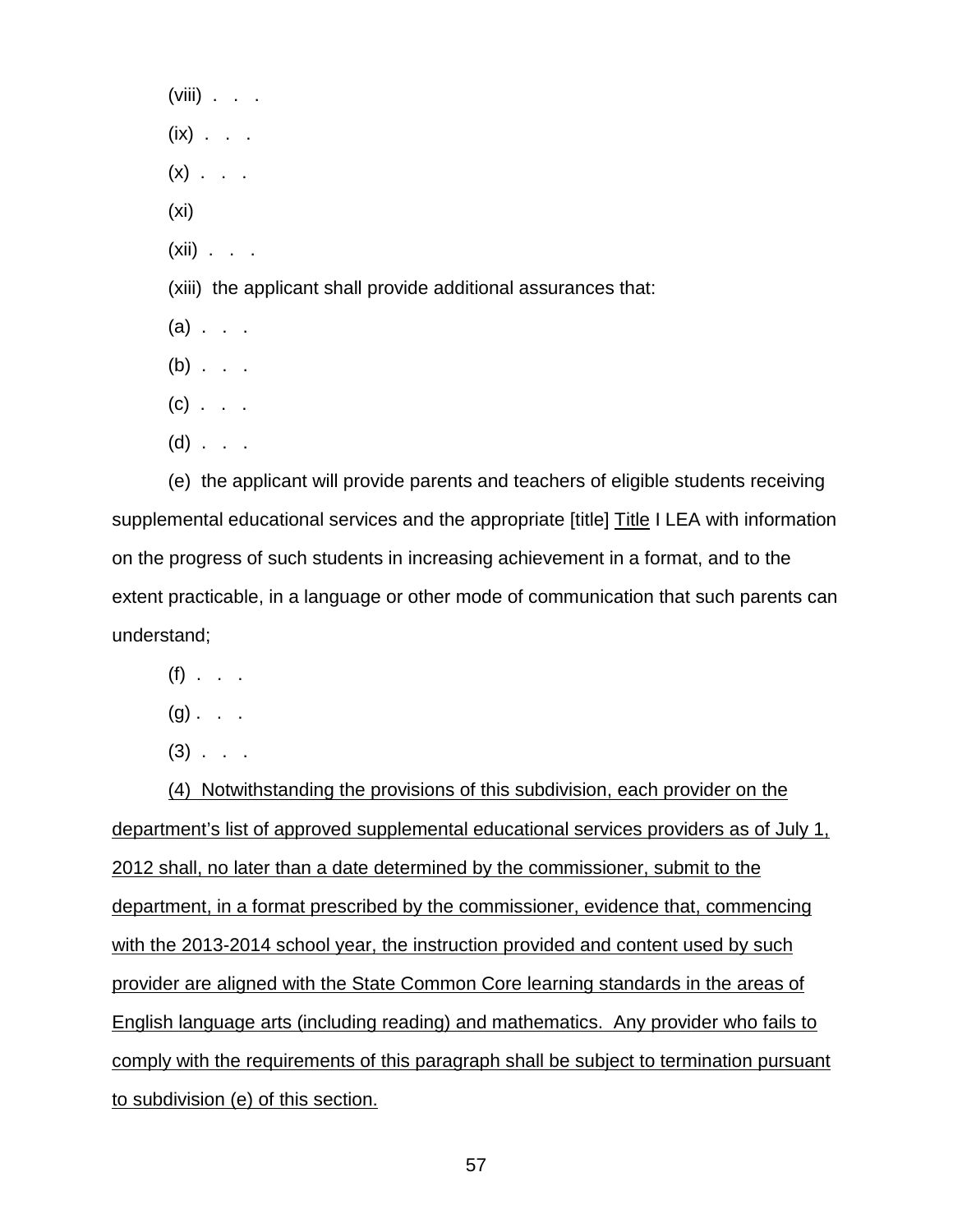(e) Termination of provider approval.

(1) Approval for inclusion on the department's list of approved supplemental educational services providers shall be withdrawn from a provider for good cause, including, but not limited to, a determination by the commissioner that the provider:

(i) is in noncompliance with one or more of the criteria for approval set forth in subparagraphs (d)(2)(i)-(xiii) of this section; [and/or]

(ii) has failed for two consecutive years to contribute to increasing the academic proficiency of students receiving supplemental educational services from such provider; and/or

(iii) has failed to comply with paragraph (4) of subdivision (d) of this section..

 $(2)$  . . .

 $(3)$  . . .

(f) Local educational agency responsibilities. A [title] Title I LEA that [is required to arrange for the provision of] chooses to offer supplemental educational services [with an approved provider] shall:

(1) select the approved providers from which parents may choose, except that the LEA must select at least two providers who serve students in the grades enrolled in LEA's Priority and Focus Schools.

(2) notify parents of eligible students annually, in a format and, to the extent practicable, in a language that such parents can understand, of:

(i) the availability of supplemental educational services; and

(ii) the identity of approved providers [of those services that are within the area served by the local educational agency, including any approved providers of technology-based or distance learning supplemental educational services, or are reasonably available in neighboring school districts,] that the LEA has selected, together with a brief description of the services, qualifications and demonstrated effectiveness of each such provider;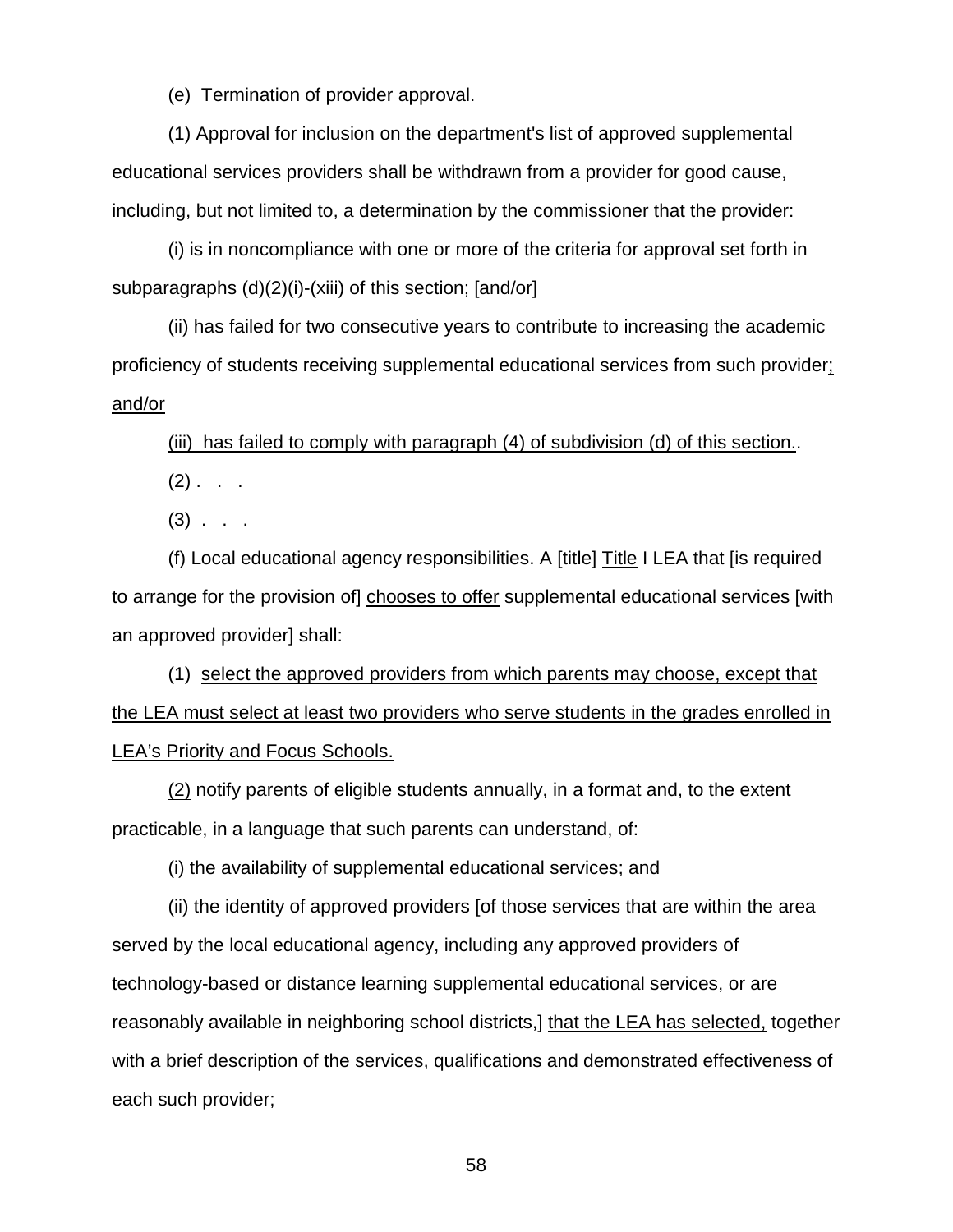[(2)] (3) if requested, assist parents in choosing an approved provider;

[(3)] (4) ensure that [if the amount of funds available pursuant to the NCLB to provide supplemental educational services is insufficient to provide such services to each eligible student whose parents request the services], to the extent the LEA chooses to offer supplemental educational services, priority is given to providing the services to the lowest achieving eligible students;

- $[(4)]$   $(5)$  . . .
- $[(5)]\, (6)$  . . .
- $[(6)] (7)$ . . .
- $[(7)] (8) . . .$

 $[(8)]$  (9) contact providers selected by the parents, from the providers chosen by the district, and enter into a contractual agreement with each such provider that includes:

- $(i)$  . . .
- $(ii)$  . . .
- $(iii)$  . . .
- $(iv)$  . . .
- $(v)$  . . .
- $(vi)$  . . .
- $(vii)$  . . .
- (viii) . . .
- $(ix)$  . . .
- $(x)$  . . .
- $(xi)$  . .
- $(xii)$  . . .
- $(xiii)$  . . .
- $(xiv)$  . . .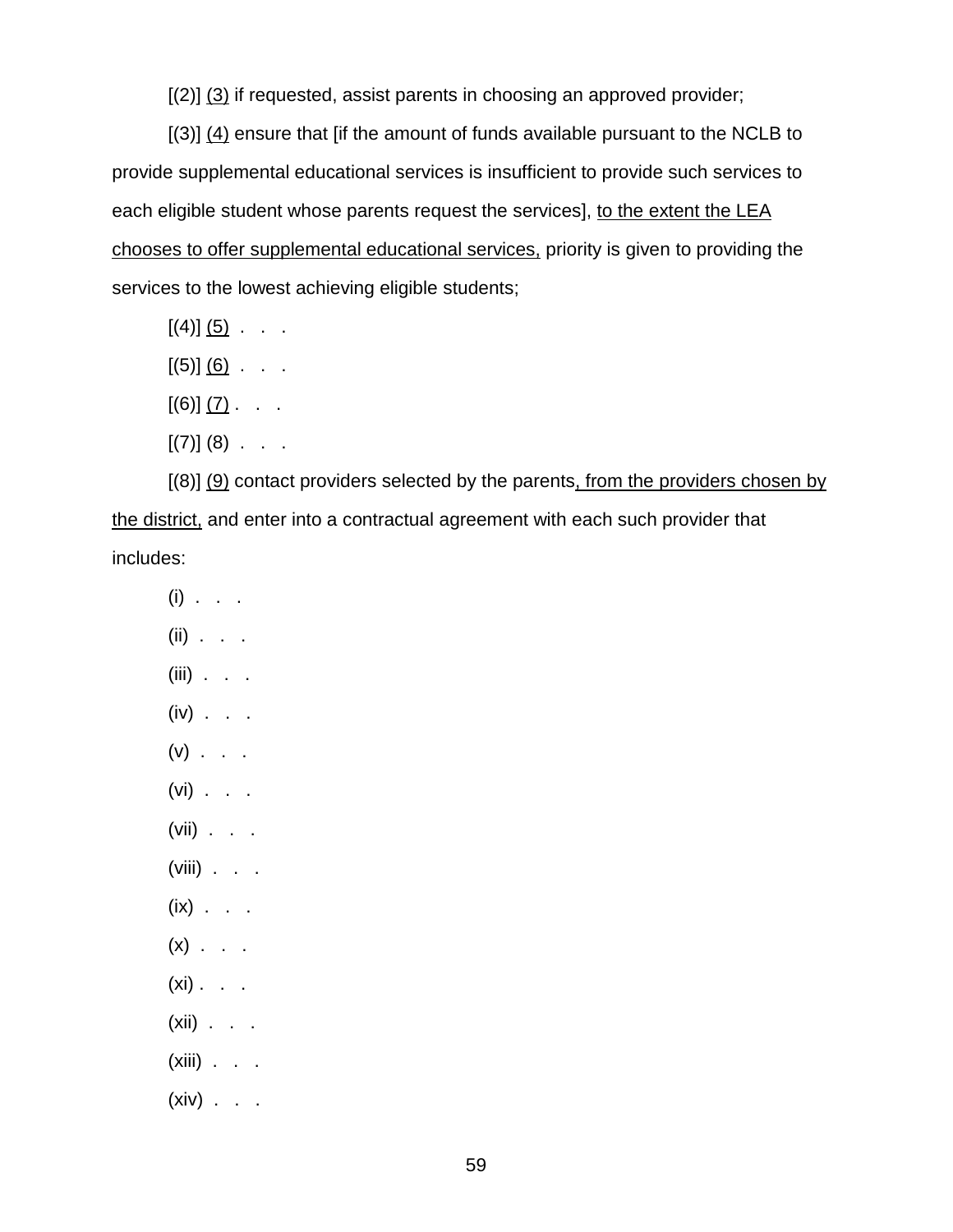$(xv)$  . . .

(xvi) a requirement that the provider submit to the [title] Title I LEA, annually on or before September 30th, a final written report in a form prescribed by the commissioner that summarizes the progress of eligible students provided with supplemental educational services during the preceding academic year, pursuant to its agreement(s) with the local educational agency;

 $(xvii)$  . . .

 $[9]$   $(10)$  monitor the following:

 $(i)$  . . .

(ii) the responsibilities of each approved provider with which the [title]  $\overline{\text{Title}}$  I LEA has contracted with to:

(a) ensure that the instruction provided and content used are consistent with the instruction provided and content used by the appropriate [title] Title I LEA and the State, and are aligned with the State Common Core learning standards in the areas of English language arts (including reading) and mathematics;

(b) provide parents and teachers of all students receiving supplemental educational services, the [title] Title I LEA and the school with information on the progress of the students in increasing achievement, in a format and, to the extent practicable, in a language that such parents can understand;

 $(c)$  . . .  $(d)$  . . . (e) . . .  $[(10)] (11)$  . . .  $[(11)] (12)$  . . .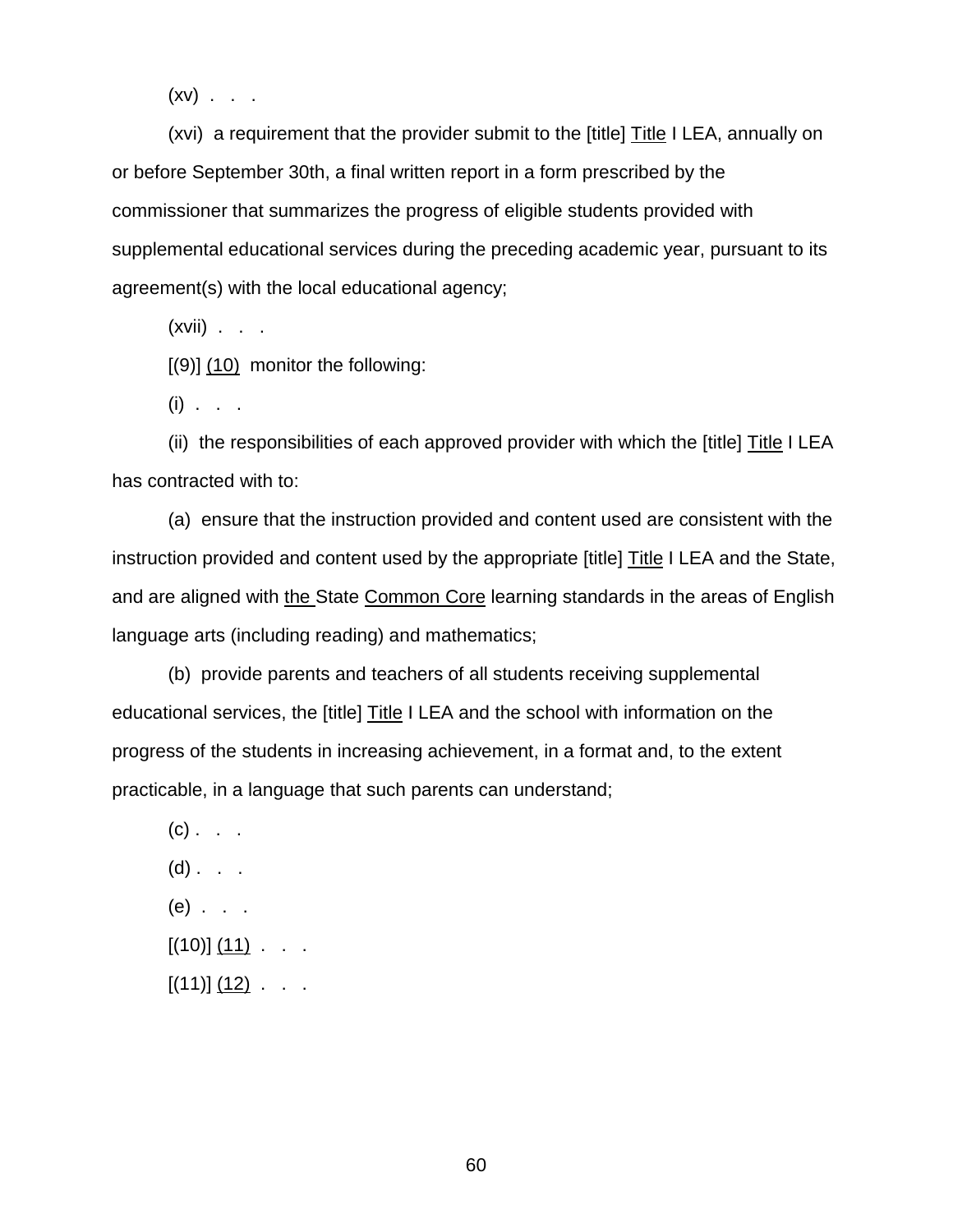PROPOSED ADDITION OF SECTION 100.18 AND AMENDMENT OF SECTIONS 100.2(m), 100.17, 120.3 AND 120.4 OF THE REGULATIONS OF THE COMMISSIONER OF EDUCATION PURSANT TO EDUCATION LAW SECTIONS 101, 207, 210, 215, 305, 309 and 3713, RELATING TO ELEMENTARY AND SECONDARY EDUCATION ACT (ESEA) FLEXIBILITY AND PUBLIC SCHOOL AND SCHOOL DISTRICT ACCOUNTABILITY

# STATEMENT OF FACTS AND CIRCUMSTANCES WHICH NECESSITATE EMERGENCY ACTION

The purpose of the proposed rule making is to implement New York State's approved Elementary and Secondary Education Act (ESEA) Flexibility Waiver Request.

On February 28, 2012, the New York State Education Department submitted to the United States Education Department (USDE) an ESEA Flexibility Waiver Request. On May 29, 2012, the USDE Secretary, based upon his authority to issue waivers pursuant to section 9401 of the ESEA, approved the Waiver Request.

The proposed rule making adds a new section 100.18 and amends Commissioner's Regulations sections 100.2(m), 100.17, 120.3 and 120.4 to align the Commissioner's Regulations with the approved Waiver, and addresses the Regents Reform Agenda and New York State's updated accountability system. Adoption of the proposed amendment is necessary to ensure a seamless transition to the revised school and school district accountability plan under the ESEA Flexibility Waiver and will allow school districts the option to demonstrate improvements, using options that closely align with the federal school turnaround principles described in Race to the Top and School Improvement Grant requirements.

Because the Board of Regents meets at scheduled intervals, the September 10- 11, 2012 meeting is the earliest the proposed rule could be presented for adoption, after